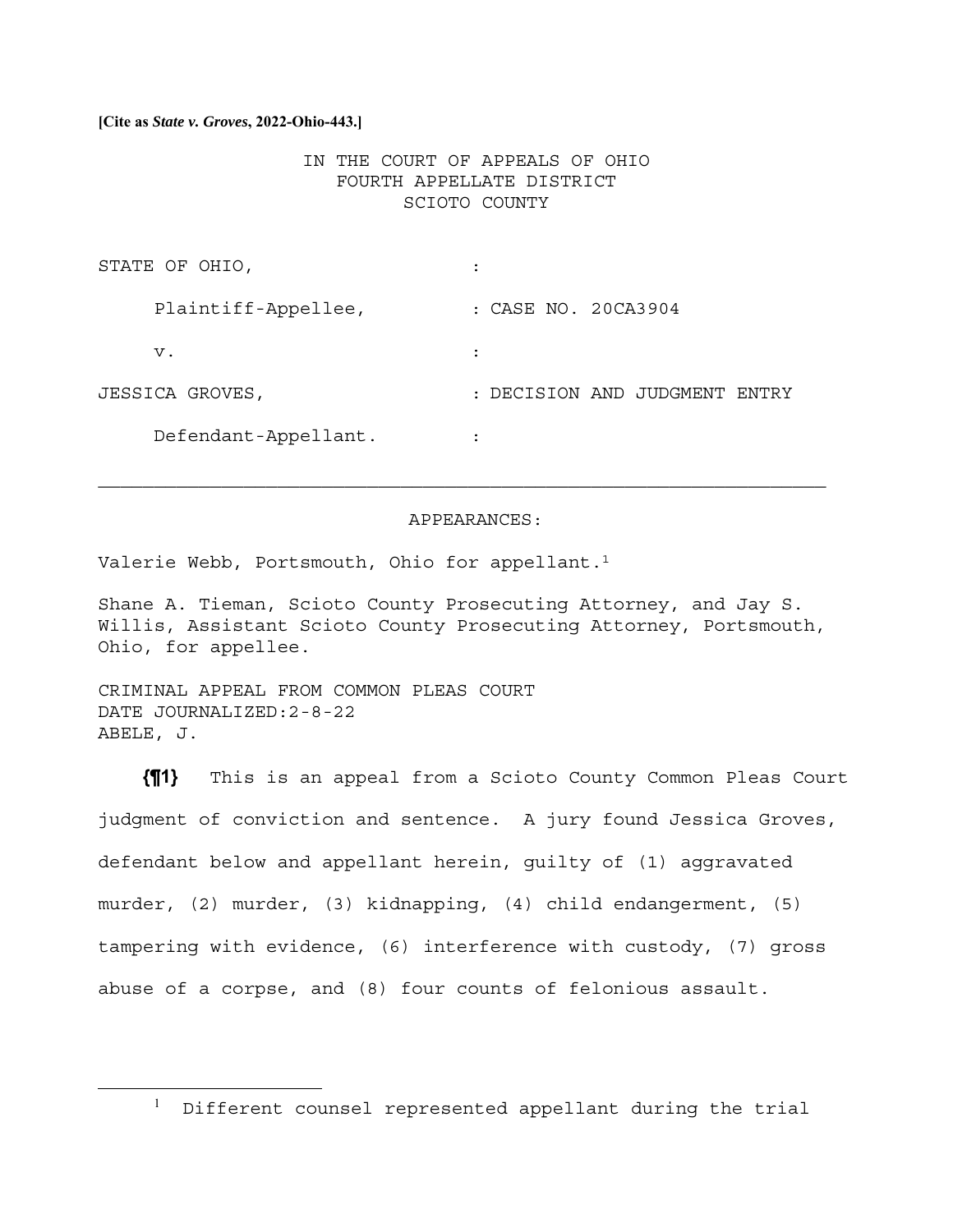**{¶2}** Appellant raises the following assignment of error for review:

> "APPELLANT RECEIVED INEFFECTIVE ASSISTANCE OF COUNSEL DUE TO HER TRIAL COUNSEL ABDICATING HIS ROLE AS HER ADVOCATE AS WELL AS COMMITTING A SERIES OF BAFFLING ACTS AND/OR OMISSIONS DURING THE LITIGATION AND TRIAL OF APPELLANT'S CASE."

**{¶3}** On June 14, 2019, a Scioto County Grand Jury returned an indictment that charged appellant with multiple, serious felony offenses.2 Daniel Groves, appellant's spouse and co-defendant, pleaded not guilty to a similar list of charges on June 17, 2019. Appellant initially pleaded not guilty by reason of insanity, but after the trial court found appellant competent to stand trial, on September 24, 2019 appellant entered not guilty pleas.

court proceedings. 2

 $2$ The Scioto County Grand Jury returned an indictment that contained the following eleven counts: Count 1 - aggravated murder, in violation of R.C. 2903.01(C), an unspecified felony; Count 2 murder, in violation of R.C. 2903.02(B), an unspecified felony; Count 3 - kidnapping, in violation of R.C.2905.01(A)(5), a firstdegree felony; Count 4 - endangering children, in violation of R.C. 2919.22(A), a third-degree felony; Count 5 - tampering with evidence, in violation of R.C. 2921.12(A)(1), a third-degree felony; Count 6 - interference with custody, in violation of R.C. 2919.23(A)(1), a fourth-degree felony; Count 7 - gross abuse of a corpse, in violation of R.C. 2927.01(B), a fifth-degree felony; Count 8 - felonious assault, in violation of R.C. 2903.11(A)(1), a second-degree felony; Count 9 - felonious assault, in violation of R. 2903.11(A)(1), a second-degree felony; Count 10 - felonious assault, in violation of R.C. 2903.11(A)(1), a second-degree felony; and Count 11 - felonious assault, in violation of R.C. 2903.11(A)(1), a second-degree felony.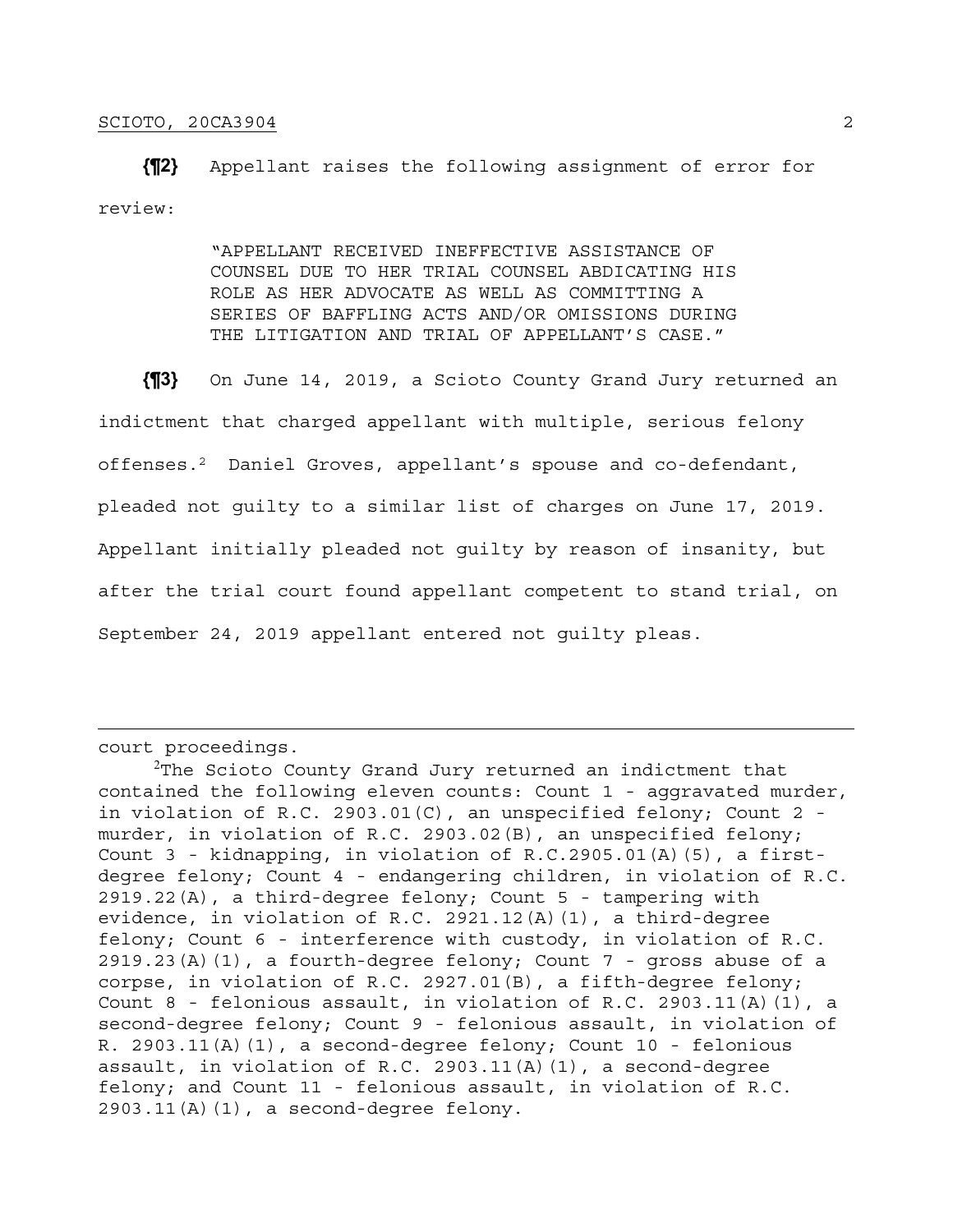**{¶4}** On January 6, 2020, a five-day joint jury trial began with both co-defendants present. Registered Nurse Darienne Liles worked at Southern Ohio Medical Center (SOMC) on January 10, 2019 when appellant and Daniel Groves (hereinafter Groves) arrived at the hospital at 5:25 a.m. Liles testified that appellant appeared to be "flat, disconnected and uncooperative," refused to provide a urine sample, and refused to answer questions about prenatal care. Appellant was completely dilated, but "not in pain, \* \* \* very unusual for somebody who we've not administered pain medicine to." Moments before the baby's birth, Groves stated that appellant "had used heroin two days ago."

**{¶5}** SOMC staff eventually obtained appellant's urine sample that tested positive for amphetamines. Approximately 30 minutes after appellant entered the hospital, she delivered Baby Dylan (Dylan). Nurse Liles testified that Groves "seemed worried and almost afraid." "Whenever we were questioning her they were both just making \* \* \* eye contact with each other, not acting like they were paying much attention to us." "The only thing [Groves] said was that she [appellant] had used heroin that she was always too high to go to her prenatal care visits." \* \* \* "[W]e thought he was almost looking to [appellant] for permission to answer our questions. I could feel a couple of times he wanted to say things or answer and he did not." Liles testified that neither appellant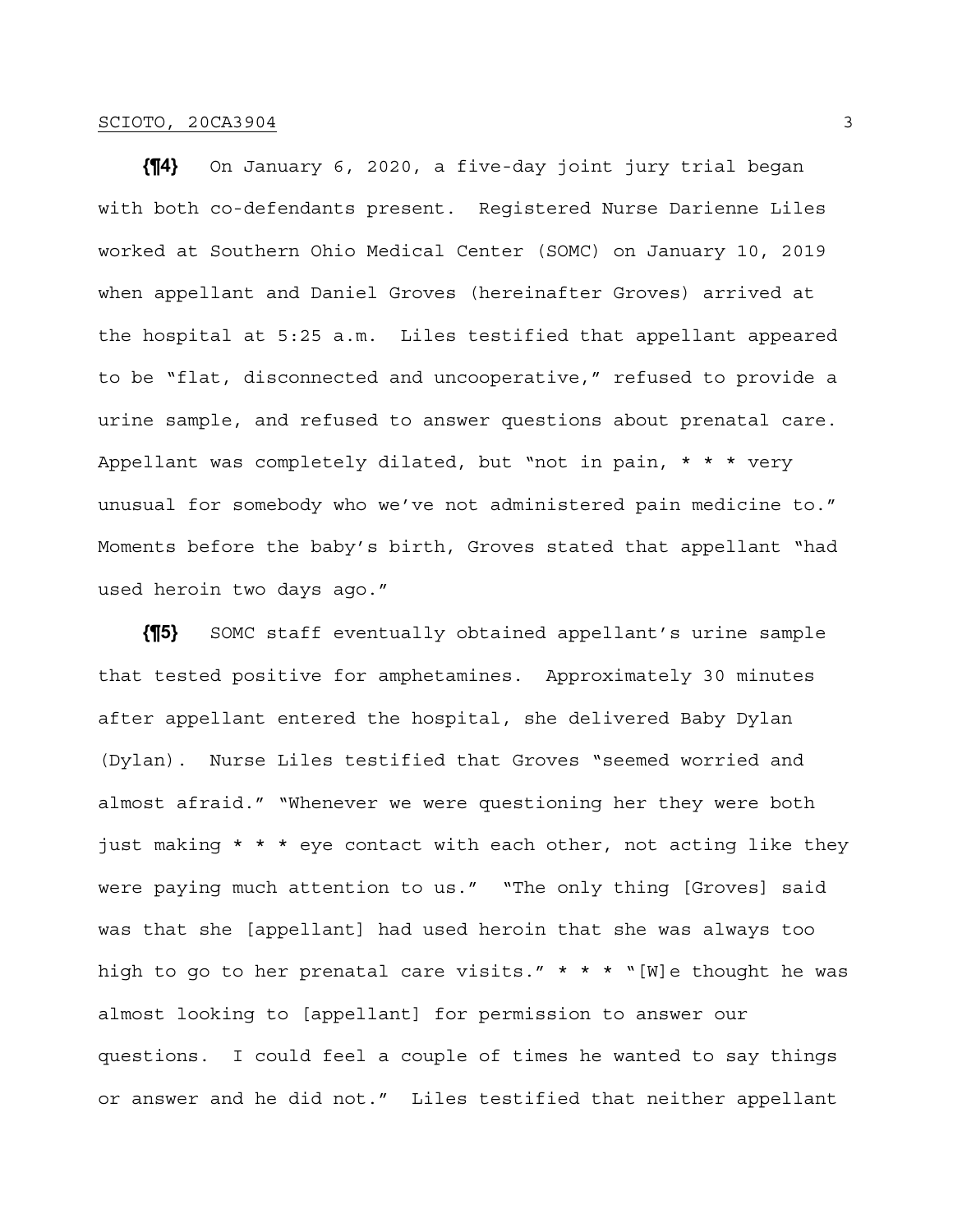nor Groves requested to see Dylan after his birth.

**{¶6}** Registered Nurse Tori Howell cares for newborns in the SOMC nursery. Howell testified that because Dylan, born approximately one month early, had difficulty breathing, they removed him to the nursery. Howell also testified that (1) Dylan's preliminary screen showed "unconfirmed positive" for amphetamines, and (2) the umbilical cord tested positive for amphetamines, methamphetamines, fentanyl, opiates, and morphine. Howell further testified that, while Dylan was in the nursery for several days, Groves visited once and neither parent asked about Dylan's condition.

**{¶7}** SOMC Obstetrician-Gynecologist Dr. Darren Adams was on call when appellant and Groves arrived at the hospital. The hospital called Dr. Adams because appellant had no prenatal care and was ready to deliver. When Dr. Adams arrived, appellant, dilated at nine and one-half centimeters, appeared distant and did not answer questions. Dr. Adams believed appellant might have been impaired because, typically, a mother that far dilated with no pain medication would be in extreme pain. Appellant, however, "was just distant, an - - an odd reaction." Dr. Adams delivered Dylan within minutes and he weighed 5 pounds, 10 ounces, and was 19 inches long. Later that day, Dr. Adams returned to care for appellant's postpartum hemorrhage.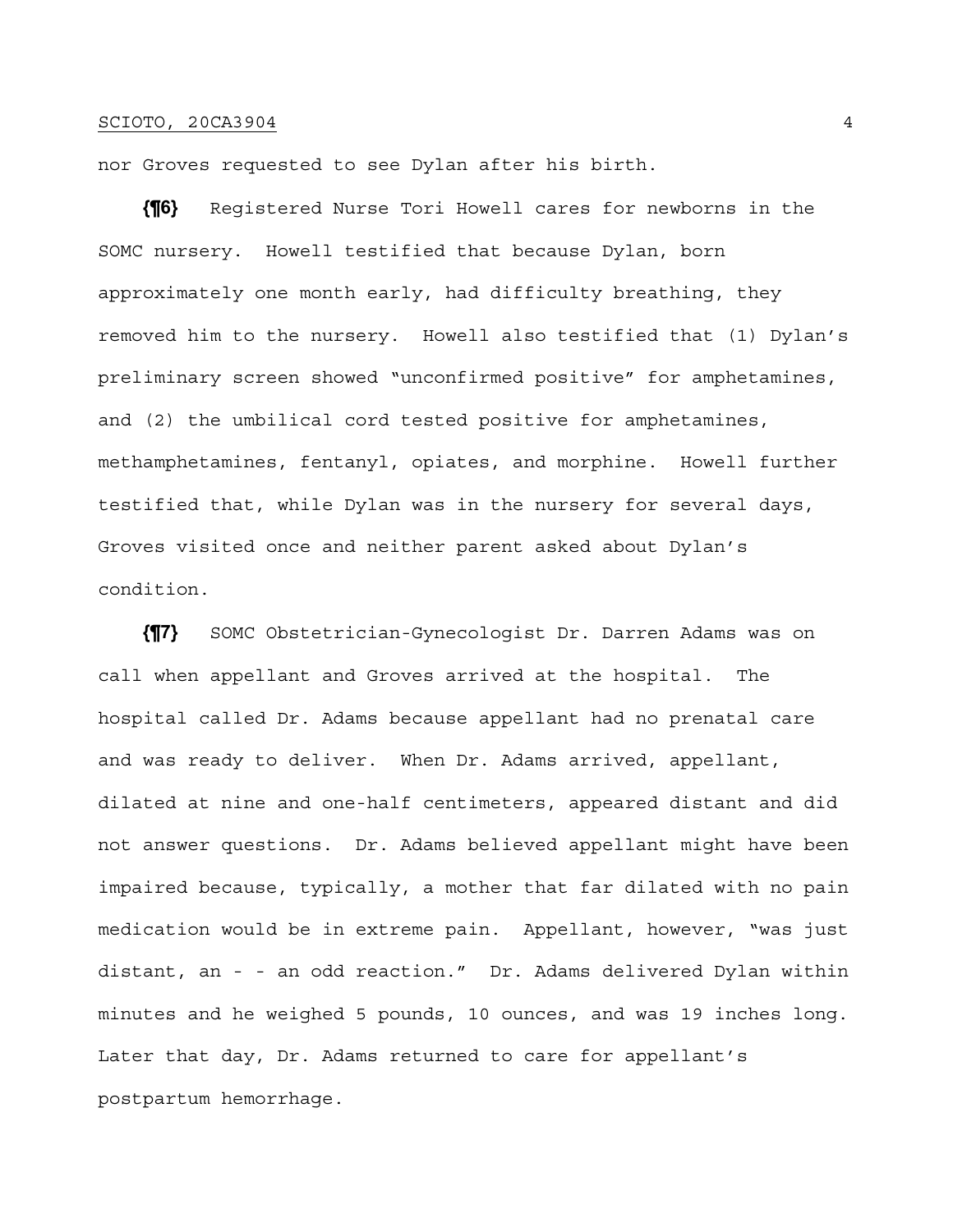**{¶8}** Assistant Nurse Manager Stacey Riffitt testified appellant kept Dylan for 15 minutes after his birth, but "didn't hold him. She didn't ask how his condition was. She just said, 'Put him there on the wall.'" Also, Dylan was diagnosed with neonatal abstinence syndrome, meaning that he had been exposed to drugs in utero and was in withdrawal. Dylan had tremors, could not quiet himself, and needed to be comforted. Riffitt explained that the umbilical cord test shows "every substance the mother used from 20 weeks gestation on." Riffitt also testified that Dylan required an oxygen treatment immediately after birth, but they weaned him from the oxygen treatment within 90 minutes and he was otherwise "very healthy" with no injuries.

**{¶9}** When Nurse Riffitt spoke with Groves in appellant's hospital room, Daniel Groves told Riffitt he had "just talked with the physician and asked if meth could be found in heroin." Groves also told Riffitt that appellant is a nurse who used heroin and, after she learned of her pregnancy, she continued to use heroin, "enough to keep the withdrawal symptoms from happening to her." Riffitt returned to the room and Groves' eyes "looked a little more glassy. He would not make eye contact with me. His speech was slow." Riffitt believed Groves was under the influence of something. Riffitt further testified that, after Dylan stayed at the hospital for five days to monitor drug withdrawal symptoms, the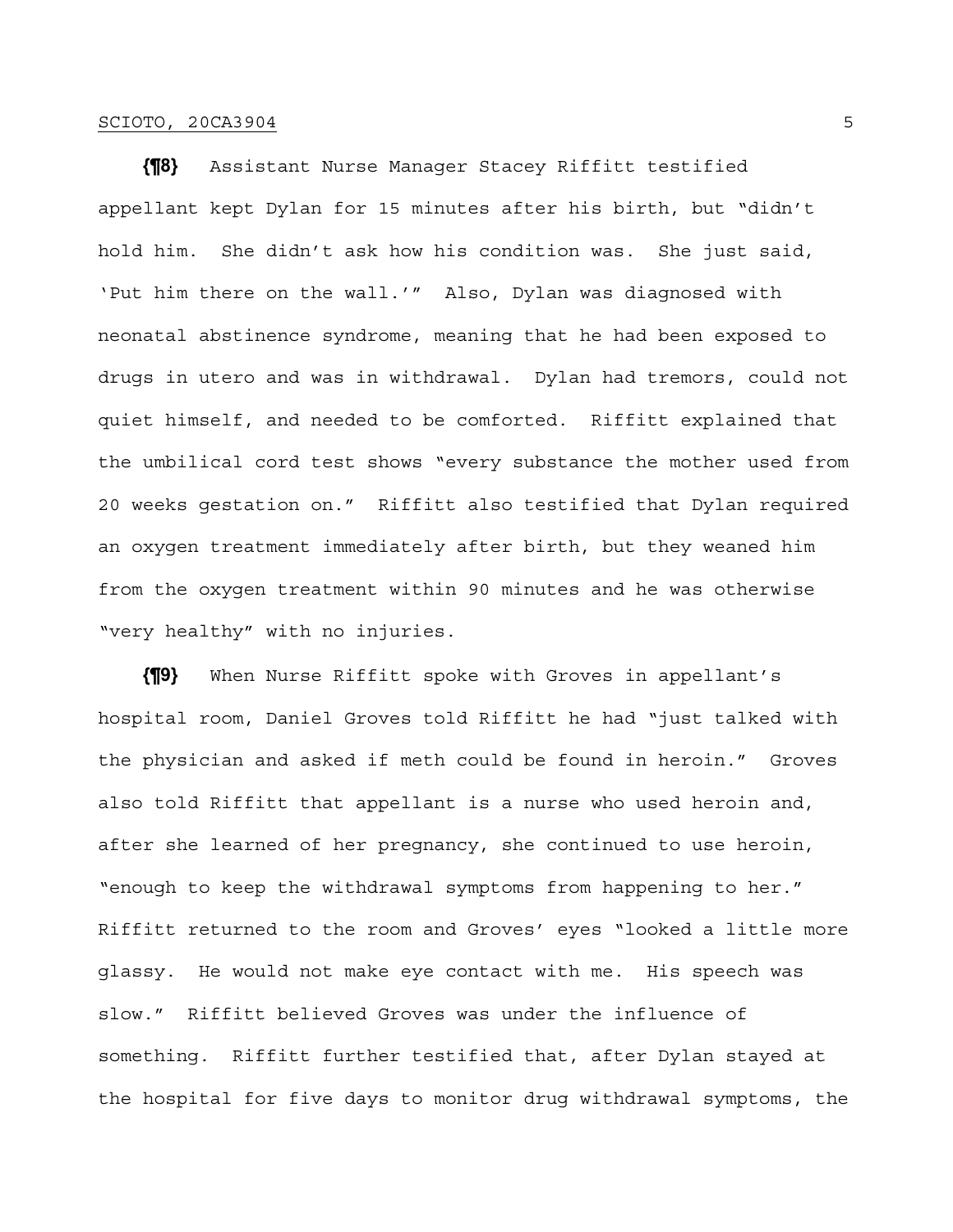hospital discharged Dylan to Scioto County Children's Services (SCCS).

**{¶10}** SOMC Social Worker Christine Procter Frantz testified that Dylan's initial discharge plan permitted him to go home with Daniel Groves due to Groves' negative drug screen, and because he told SCCS that he did not know about appellant's drug use during pregnancy. Frantz also stated that, although SCCS considered the unconfirmed positive drug screen not to be a true positive, the hospital disagreed and sought to keep Dylan until they received the umbilical cord test results "because with mom and baby both being positive it should be an automatic removal."

**{¶11}** SOMC Social Work Services Manager Mandy Burchett testified that, after the hospital received the cord toxicology results on January 15, 2019, Dylan would be discharged to foster care.

**{¶12}** On January 16, 2019, SCCS filed a complaint in the juvenile court and alleged Dylan (age six days), and appellant's other child, Daniel, Jr., (age 14), to be abused, neglected and dependent. SCCS also sought an ex parte order to place Dylan in SCCS custody and Daniel Jr. under an order of protective supervision.

**{¶13}** On January 16, 2019, the juvenile court awarded Dylan's custody to SCCS and, on January 28, 2019, the court further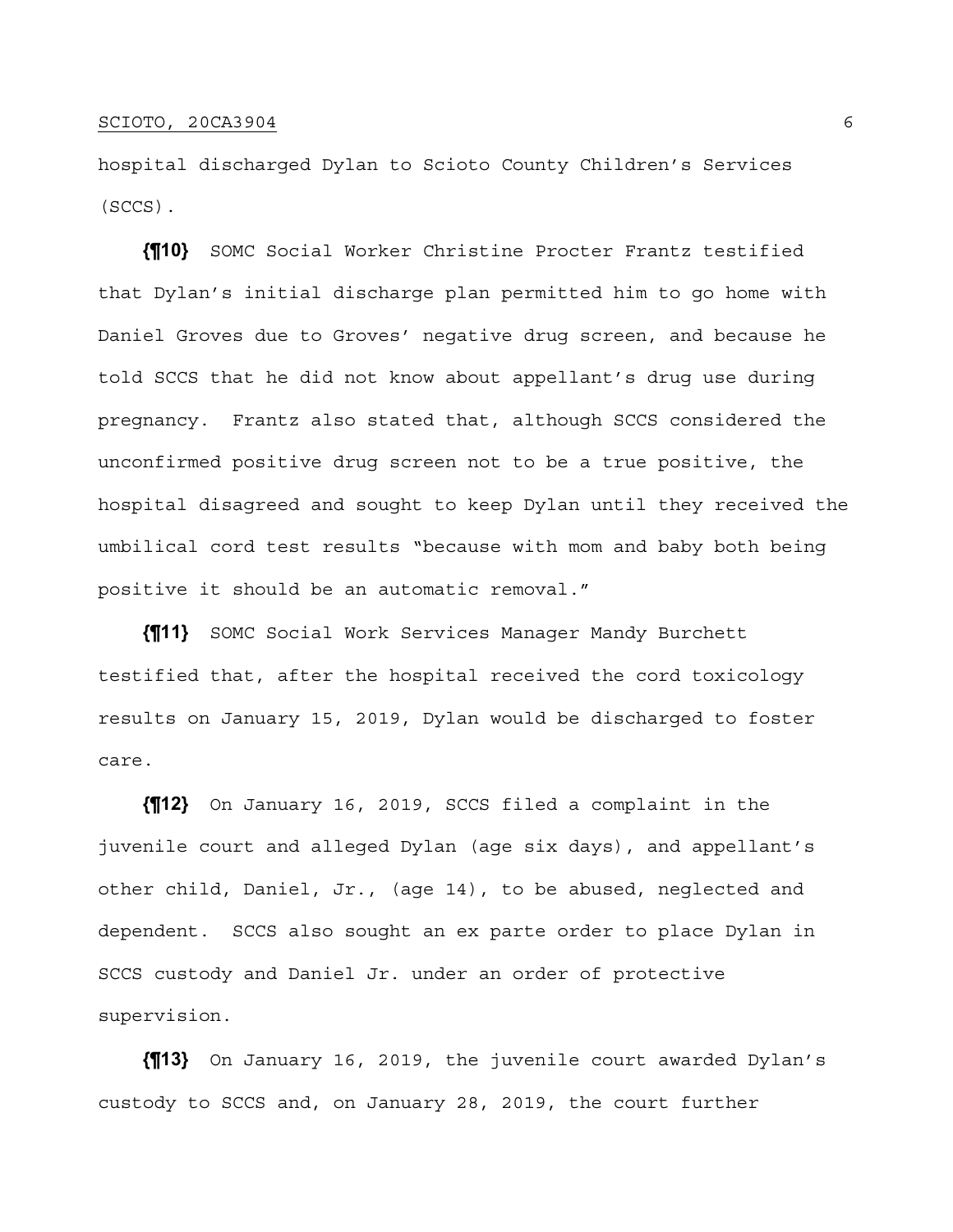ordered: (1) the children remain in SCCS custody, (2) appellant complete a drug abuse evaluation and follow all recommendations, and (3) appellant report to juvenile court and complete an assessment to participate in the Family Reunification Court.

**{¶14}** After foster parent and elementary school teacher Andrea Bowling received a call to ask her to foster parent a drugdependent infant, she took physical custody of Dylan. Bowling observed Dylan's tremors, sweats and his desire to be held at all times. Also, during visitation with Dylan's parents at SCCS, Bowling believed a "possibility that [appellant] was under the influence of something." When Dylan reunited with his parents on January 28, 2019, Bowling gave the parents diapers, supplies and a letter with Bowling's contact information and statement that she would be available if the parents needed anything. After the family visitation, Bowling also called SCCS about her concerns with appellant's demeanor.

**{¶15}** Scioto County Help Me Grow Service Coordinator Stephanie Jenkins administers an Early Intervention Program. In this program, staff will (1) conduct home visits to screen and monitor a child's progress, (2) assist parents to understand developmental milestones, (3) work directly with children, and (4) refer a family to other programs including WIC, Head Start, medical cards, food stamps, therapies, and transportation. After Jenkins received a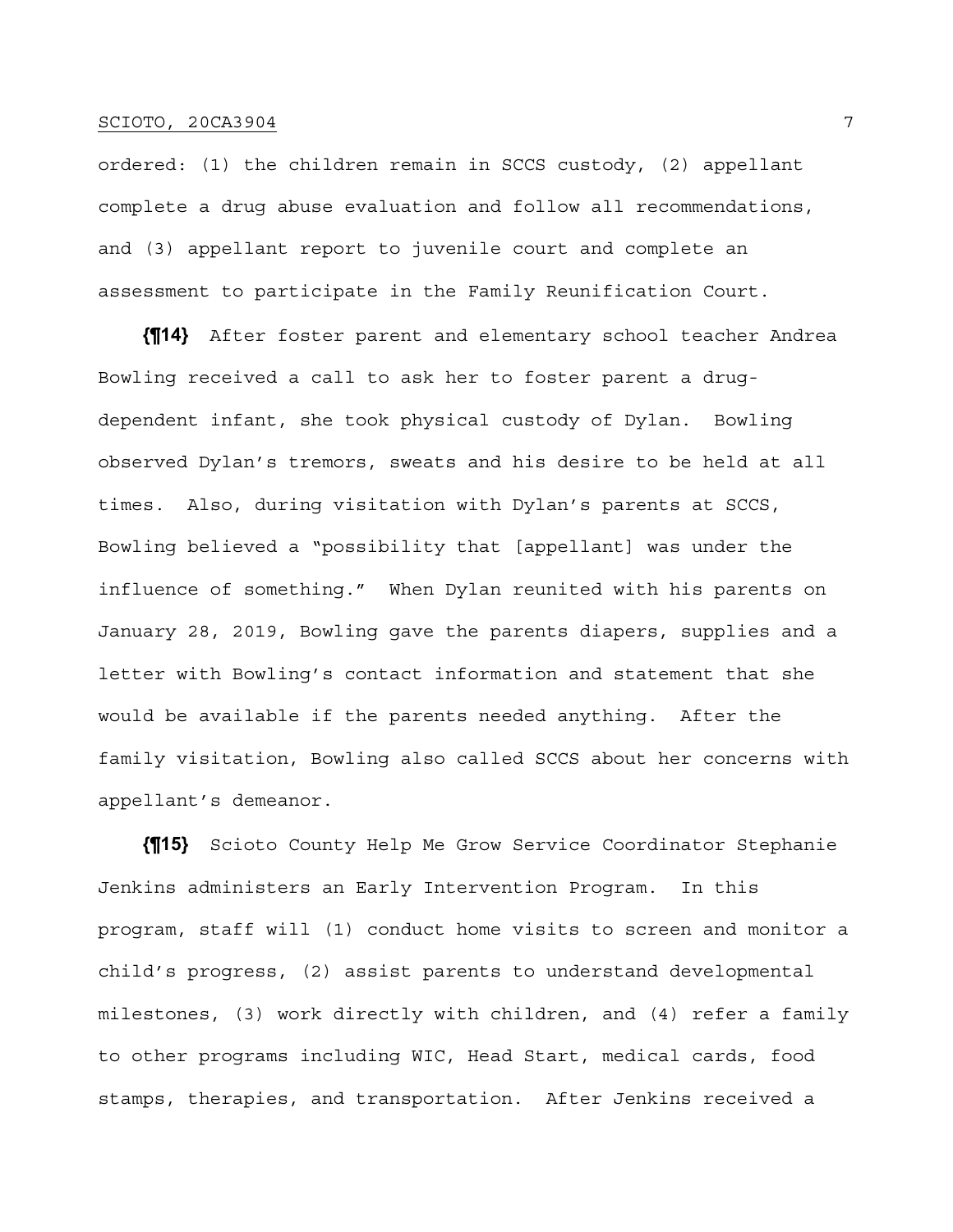January 25, 2019 referral, she made multiple attempts, from January to March, to contact Dylan's parents. However, on March 11, 2019 Help Me Grow terminated appellant and Groves from the program because of their lack of a response.

**{¶16}** SCCS Caseworker Patricia Craft, who served as Dylan's caseworker, testified that, after Dylan's removal from Groves' custody and the juvenile court's emergency order that awarded custody to SCCS, foster parent Andrea Bowling took physical custody of Dylan. A safety plan identified appellant's substance abuse as a threat, and required appellant to (1) sign a release form, (2) obtain a drug and alcohol assessment, (3) submit to weekly contact and drug treatment, (4) remain outside the home unless supervised, and (5) submit to supervised visits.

**{¶17}** Caseworker Craft testified that she first met Dylan's parents on January 25, 2019 at a family team meeting. Participants at the meeting included Caseworker Johnson, Andrea Bowling, Craft, appellant and Daniel Groves. SCCS informed both parents that they should complete drug and alcohol assessments, participate in individual counseling, and comply with court orders. Groves also told Craft that he had a six-month leave from his employment at Rural King. Immediately after the team meeting, the parents had a one-hour visit with Dylan. Afterward, Bowling told Craft that she thought appellant was "loopy" and "on drugs." At that time Daniel,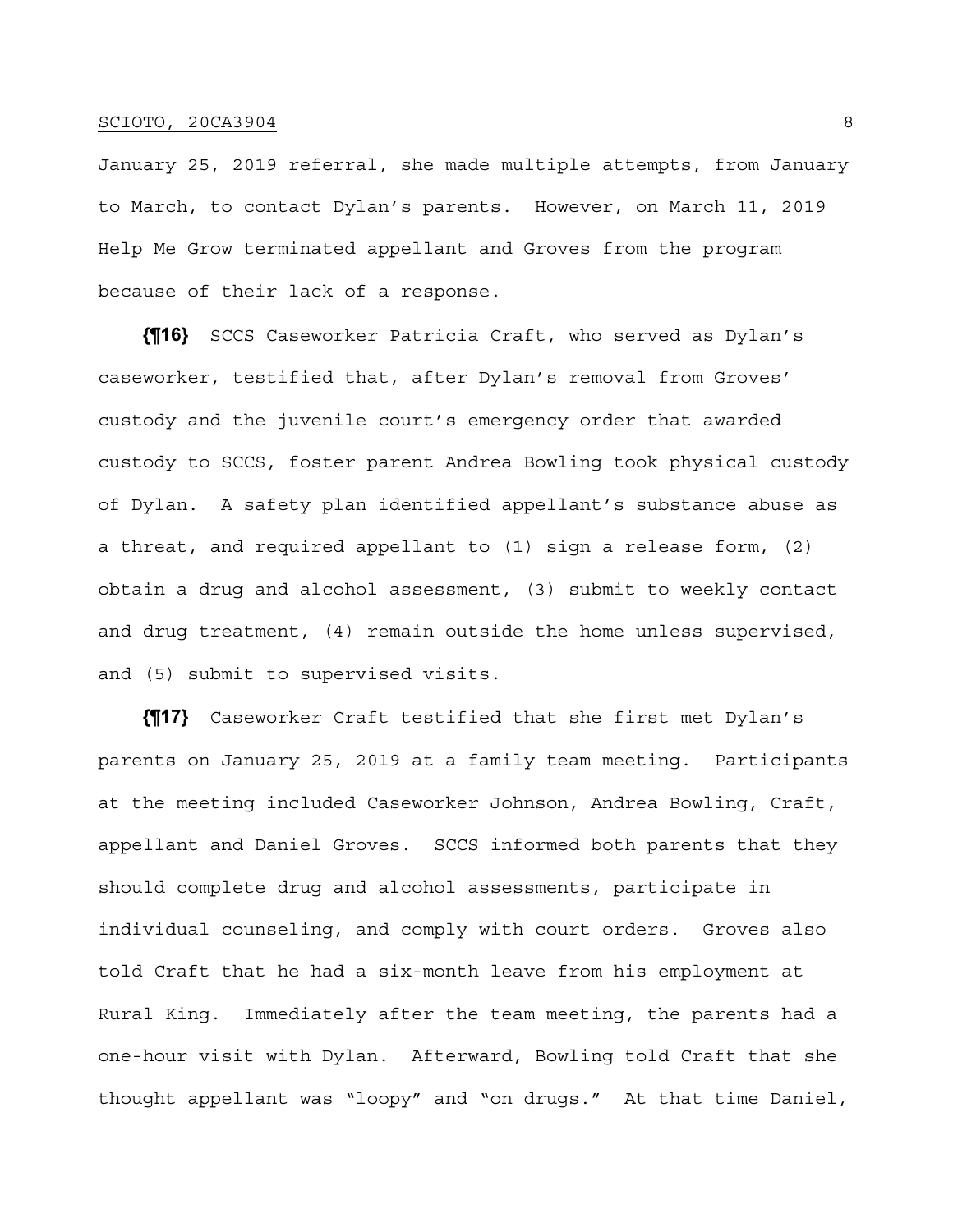Jr. remained in Groves' custody.

**{¶18}** Caseworker Craft further explained that, because Groves had no violent criminal history and no prior SCCS involvement, SCCS policy provided that Dylan should be returned to Groves if he could successfully pass another drug screen. Interestingly, although Groves' screen did test clean, neither Craft nor anyone else directly observed Groves during the drug screen process.

**{¶19}** SCCS returned Dylan to Daniel Groves on January 28, 2019. At the February 4, 2019 home visit, Caseworker Craft observed that Dylan appeared to be quiet and exhibited no visible injuries. Additionally, appellant was in treatment and SCCS required her to attend treatment "until further notice" and to continue to report to drug court.

**{¶20}** Between February 4 and 21, 2019, Caseworker Craft made multiple unsuccessful phone attempts to contact Daniel Groves. Craft and another caseworker also visited Groves' home, but found no one. Craft then visited Daniel, Jr.'s school and gave him a note to ask Groves to call Craft. Craft also left notes in Groves' door and mailbox, and, on February 21, 2019, Craft visited Groves' residence. During this attempted visit, Craft observed Daniel, Jr. exit his school bus and enter the home. Craft also noticed two dogs and a chain with a "No Trespassing" sign, but did not see cars. The next day, Craft again returned to Groves' home, but did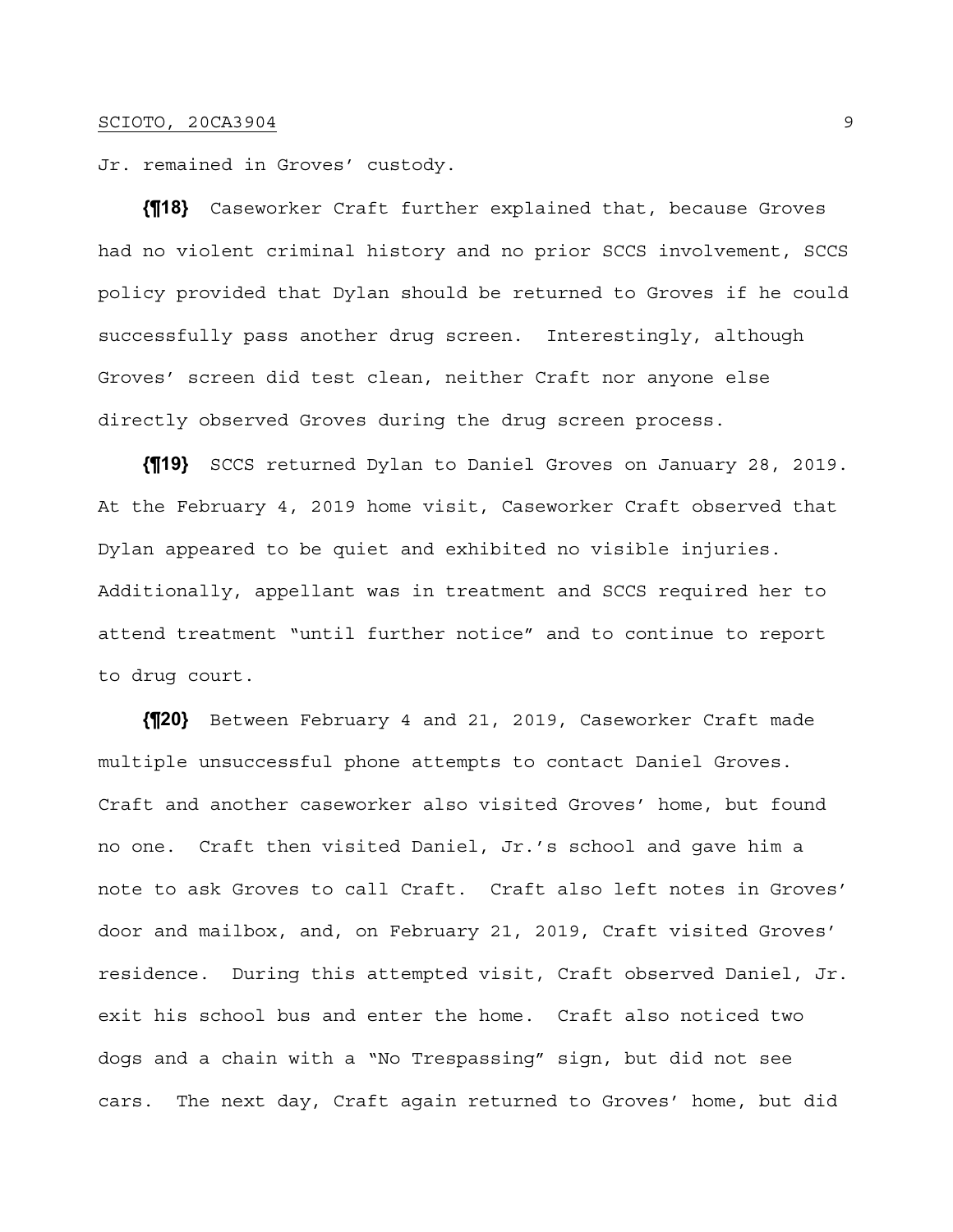not see cars.

**{¶21}** On February 25, 2019, Caseworker Craft completed her monthly home visit and observed that Dylan appeared to be clean, appropriately dressed and displayed no visible injuries. According to Groves, Dylan had recently visited the doctor and weighed 8 pounds, 9 ounces, and was 22 inches long. Groves also told Craft that appellant stayed at the residence only during the day, but Craft could not verify this information.

**{¶22}** At the time of the next monthly scheduled home visit on March 18, 2019, Groves told Caseworker Craft that he was in Canton visiting his ill father. At the rescheduled March 21, 2019 visit, Craft found no one home. After she returned to her office, Craft received voicemail from Groves that said he was in Canton with his father.

**{¶23}** At the March 27, 2019 juvenile court hearing, appellant appeared but Groves did not. The juvenile court adjudicated the children to be abused, neglected and dependent, pointed out that appellant did not complete the drug treatment program, and concluded that Dylan's best interests required him to remain in SCCS custody pending disposition.

**{¶24}** At the March 28, 2019 home visit, Caseworker Craft interacted with Groves, appellant and Dylan. Although Craft did not inquire why Groves did not attend the March 27, 2019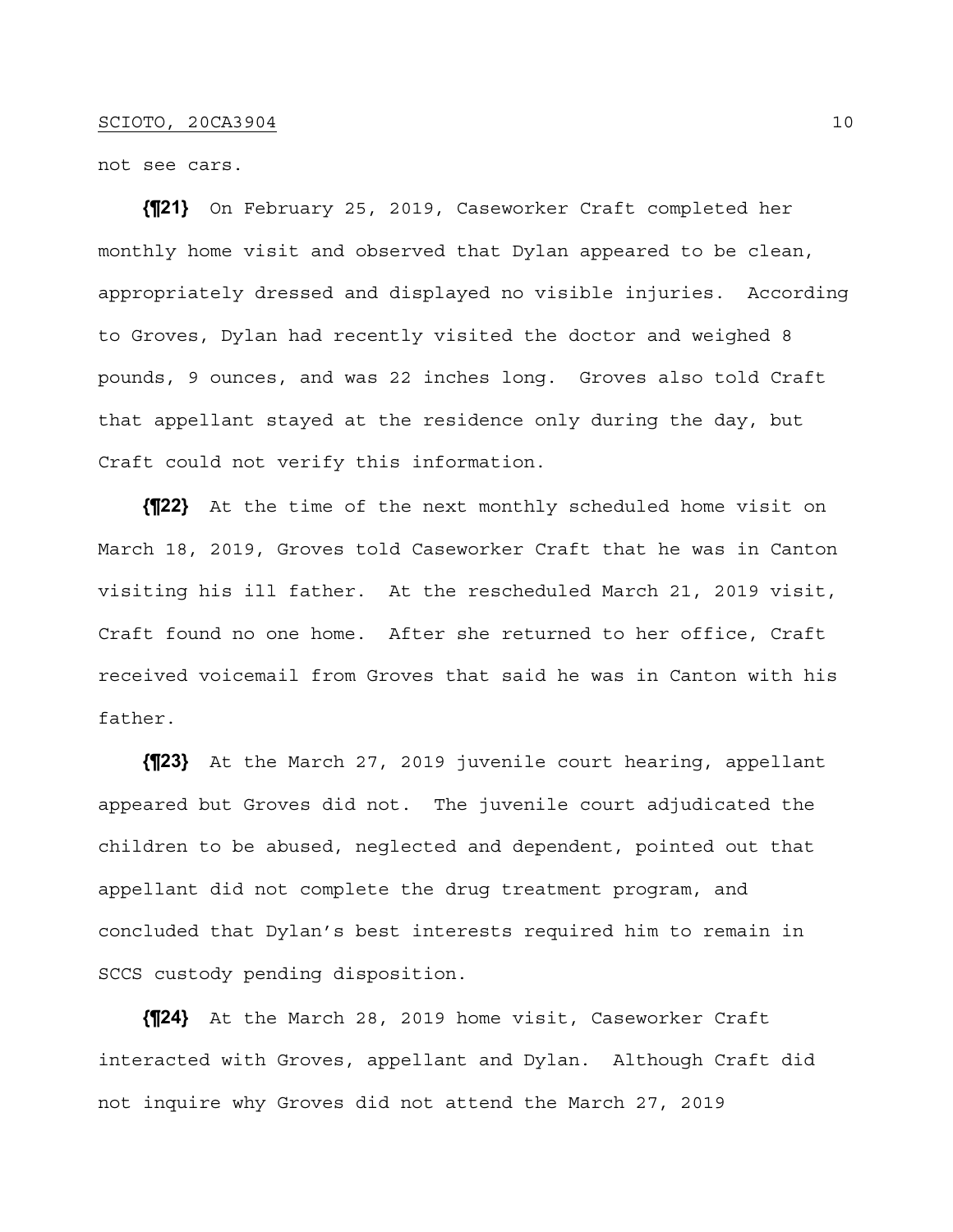adjudication, she did observe appellant feed Dylan. Also, Craft did not observe any injuries to Dylan. When both parents told Craft that they had kept all appointments and asked whether appellant could return home, Craft said she would ask her supervisor. Craft also reminded them about the April 3, 2019 court hearing and her next home visit on April 9, 2019.

**{¶25}** On April 3, 2019, Groves texted Caseworker Craft and said that, although he and appellant had been ill, they drove to Canton to visit Groves' father when their car broke down and they became stranded. On April 17, 2019, Craft unsuccessfully attempted to inform Groves that the guardian ad litem wanted to visit their home and that Craft's next home visit would be April 24, 2019. At this point, because Groves had texted Craft from four different numbers, she and the guardian ad litem attempted to contact Groves at all four numbers. Further, Craft learned that, since February 8, 2019, appellant had not complied with her individual therapy visits and she last attended a group session on March 26, 2019.

**{¶26}** At the April 18, 2019 juvenile court hearing, Groves' attorney, appellant's attorney, Caseworker Craft and the SCCS attorney all attended, but appellant and Groves did not. At the conclusion of the hearing, the juvenile court ordered Dylan to remain with SCCS.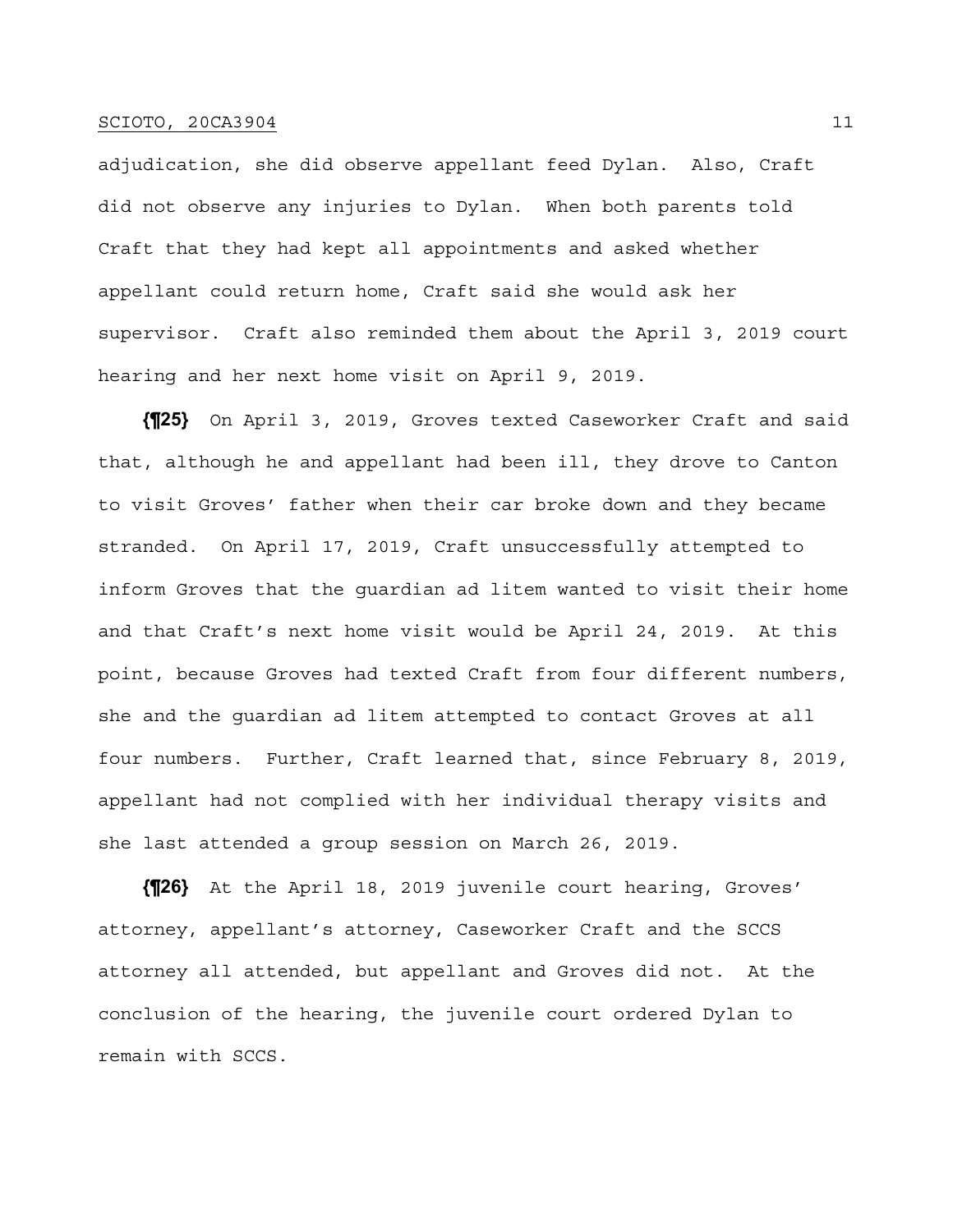**{¶27}** On April 19, 2019, Caseworker Craft again visited Groves' home, knocked on the door for several minutes, then left cards in the door and mailbox that asked Groves to call. Craft also contacted Rural King because she thought Groves could be at work, but Rural King informed her that Groves quit his job in 2018. That same day, Groves texted Craft and said he was still "up north" and a friend watches his home when he is away. Groves also told Craft that Dylan was "doing great. Growing like a weed. LOL." Because of car trouble, Groves said his uncle could bring him home Monday or Tuesday and he would contact Craft.

**{¶28}** Caseworker Craft continued to attempt to contact Dylan's parents on April 19, 22, 23, and 24, 2019. Craft then visited school to talk with Daniel, Jr., who appeared to be nervous, but told her Dylan was fine. When Craft asked if appellant stayed at their home, first Daniel, Jr. said, "yes," then he said "occasionally." When asked about his ill grandfather in Canton, Daniel, Jr. replied, "Who was that?"

**{¶29}** On April 24, 2019, SCCS took custody of Daniel, Jr. and placed him with an aunt and uncle. Shortly thereafter, Caseworker Craft received Groves' text that asked why Daniel, Jr. did not come home from school. Craft then visited Groves' home and, because of parked cars assumed everyone to be home, but received no answer. Craft then texted Groves to tell him to bring Dylan, along with the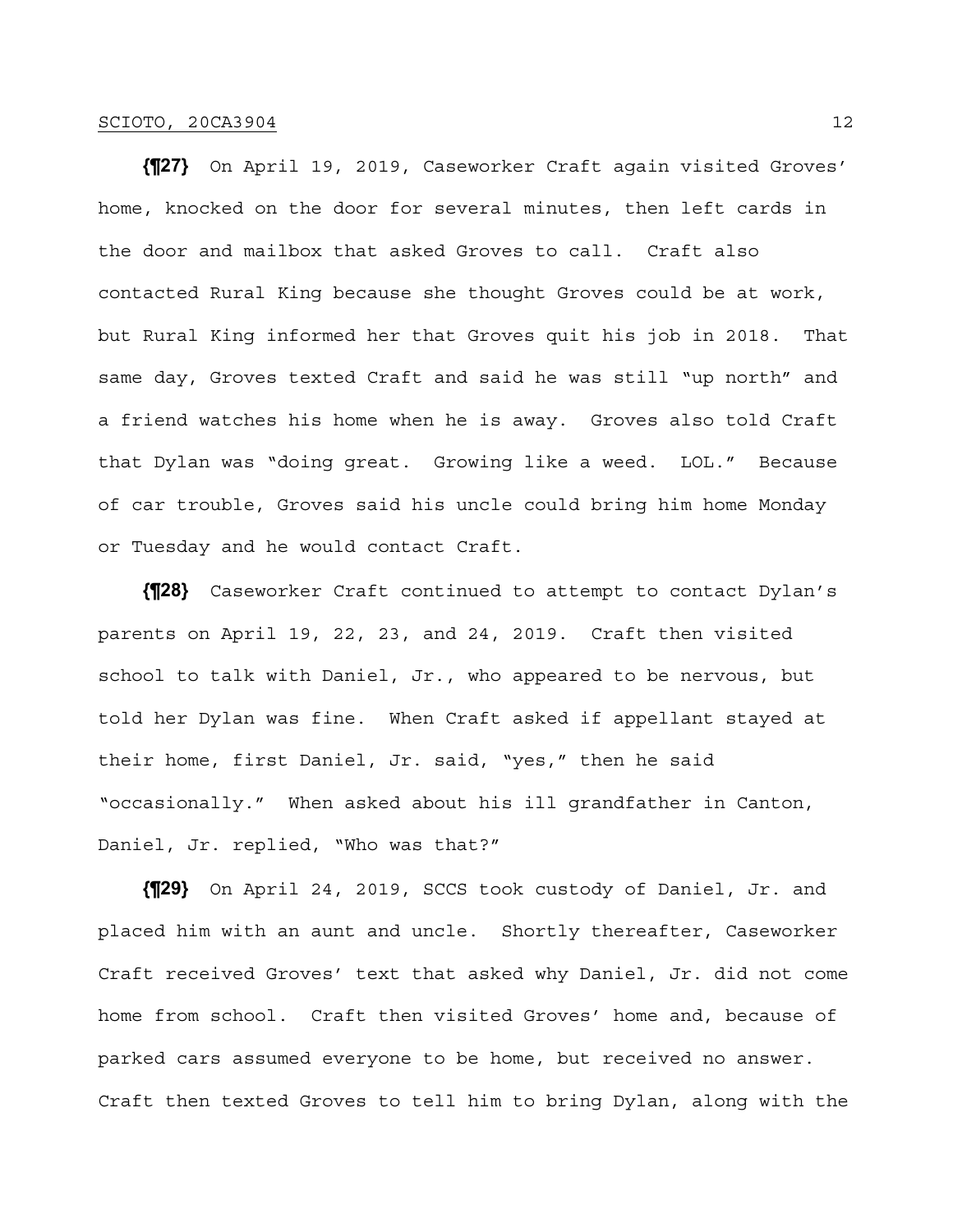children's personal items, to the agency the next day. Groves said he would do so, but did not. On April 25, 2019, the juvenile court continued protective supervision of Daniel, Jr., and continued Dylan's temporary custody with SCCS.

**{¶30}** On April 30, 2019, Caseworker Craft filed a missing person report with the Scioto County Sheriff's Department. Craft continued to communicate with Groves and, on May 3, 2019, visited the residence, along with another caseworker and a deputy sheriff. On May 7, 2019, Craft returned to the residence and observed all vehicles present. On May 15, 2019, SCCS visited the residence and noted one missing vehicle. On May 23, 31, and June 7, 2019, SCCS attempted additional home visits, but to no avail. Craft also testified that other agencies, including the juvenile court and Care Source, searched for Groves.

**{¶31}** On June 10, 2019, Caseworker Craft learned that law enforcement had arrested both Groves and appellant and "Jessica and Daniel was [sic.] telling them that I came several months ago and took the child." Craft, however, testified that she last observed Dylan on March 28, 2019. Craft also conceded on cross-examination that SCCS did not issue an Amber Alert because a supervisor believed that, if an Amber Alert goes out, it "would give a bad reputation for the agency because we lost a child."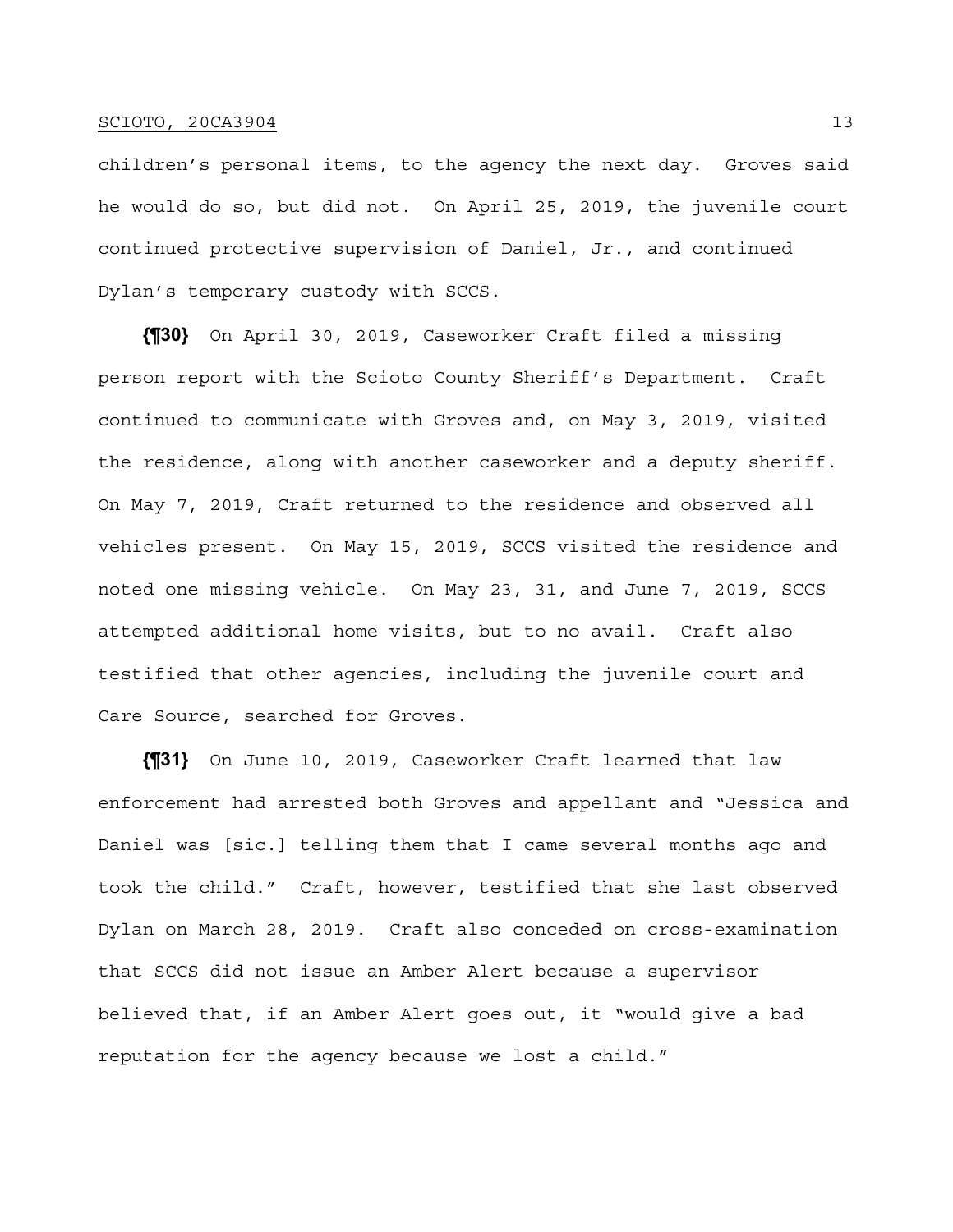**{¶32}** Pediatrician Dr. Mohammad Ali first observed Dylan at the hospital soon after his birth, then a few times at his office. Dr. Ali testified that Dylan stayed at the hospital longer than normal due to drug withdrawal symptoms. On January 16, 2019, Dr. Ali observed Dylan in his office for a well-newborn check, and Dylan's foster parent informed him that Dylan sneezed, perspired excessively, had tremors, but otherwise appeared to be well. Dr. Ali learned about the abnormal newborn 17-hydroxy progesterone screening, that indicated elevated risk for congenital adrenal hyperplasia, but Dylan's care transferred to a different pediatric practice and miscommunication occurred about whether the screening had been repeated. Dr. Ali also testified that, although he did not know whether the screening had been repeated, this abnormality would not cause bone fractures, bruising or swelling of the head.

**{¶33}** Christ Care Pediatrics Pediatrician Dr. Gregory Hudson testified he first observed Dylan on February 7, 2019. Dr. Hudson discussed the abnormal 17-hydroxy progesterone screening and ordered additional lab work to recheck the abnormal panel. As instructed, appellant and Groves returned to Dr. Hudson's office on February 21, 2019 when Dr. Hudson learned that Groves had completed all but one lab test. Because Dr. Hudson was not the attending pediatrician at Dylan's birth, and because he did not know that the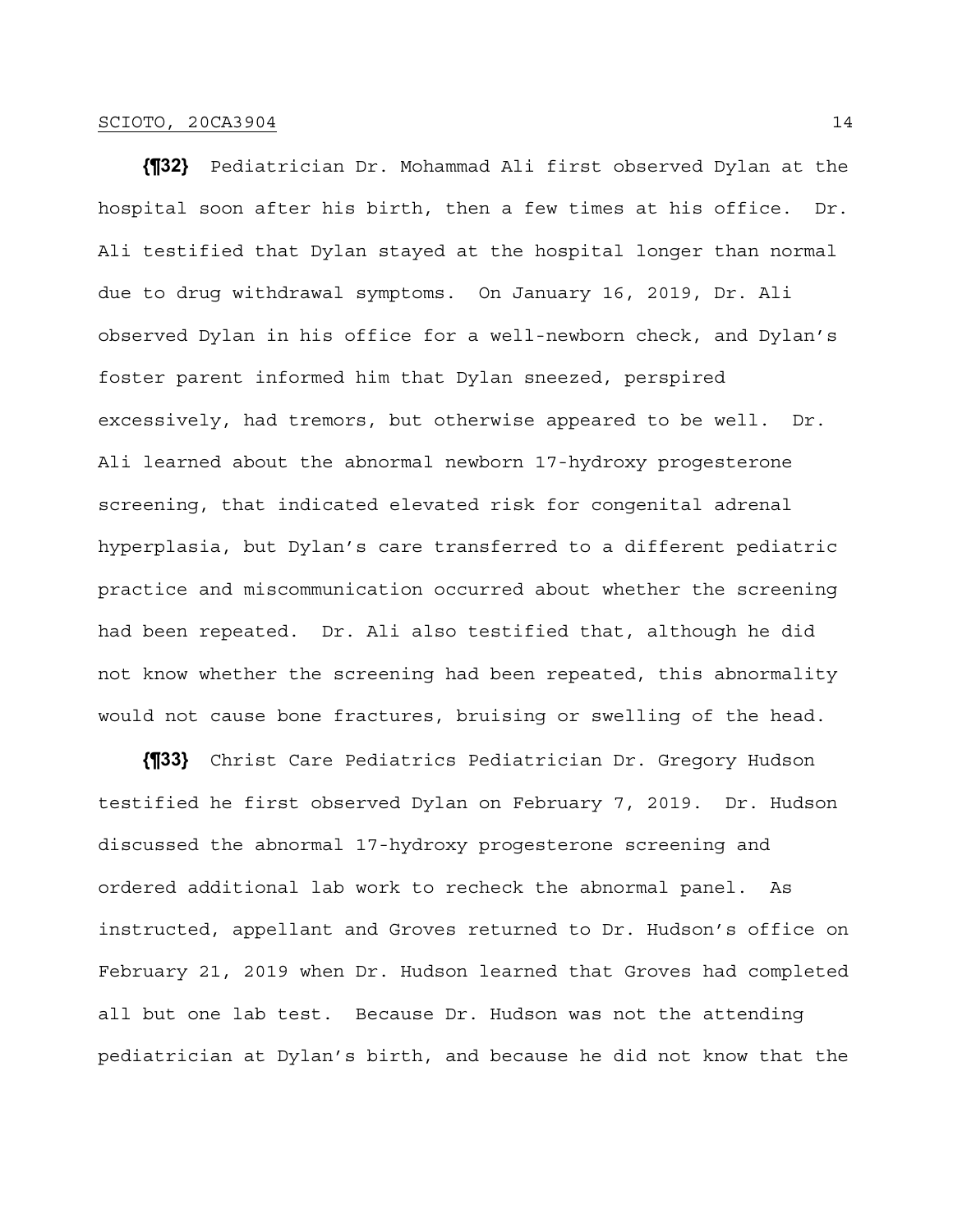hospital had completed a 17-hydroxy progesterone test, Dr. Hudson ordered another test. Additionally, although Dylan exhibited no injuries at his February 21, 2019 office visit, he weighed on the low end of normal. Consequently, Dr. Hudson scheduled a March 7, 2019 return visit. Groves, however, did not return with Dylan.

**{¶34}** Dr. Hudson further explained that, due to the testing mix-up, his office sent two letters to appellant to stress the importance of another test and threatened that, if appellant did not repeat the screening, "they will involve Children's Protective Services." In addition to the letters, Dr. Hudson's office called Groves and appellant, but received no response. Dr. Hudson further testified that in his 30 years of experience, he had never seen a two-to-three month old baby fracture his own skull, ribs, arms or legs.

**{¶35}** Mahajan Therapeutics Therapist Jessica Byrd testified that SCCS referred appellant to their facility for assessment and treatment. Appellant completed her drug and mental health assessments on January 18, 2019, attended an individual therapy session on February 8, 2019 and submitted to several supervised drug screens. However, after February 8, 2019, appellant became "very inconsistent and eventually then just totally stopped coming." Byrd also contacted SCCS on February 14, 15, 22, 27,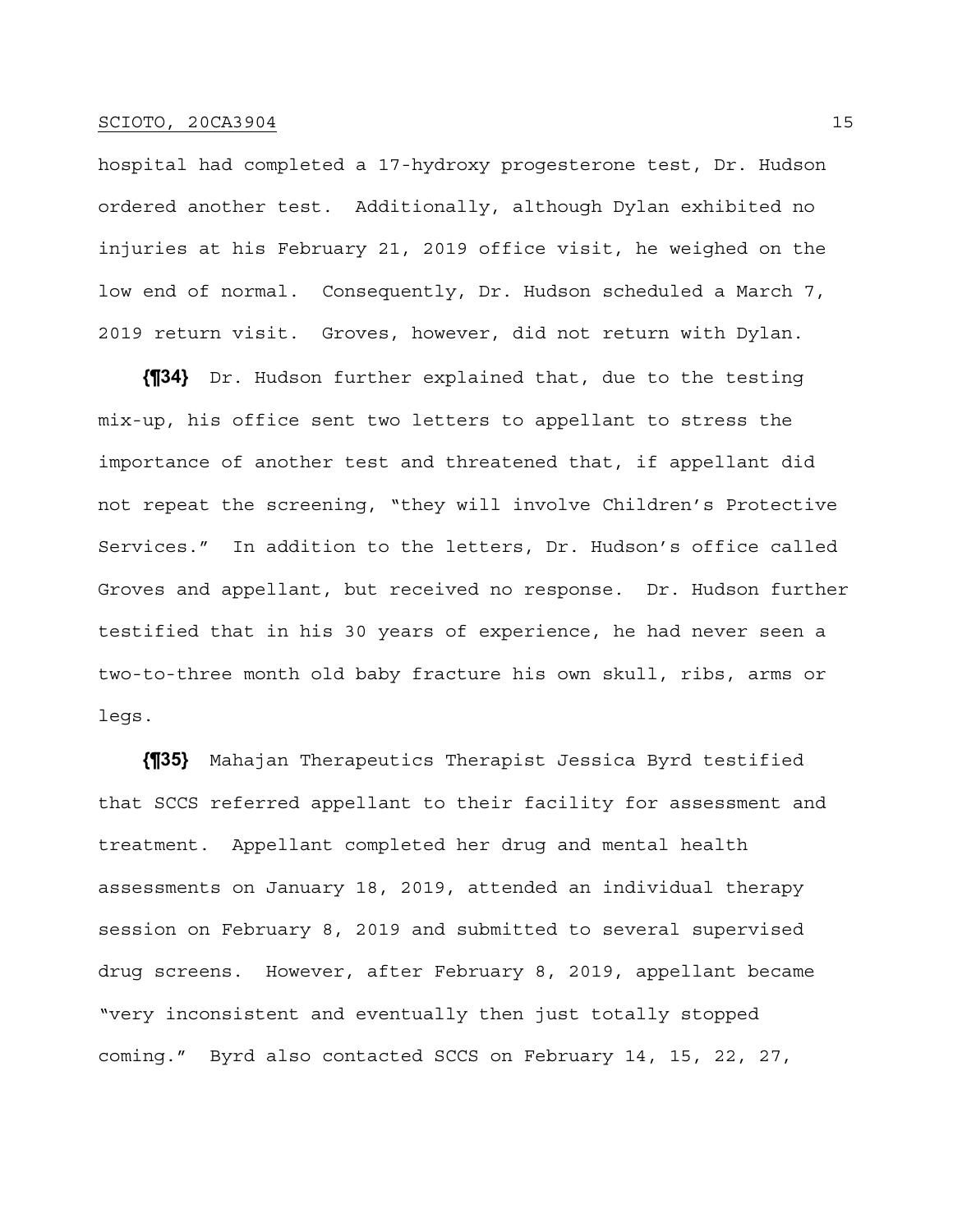March 1, and April 2, 2019 about appellant's noncompliance. Apparently, appellant attended one group counseling session on March 26, 2019, but Byrd said she was "a little bit different. \* \* \* she was very defensive. It seemed like she was edgy, a little angry, just upset that Children's Services like wasn't letting her husband just be with the baby." Byrd also suspected appellant was under the influence of drugs or alcohol at her March 26, 2019 session.

**{¶36}** Scioto County Juvenile Court Intake Officer and Investigator Greg Dunham testified that, after SCCS removed Dylan, the juvenile court ordered appellant to report to Dunham twice per month. Dunham met with appellant on January 24, 2019, reviewed her requirements and completed a drug court assessment. Appellant, however, missed three report dates and did not appear until March 28, 2019 when she told Dunham she missed appointments because she had no transportation. Dunham also visited appellant's residence on May 31, June 3, June 4, June 5, and June 10, 2019, but could not locate appellant.

**{¶37}** Scioto County Sheriff's Captain John Murphy visited the Groves home on May 20, 2019 and attempted to locate Dylan, but the driveway had been "cabled off" with motion detectors. Murphy did hear dogs inside the home, but he did not see anyone. When Murphy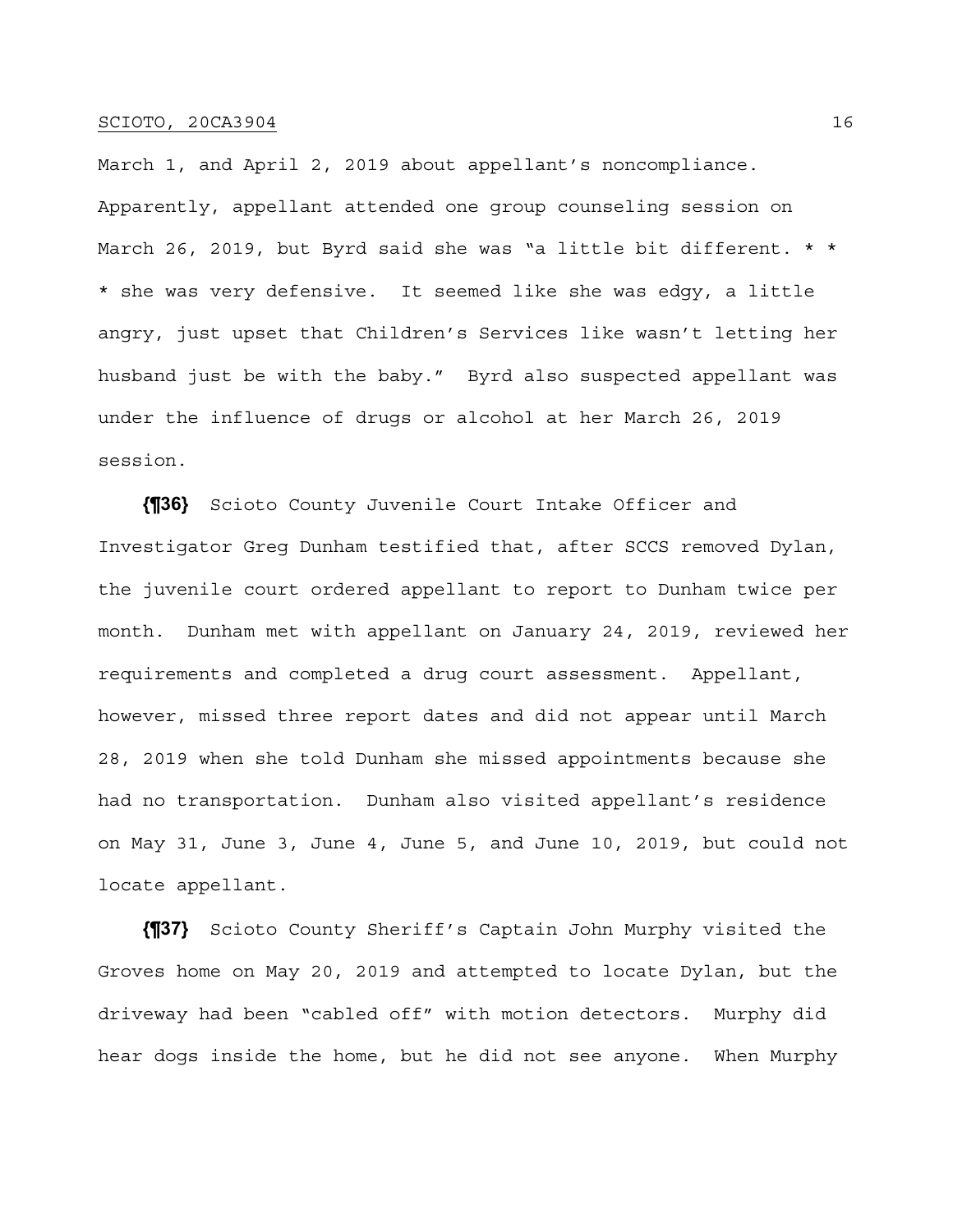began to leave, he spoke with a neighbor who told him that "they [the Groves] leave early morning hours and they come back late at night. They're usually on a four-wheeler riding up and down the roadway." During this conversation, Murphy observed appellant and Groves riding atop a four-wheeler. Murphy attempted to stop them, but Groves "took off through a field and I gave chase through the grassy field, and they hit the woods and we could not pursue any further."

**{¶38}** Scioto County Sheriff's Detective Adam Giles testified he secured a search warrant on June 10, 2019 and visited the Groves home, along with other officers. After officers surrounded the home, they knocked on the door and asked the occupants to exit. Approximately 15 to 20 minutes later, appellant exited, screamed, cursed and informed officers that SCCS had already taken Dylan. Appellant would not, however, answer whether Groves remained inside the home. When Groves did not exit, officers sent a robot into the home. Eventually, officers apprehended Groves and he told them he had "been asleep the whole time." When Giles asked about Dylan, Groves said SCCS had already taken him.

**{¶39}** Otway Volunteer Fire Department firefighters Steven Gambill and Dan Shirey testified that the department used a truck and chain saws to access a logging road to search a well, but the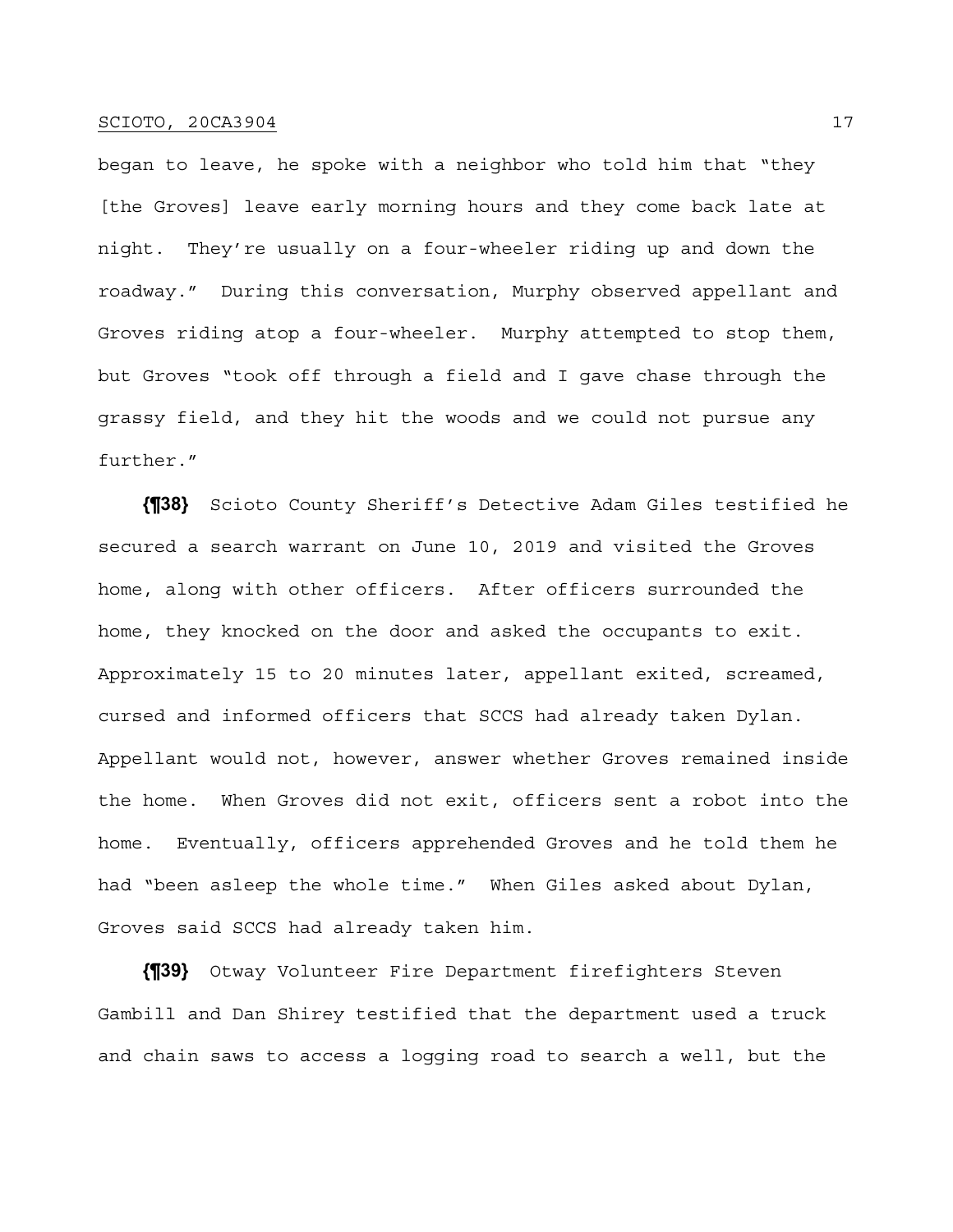water level prevented a search. Instead, they dropped a hook into the well and retrieved two milk crates, connected with a heavy padlocked chain. Montgomery County Coroner's Office Forensic Pathologist Dr. Susan Brown received Dylan's body in two milk crates, connected with a chain and "three padlocks \* \* \* 12 zip ties, and \* \* \* eight metal wires \* \* \* [and] 18 large rocks." Dylan had been "wrapped in multiple layers of plastic and around all of this plastic is this iron anchor type device." Dr. Brown testified that Dylan's body exhibited (1) skull fractures (that did not occur simultaneously), (2) bruises on right side of chest and left leg, (3) laceration on left arm, (4) fractures of the left humerus or the upper arm bone  $* * *$  and  $* * *$  fracture of the left radius and ulna, the bones of the left forearm, (5) fractures of left tibia, and (6) on the sixth rib an "old healing fracture, and the same thing on rib seven next to it, a large nodular area, which is a healing old fracture, left rib six and seven." The examination further revealed that the rib fractures did not occur at the same time as the other fractures. Dr. Brown testified that Dylan's "cause of death is homicidal violence of undetermined etiology." She explained Dylan had been a victim of blunt force trauma, but the "specific cause of death can't be determined because a typical exam could not be performed because his body was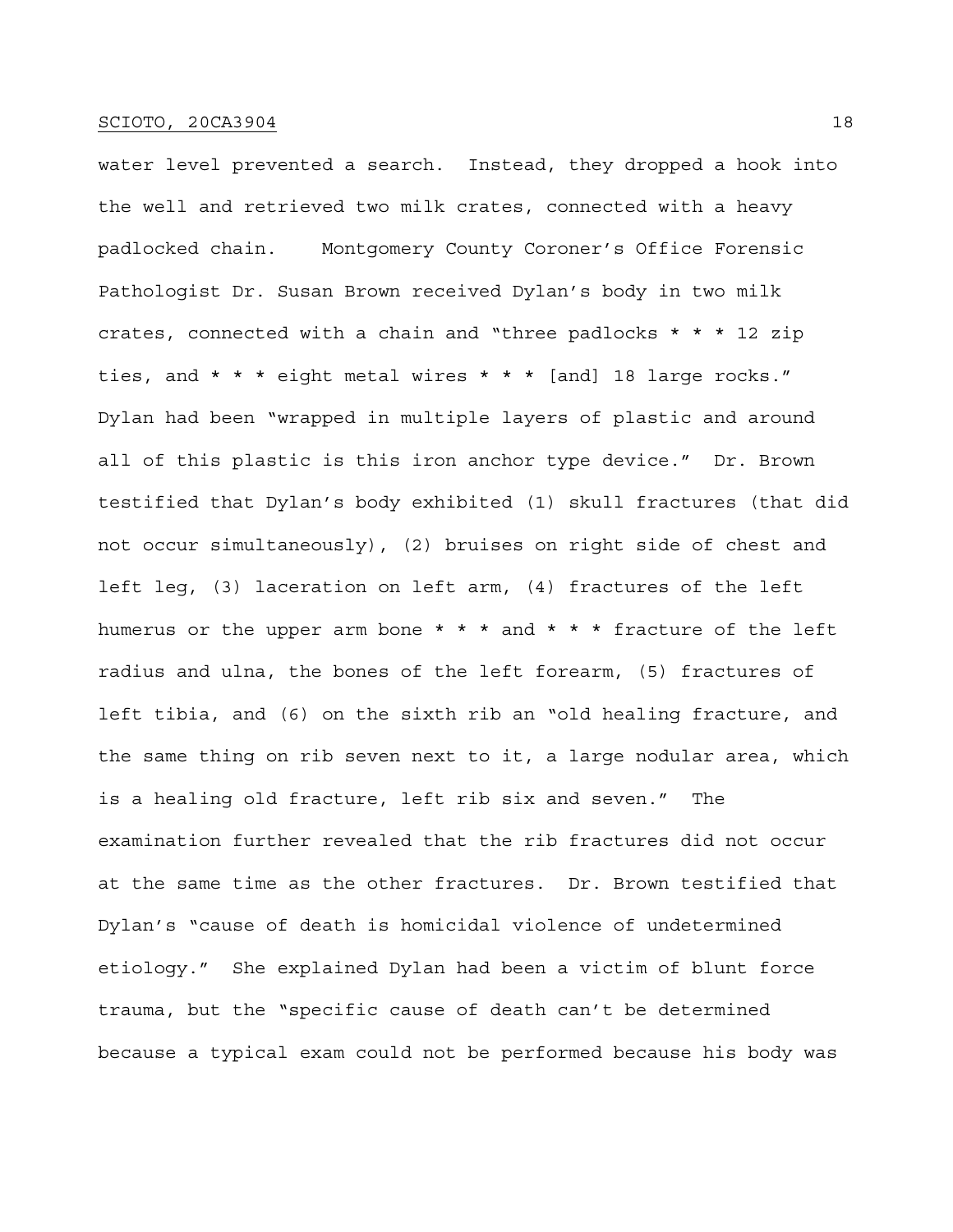decomposing from being concealed in - - in water for months." Dr. Brown also believed that the fractures showed at least three different traumas. Toxicology reports also detected methamphetamine and amphetamine in Dylan's liver.

**{¶40}** Scioto County Sheriff's Detective Jodi Conkel interviewed appellant after her arrest and described her as "very standoffish, cold, didn't really want to talk to me, kind of annoyed." Appellant told Conkel that SCCS had taken Dylan and Daniel, Jr., and that she did not use illegal drugs. Later that day, Conkel interviewed Groves who also maintained that SCCS had taken Dylan. Conkel said Groves appeared to be "dope sick," which he did admit to Conkel. Groves later told Conkel that he found Dylan in his crib deceased.

**{¶41}** On June 12, 2019, Detective Conkel interviewed appellant and Groves. During this conversation, Groves admitted that SCCS did not take Dylan. The Sheriff's Office also accommodated Groves' request to talk to appellant, and a video recording of their jail conversation revealed additional information:

DEFENDANT D. GROVES: When they took me out there yesterday - - wanted me to take them where he was at, and I took them - - some bullshit place because - - don't tell them where he is because if they find his body - - DEFENDANT J. GROVES: (Inaudible).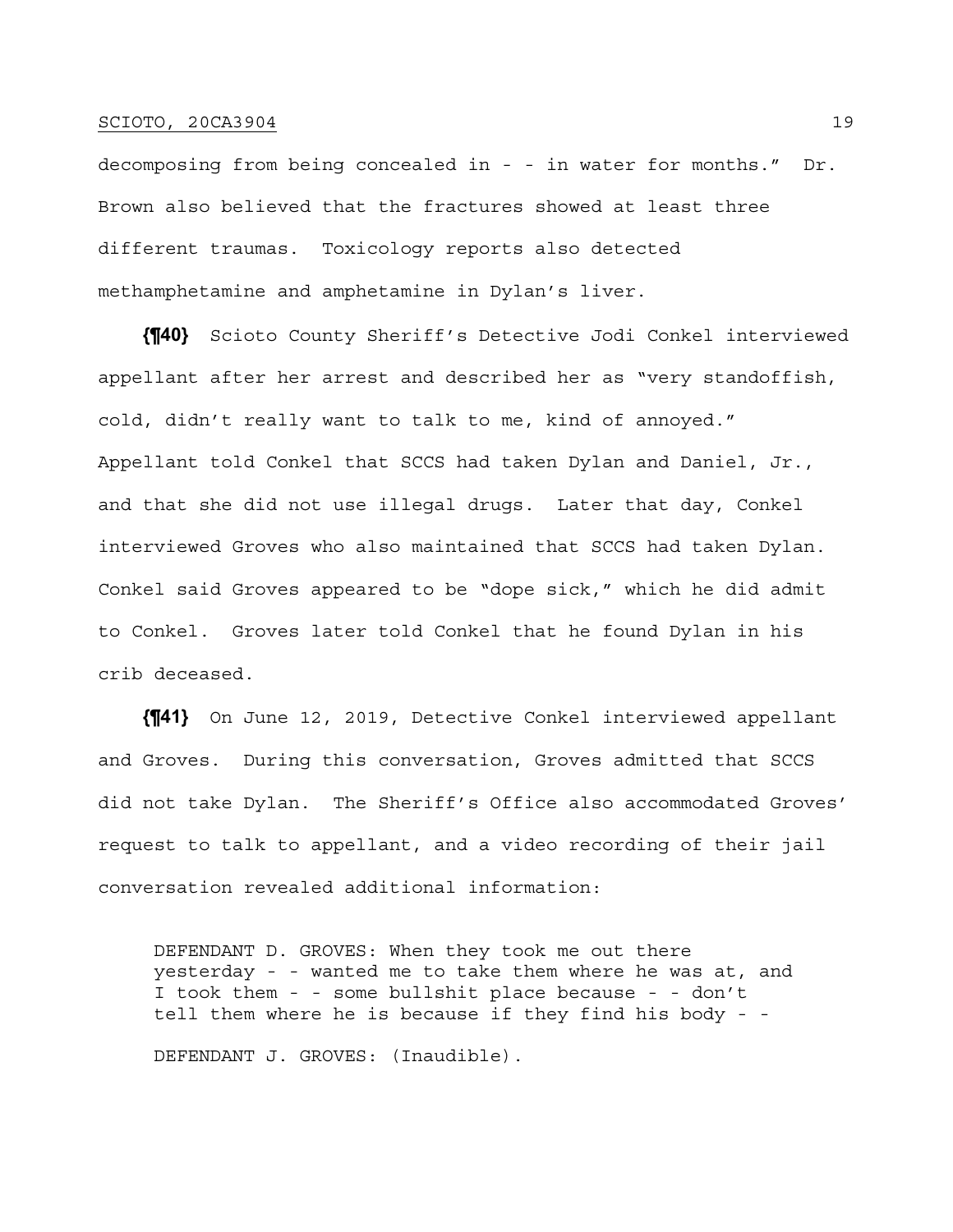DEFENDANT D. GROVES: If they find his body and if they find out where he had a broken arm and shit, we're fucked. It don't matter.

DEFENDANT J. GROVES: They don't know where he's at. I don't know where he's at.

**{¶42}** At some point, Groves agreed to take authorities to Dylan's body. Detective Conkel also testified about a calendar found in the mobile home with a notation "Worse [sic.] day ever" on April 24, 2019, the date SCCS removed Daniel, Jr.

**{¶43}** Daniel, Jr., the co-defendants' 15-year old son, testified he first found out about appellant's pregnancy "somewhere around in November" 2018. Before his April 24, 2019 removal from the home, Daniel, Jr. observed bruising and swelling on Dylan's head, and, when he asked his parents what happened, Groves told him "about him getting a - - like a dream catcher stuck within his arm and him swinging a small tiny stone up to his head. I'm not sure if that caused the injury - - the swelling of his head. I don't believe it was." Daniel, Jr. also testified that every couple of months, he provided his urine to Groves, both before and after Dylan's birth, and Groves then put the urine in a capped lid bottle.

**{¶44}** At the close of the state's case-in-chief, the trial court conducted a lengthy and thorough discussion with the codefendants and informed them about their right to testify or not to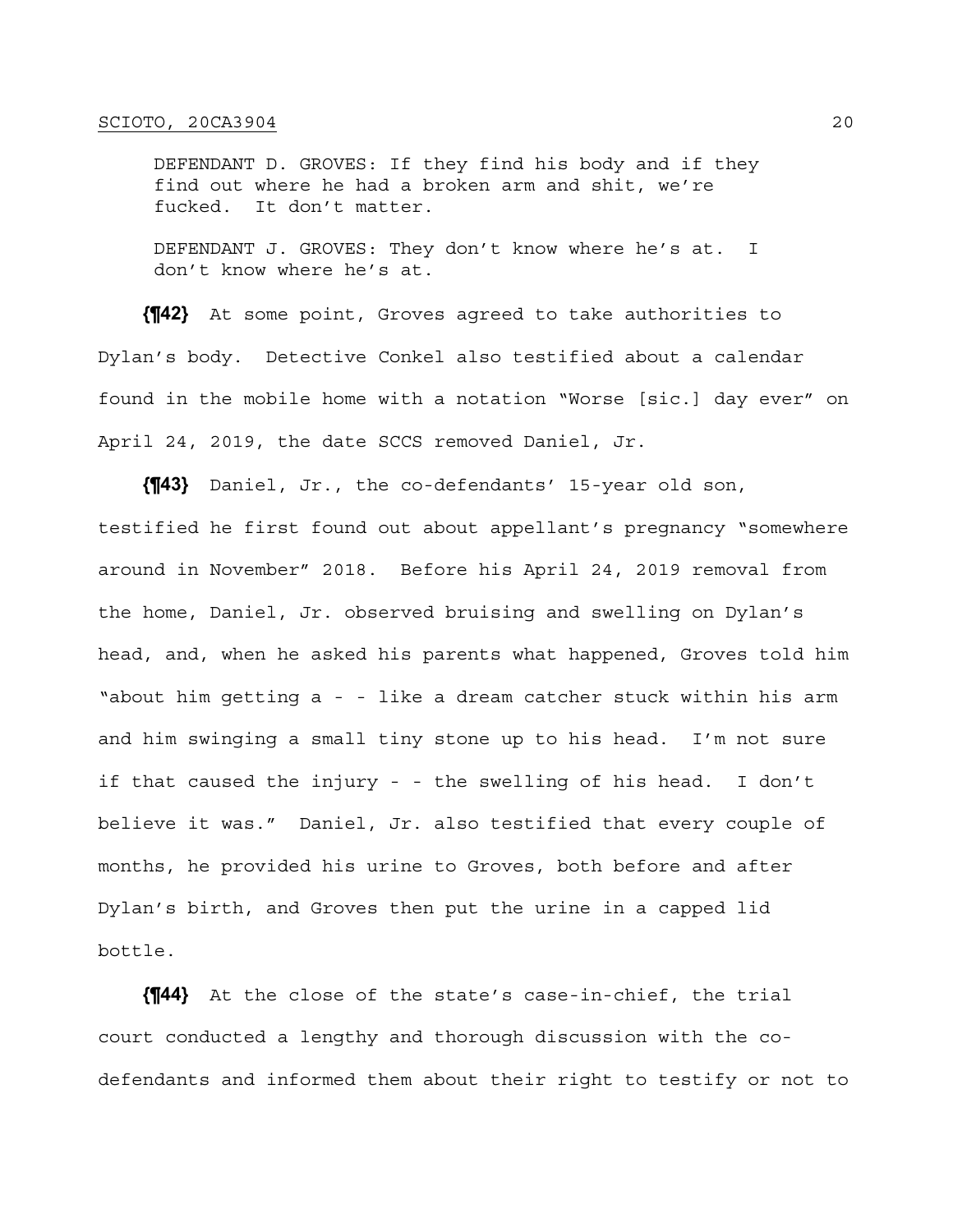testify, and the consequences of either choice, including crossexamination about prior criminal offenses. After both codefendants informed the court that they wished to testify, appellant testified as follows:

Q [Jessica's Counsel Mr. Stratton]: Jessica, did you, and you only, cause the death of your son, Dylan Groves? A: Yes. Q: Did Daniel Groves participate in the killing of Dylan? A: No. Q: Was Daniel Groves aware of any of the injuries that you caused Dylan that may have led to his death? A: No. Q: Did you hide all the injuries that you caused Dylan from your husband? A: Yes. \* \* \* Q: Jessica Groves, the injuries that Dylan sustained happened on what date? A: On March 27th. Q: Dylan died on what date? A: March 28th. \* \* \* Q: Where did you take Dylan after he died? A: He was at our house for a couple days. Q: And then where did you take him?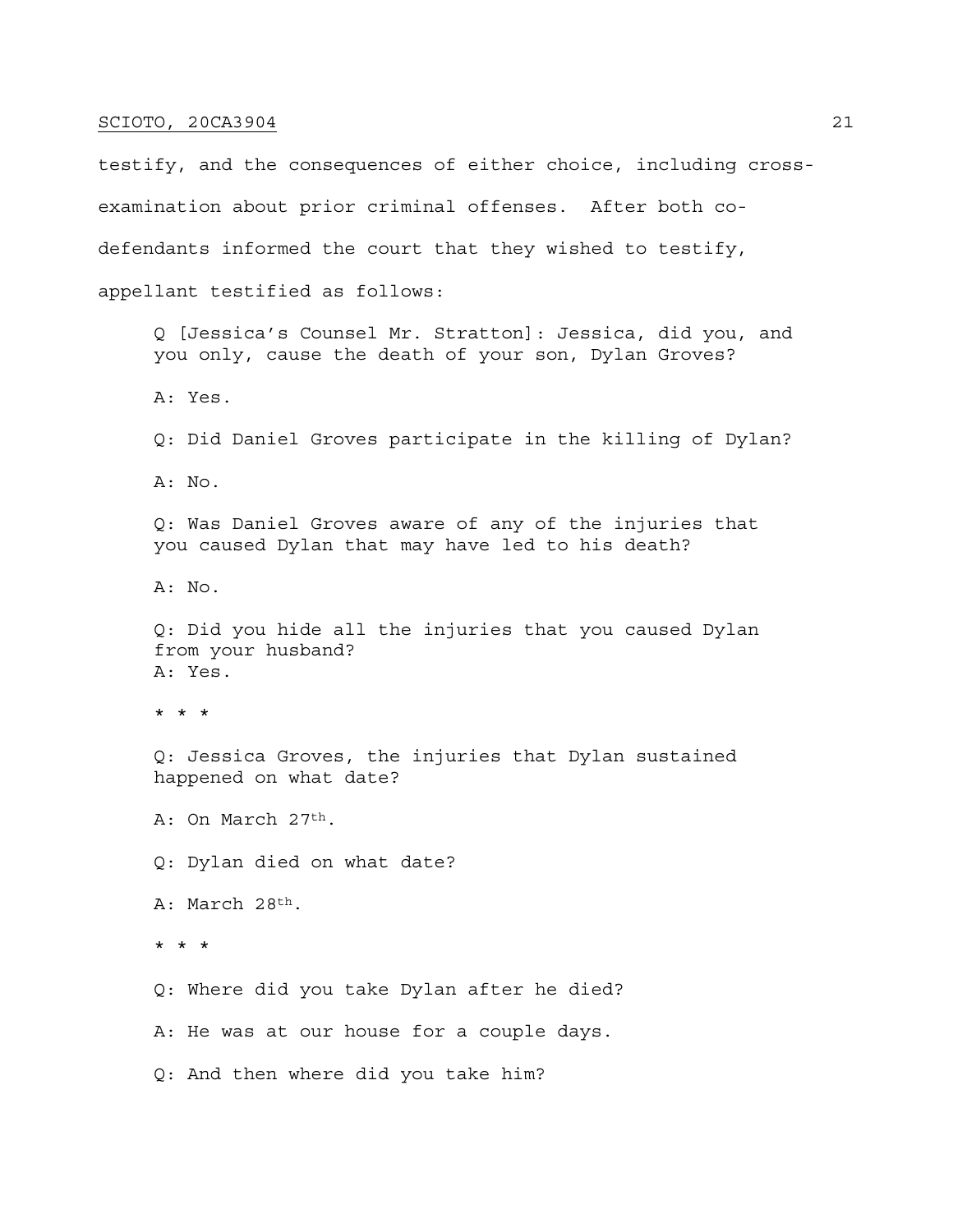A: To the well.

Q: Did you murder Dylan Groves?

A: Not intentionally.

**{¶45}** On cross-examination, the state asked appellant how she caused Dylan's death, to which she replied, "[i]t was an accident." When asked about the rib fractures, appellant replied, "by dropping him." When asked about the skull fracture, appellant said, "I don't remember. \* \* \* It had to be from dropping him." When asked about the upper arm fracture, appellant replied "Nothing that I ever did was intentional. \* \* \* I have to live with this for the rest of my life. \* \* \* You have devoured my family." When pressed for details about how she caused Dylan's death, appellant told the prosecutor, "I've admitted to my guilt. \* \* \* And I have to live without - - my children.  $* * * I'm$  done talking to you." At that point, the trial court admonished appellant that she must submit to cross-examination or her testimony would be stricken. Appellant then responded to most questions "I don't remember." Eventually, appellant did state that she did not have a clear mind "because of drugs," and that Groves, her co-defendant, participated only in the preparation and concealment of Dylan's body.

**{¶46}** After Groves testified about his prior shoplifting conviction, he addressed the facts in the case at bar and stated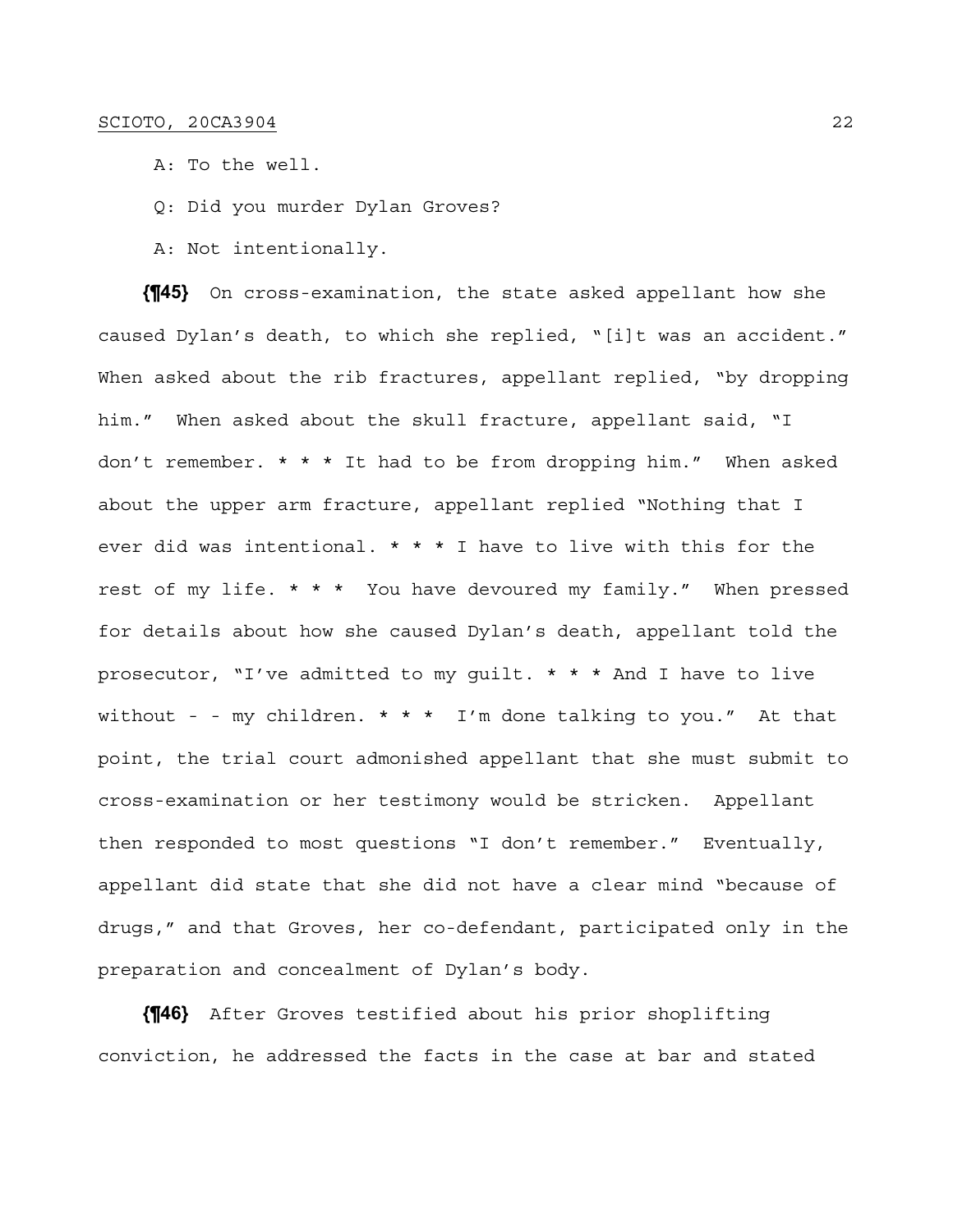that appellant first told him about her pregnancy in October or November 2019. About five minutes into their trip to the hospital for Dylan's birth, appellant also told Groves that "she had been using drugs and that she had not went to her [prenatal] appointments." According to Groves, he hesitated to answer medical questions at the hospital because he had not processed what he had just learned, and that appellant could be "intimidating." Groves did say he visited Dylan once in the nursery and inquired about his health. Groves also claimed he was not impaired while at the hospital, but that he may have given that appearance because he had "been up for over 30 some hours straight." Additionally, Groves testified that he provided his own urine sample at the hospital, but admitted that, on other occasions, he asked Daniel, Jr. for his urine, but always for a friend to use for drug tests. Groves explained the reason he did not give his urine to his friend is because he "smoked some marijuana and occasionally would hit - smoke, you know a little." Thus, Groves claimed he did not use his son's urine to fake his own drug test.

**{¶47}** Groves also testified that he recalled seeing bruises on Dylan's head, but did not see swelling. Groves believed Dylan's head bruise resulted from an accident with a dream catcher, and that the bruise appeared to be on Dylan's forehead, not all around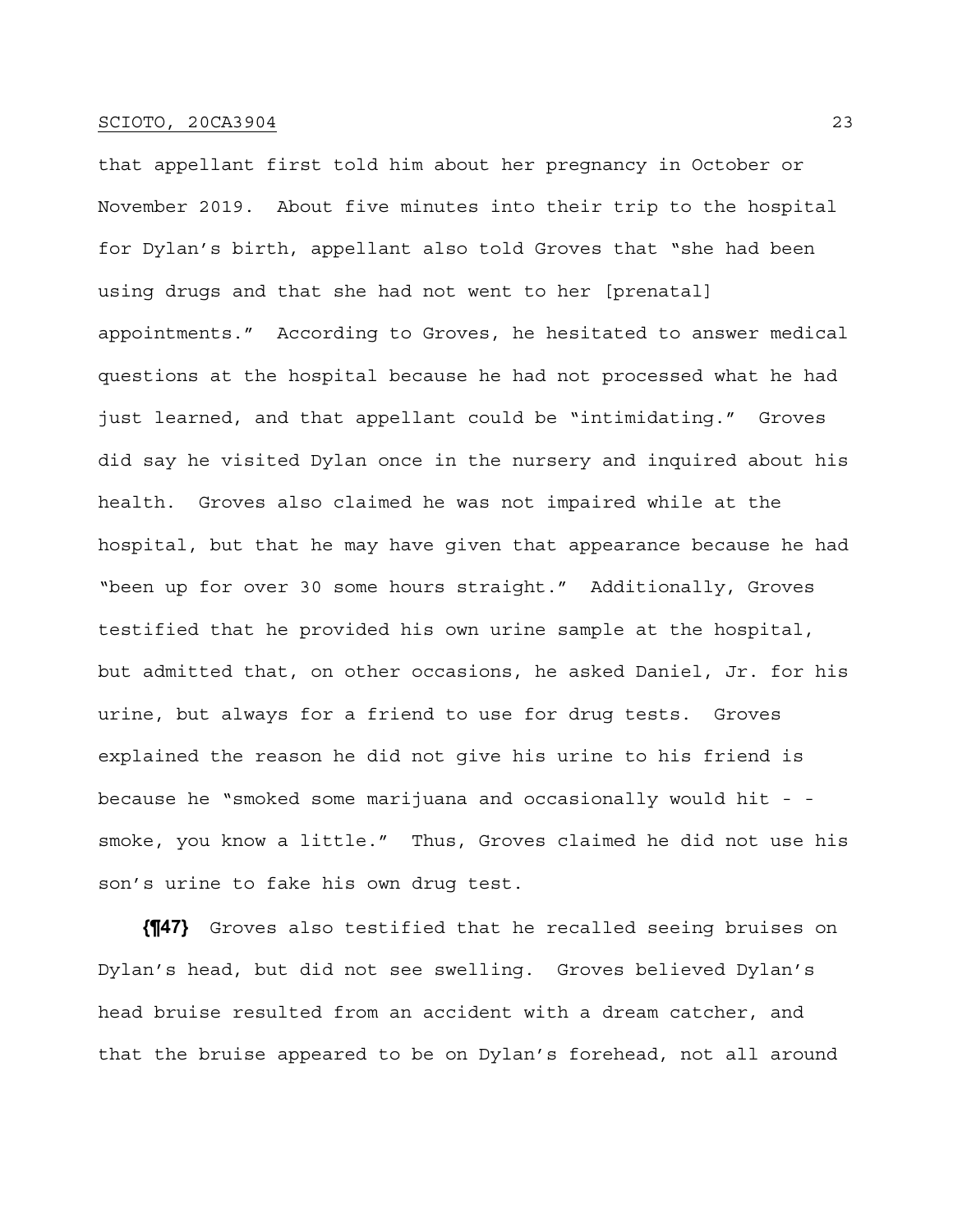his head. Groves testified he did not cause Dylan's death and he was not present when Dylan died. Instead, Groves said he found Dylan deceased in his crib. Groves also stated that, after appellant told him that because he had custody SCCS would blame him for Dylan's death, he became scared and lied to law enforcement. Groves did admit, however, that he told Detective Conkel that he had "seen [appellant] hit him probably four times, probably," \* \* \* "because he wouldn't stop crying and because she was so \* \* \* agitated and aggravated and if I brought her coke [cocaine] she wouldn't be that way." Groves also admitted he told Conkel, "[o]ne time I saw her, she had a hold of him like below his arms. \* \* \* Like by his ribs or something and she just kind of went ahh." Once again, Groves said he did not tell the truth because he feared "he would get the blame for it completely."

**{¶48}** After hearing the evidence, the jury found appellant guilty of: (1) aggravated murder, in violation of R.C. 2903.01(C), an unclassified felony, (2) murder, in violation of R.C. 2903.02(B), an unclassified felony, (3) kidnapping, in violation of R.C. 2905.01(A)(5), a first-degree felony, (4) child endangerment, in violation of R.C. 2919.22(A), a third-degree felony with a serious physical harm specification, (5) tampering with evidence, in violation of R.C. 2921.12(A)(1), a third-degree felony, (6)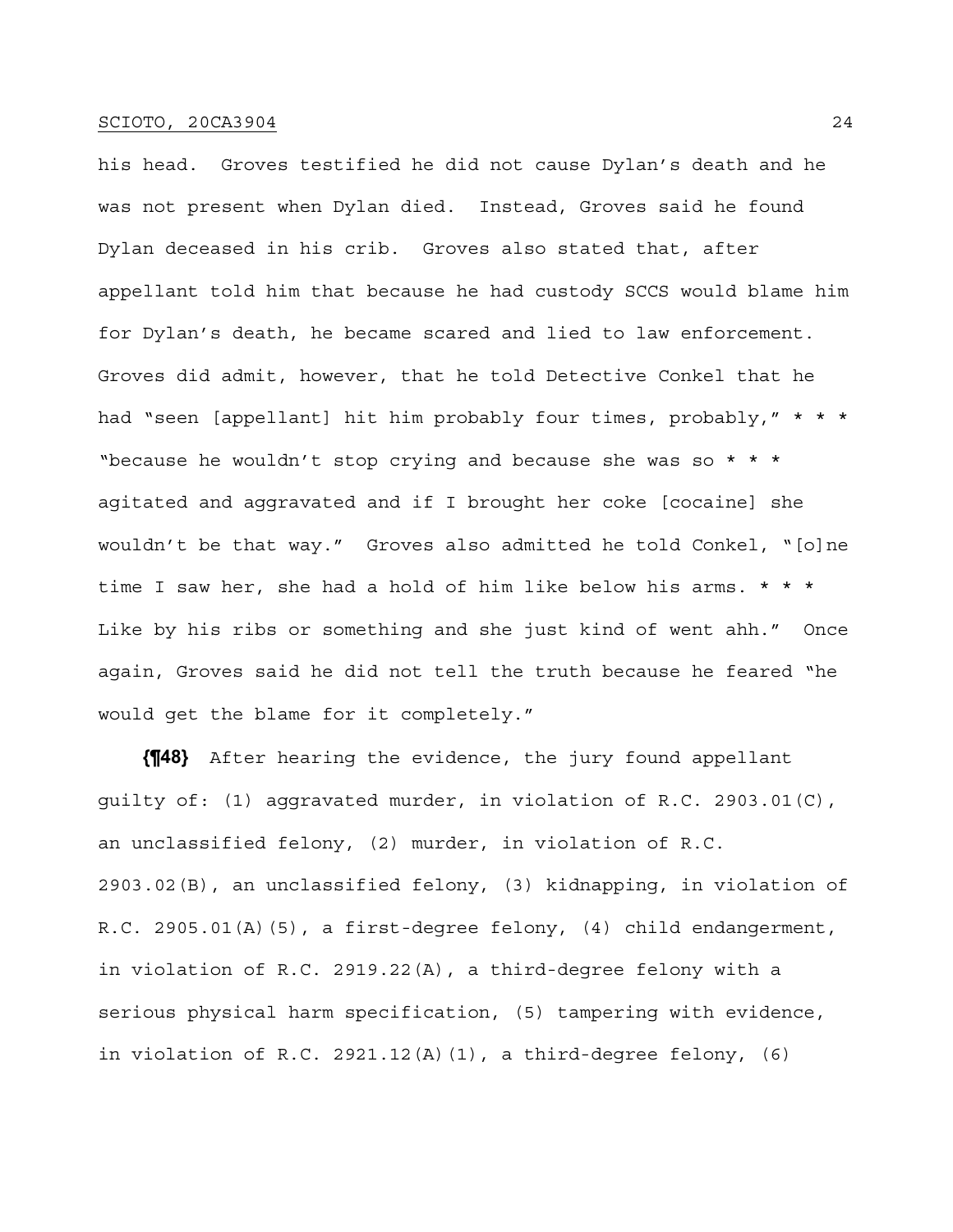interference with custody, in violation of R.C. 2919.23(A)(1), a fourth-degree felony with a physical harm specification, (7) gross abuse of a corpse, in violation of R.C. 2927.01(B), a fifth-degree felony, and (8) four counts of felonious assault, in violation of R.C. 2903.11(A)(1), second-degree felonies.

**{¶49}** At that point, the trial court: (1) merged Count 1 aggravated murder, Count 2 murder, and Count 11 felonious assault, (2) merged Count 3 kidnapping and Count 6 interference with custody, and (3) merged Count 8 felonious assault and Count 10 felonious assault.

**{¶50}** For sentencing, the trial court imposed the following prison sentences: (1) life without parole for Count 1 aggravated murder, (2) ten years for Count 3 kidnapping, (3) 36 months for Count 4 endangering children, (4) 36 months for Count 5 tampering with evidence, (5) 12 months for Count 7 gross abuse of a corpse, (6) eight years for Count 8 felonious assault, and (7) eight years for Count 9 felonious assault. The court also ordered (1) Counts 5 and 7 to be served concurrently,  $(2)$  Count 1, 2, 3, 4, 6, 8, 9, 10, and 11 to be served consecutively, and (3) five-year mandatory post-release control.

**{¶51}** Consequently, the trial court sentenced appellant to serve an aggregate prison term of life without parole, plus an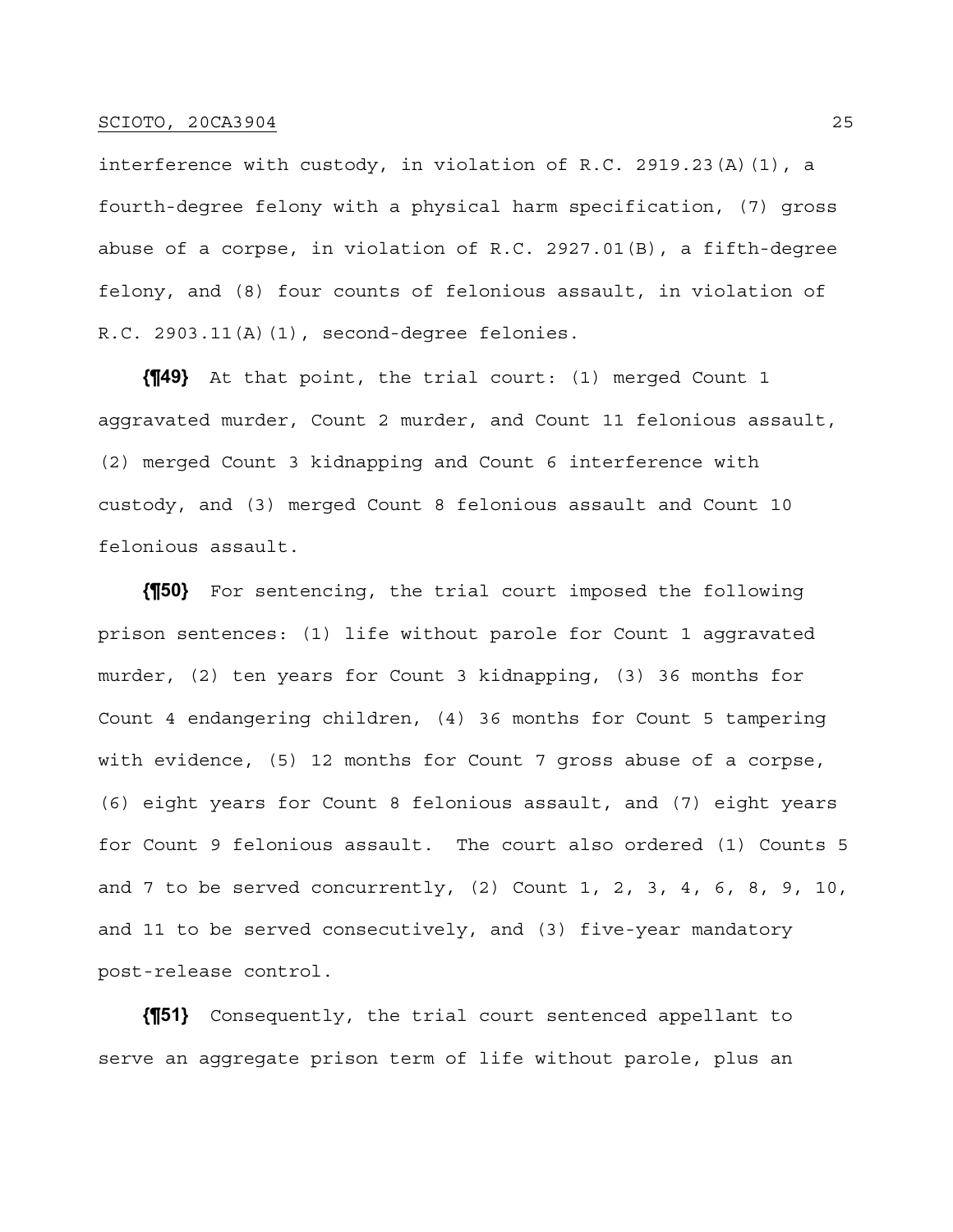additional 32 years. This appeal followed<sup>3</sup>.

I.

**{¶52}** In her sole assignment of error, appellant asserts that her trial counsel's performance fell below an objective standard of reasonable performance and representation. Appellant argues that, during the trial court proceeding, her counsel abdicated his role as her advocate and, instead, committed a series of baffling acts

<sup>3</sup> Co-defendant Daniel Groves' appellate case number is 20CA3902. At the conclusion of the trial, the jury found Daniel Groves not guilty of aggravated murder, but guilty of: (1) murder, in violation of R.C. 2903.02(B), an unclassified felony, (2) kidnapping, in violation of R.C. 2905.01(A)(5), a first-degree felony, (3) child endangerment, in violation of R.C. 2919.22(A), a third-degree felony with a serious physical harm specification, (4) tampering with evidence, in violation of R.C. 2921.12(A)(1), a third-degree felony, (5) interference with custody, in violation of R.C. 2919.23(A)(1), a fourth-degree felony with a physical harm specification, (6) gross abuse of a corpse, in violation of R.C. 2927.01(B), a fifth-degree felony, and (7) four counts of felonious assault, in violation of R.C. 2903.11(A)(2), second-degree felonies. The trial court: (1) merged Count 2 murder and Count 11 felonious assault, (2) merged Count 3 kidnapping and Count 6 interference with custody, and (3) merged Count 8 felonious assault and Count 10 felonious assault. The court then imposed the following prison sentence (1) 15 years to life for Count 2 murder, (2) 10 years for Count 3 kidnapping, (3) 36 months for Count 4 endangering children, (4) 36 months term for Count 5 tampering with evidence, (5) 12 months for Count 7 gross abuse of a corpse,(6) eight years for Count 8 felonious assault, (7) eight years for Count 9 felonious assault. The court further ordered: (1) the tampering with evidence and abuse of a corpse sentences to be served concurrently with each other, (2) the sentences in Counts 2, 3, 4, 6, 8, 9, 10, and 11 to be served consecutively, and (3) a five year mandatory post-release control. Thus, the court sentenced Daniel Groves to serve an aggregate prison term of 47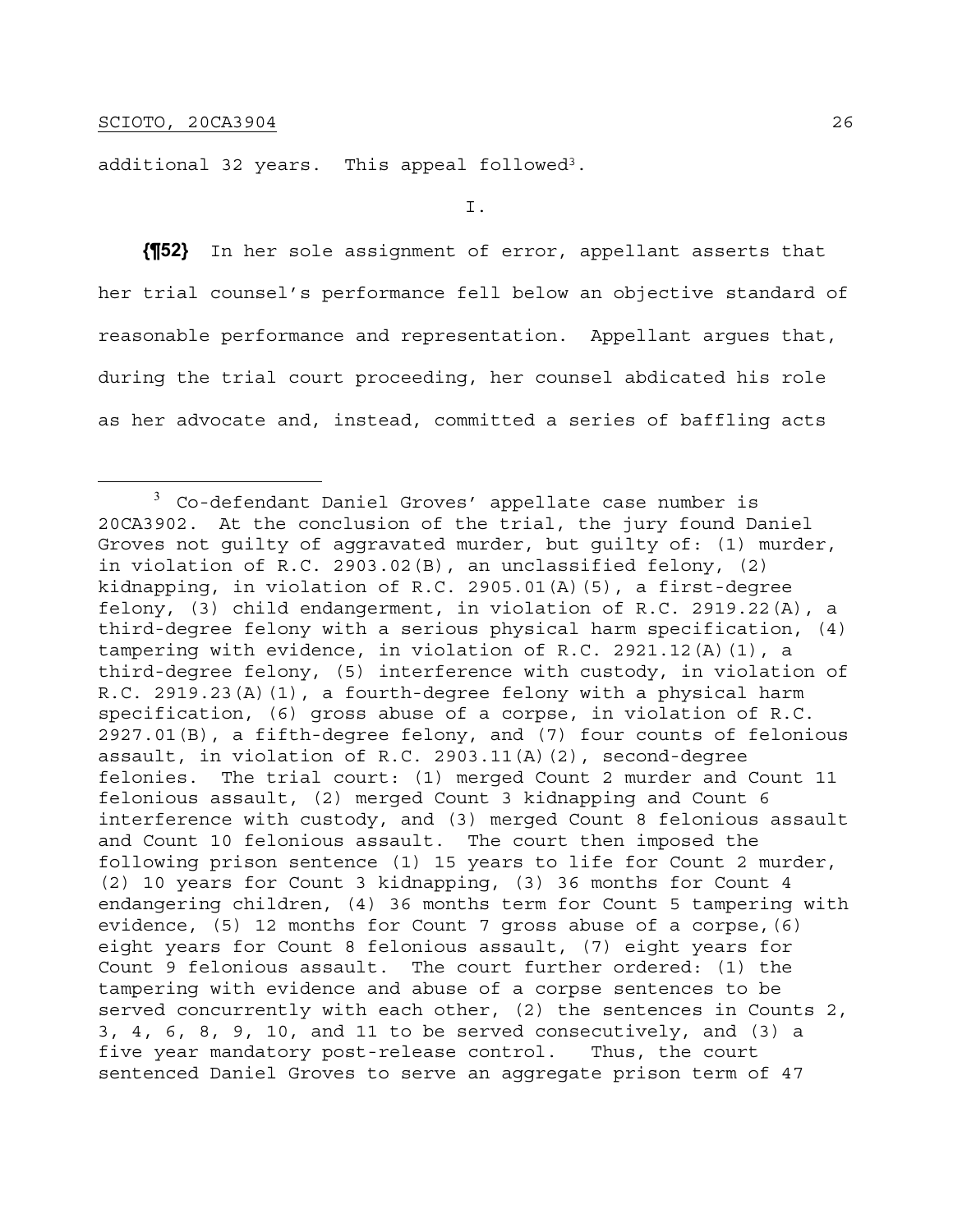or omissions. In particular, appellant contends that, although counsel did act according to appellant's wishes and appellant acknowledged her guilt in order to absolve her co-defendant husband of murder, she would have been in a better position had trial counsel simply not spoken a word during her trial.

# A. Trial Strategy

**{¶53}** Appellant initially asserts that her trial counsel's strategy fell below the realm of legitimate trial strategy. Specifically, appellant argues that her trial counsel "abandoned his role as an advocate for [appellant] and instead acted as another prosecutor in a misguided attempt to pin the blame of Dylan Groves' death on appellant to save her codefendant, Daniel Groves."

**{¶54}** The Sixth Amendment to the United States Constitution, and Article I, Section 10 of the Ohio Constitution, provides that criminal defendants shall have the assistance of counsel for their defense. The United States Supreme Court has interpreted this provision to mean that a criminal defendant is entitled to the "reasonably effective assistance" of counsel. *Strickland v. Washington*, 466 U.S. 668, 104 S.Ct. 2052, 80 L.Ed.2d 674 (1984).

**{¶55}** To establish a claim of ineffective assistance of counsel, a defendant must show (1) counsel's deficient performance,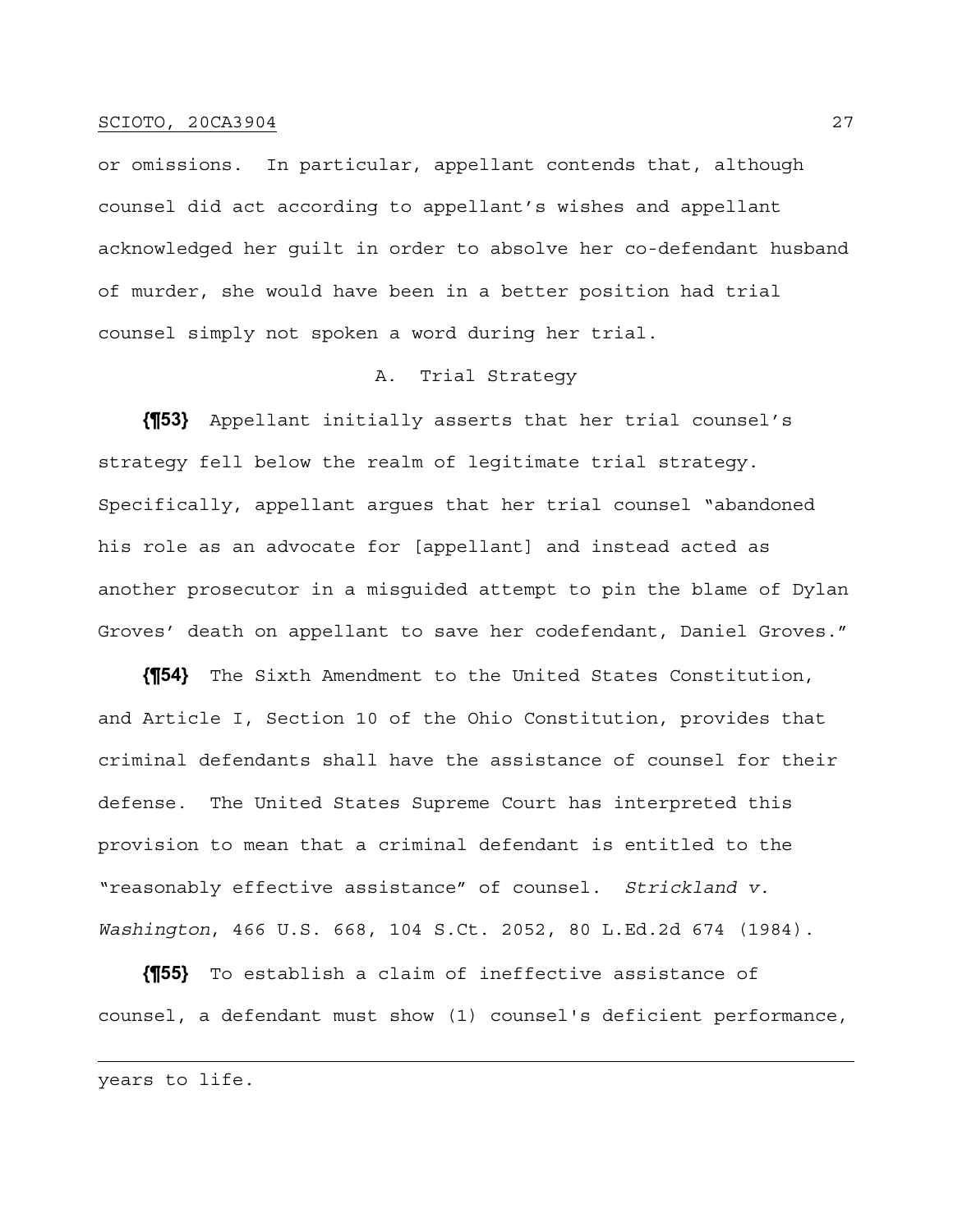and (2) the deficient performance prejudiced the defense and deprived the defendant of a fair trial. *Id.* at 687. To establish a deficient performance, a defendant must prove that counsel's performance fell below an objective level of reasonable representation. *State v. Conway*, 109 Ohio St.3d 412, 2006-Ohio-2815, 848 N.E.2d 810, ¶ 95. Additionally, courts need not analyze both prongs of the Strickland test if a claim can be resolved under one prong. *See State v. Madrigal*, 87 Ohio St.3d 378, 389, 721 N.E.2d 52 (2000); *State v. Clark*, 4th Dist. Pike No. 02CA684, 2003- Ohio-1707, ¶ 17; *State v. Blair*, 4th Dist. Athens No. 18CA24, 2019- Ohio-2768, ¶ 58; *State v. Bowling,* 4th Dist. Jackson No. 19CA2, 2020-Ohio-813, ¶ 12-13.

**{¶56}** When a court examines whether counsel's representation amounts to deficient performance, "a court must indulge a strong presumption that counsel's conduct falls within the wide range of reasonable professional assistance." *Strickland* at 689, 466 U.S. 668, 104 S.Ct. 2052. Moreover, because a properly licensed attorney is presumed to execute their duties ethically and competently*, State v. Taylor*, 4th Dist. Washington No. 07CA11, 2008-Ohio-482, ¶ 10, a defendant bears the burden to show ineffectiveness by demonstrating that counsel's errors were "so serious" that counsel failed to function "as the 'counsel'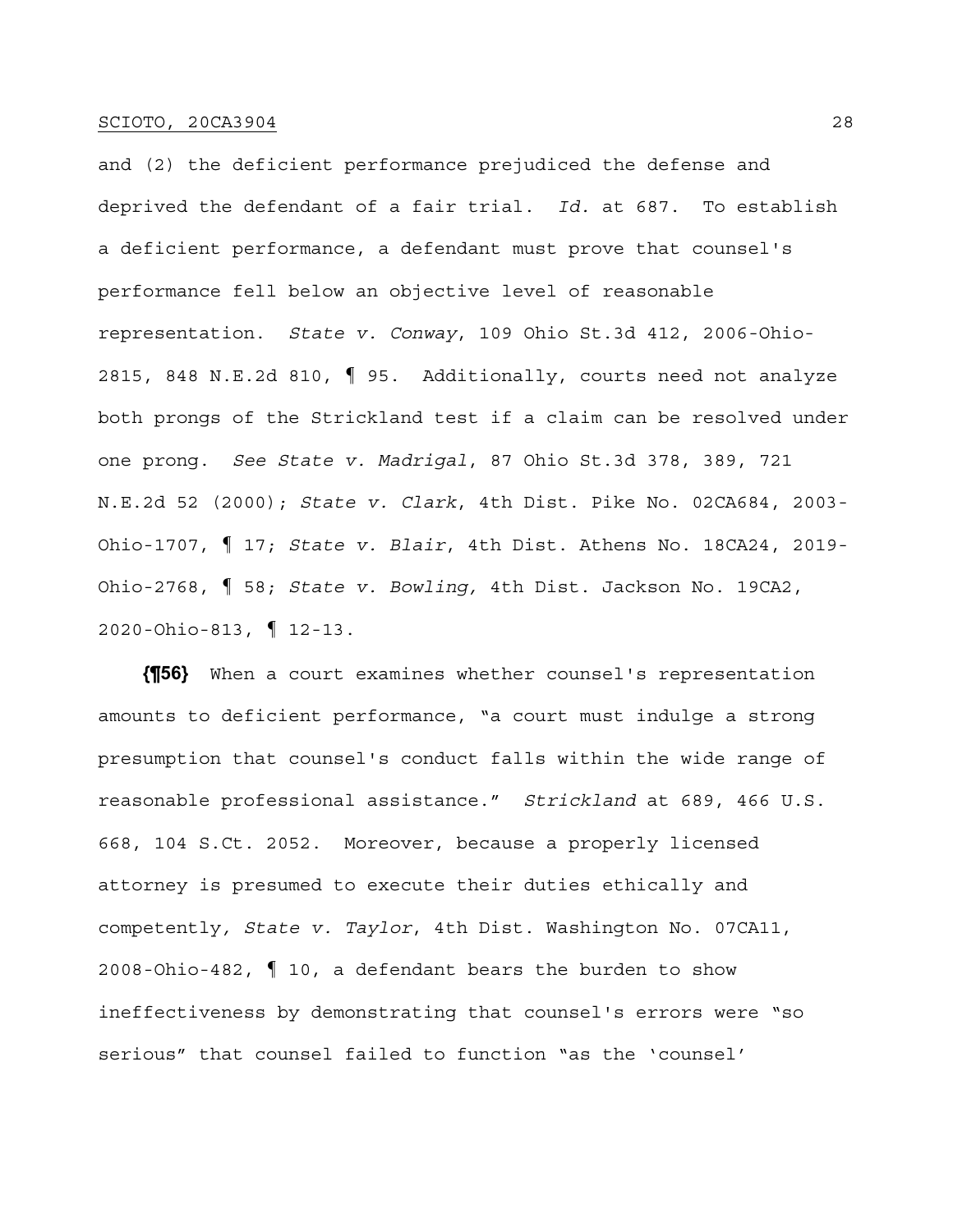guaranteed \* \* \* by the Sixth Amendment." *Strickland* at 687, 466 U.S. 668, 104 S.Ct. 2052.

**{¶57}** In the case sub judice, appellant asserts that her trial counsel provided ineffective legal assistance, but it appears that counsel based his actions on a particular underlying strategy, a strategy to which appellant and her co-defendant husband explicitly agreed.

**{¶58}** Generally, a defendant has no constitutional right to determine trial tactics and strategy of counsel. *State v. Cowans,* 87 Ohio St.3d 68, 72, 717 N.E.2d 298 (1999); *State v. Conway*, 108 Ohio St.3d 214, 2006-Ohio-791, 842 N.E.2d 996, ¶ 150. Rather, decisions about viable defenses are the exclusive domain of defense counsel, after consultation with the defendant. *Id.*; *State v. Crank*, 5th Dist. Stark No. 2016CA00042, 2016-Ohio-7203, ¶ 18. "When there is no demonstration counsel failed to research the facts or the law or counsel was ignorant of a crucial defense, a reviewing court defers to counsel's judgment in the matter." *Crank* at ¶ 18, citing *State v. Clayton*, 62 Ohio St.2d 45, 49, 402 N.E.2d 1189 (1980).

**{¶59}** At trial, witness presentation, questioning and crossexamination usually falls within the ambit of trial strategy. Debatable trial tactics do not generally establish ineffective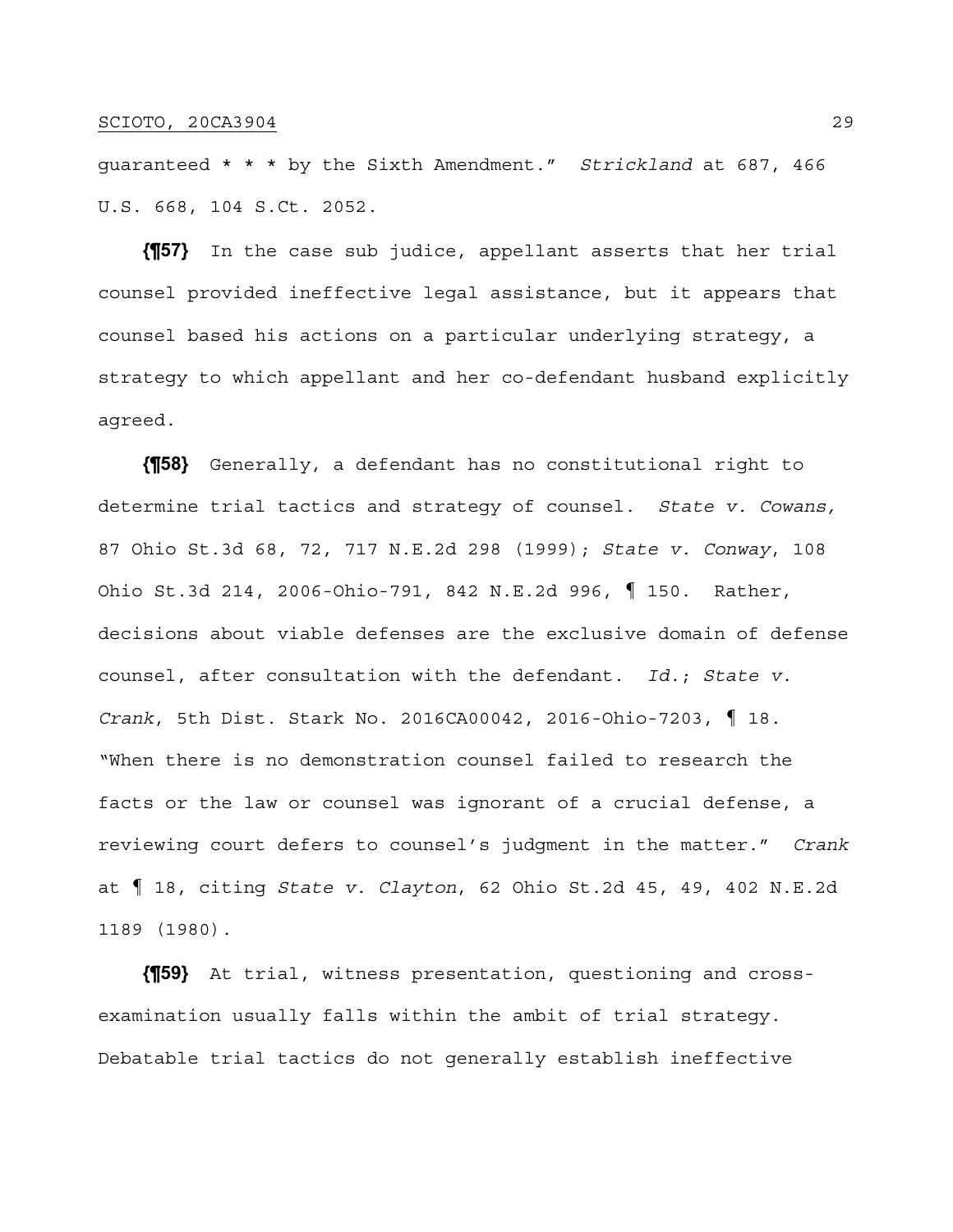assistance of counsel. *State v. Hoffner*, 102 Ohio St.3d 358, 2004- Ohio-3430, 811 N.E.2d 48, ¶ 45. Further, even if the wisdom of an approach is questionable, debatable trial tactics do not constitute ineffective assistance of counsel. *State v. Phillips*, 74 Ohio St.3d 72, 85, 656 N.E.2d 643 (1995).

**{¶60}** Appellant cites *State v. Burgins*, 44 Ohio App.3d 158, 542 N.E.2d 707 (4th Dist.1988) to support her argument that the events that transpired in the case at bar should not be viewed as appropriate trial strategy. Convicted of theft, Burgins argued he did not receive effective assistance of counsel when, during closing argument, counsel stated that even he did not believe Burgins, and that he expected the jury to find Burgins guilty. This court held that when a defendant's counsel in a criminal case tells the jury that counsel does not believe counsel's own client, and that counsel also expects the jury to return a guilty verdict, the defendant has been denied the effective assistance of counsel. Although defense tactics, and even ineffective defense tactics, are usually not considered grounds for reversal, when such a deviation from the norm occurs that ordinary trial counsel would scoff at hearing of it, a reviewing court may reverse a guilty verdict and order a new trial.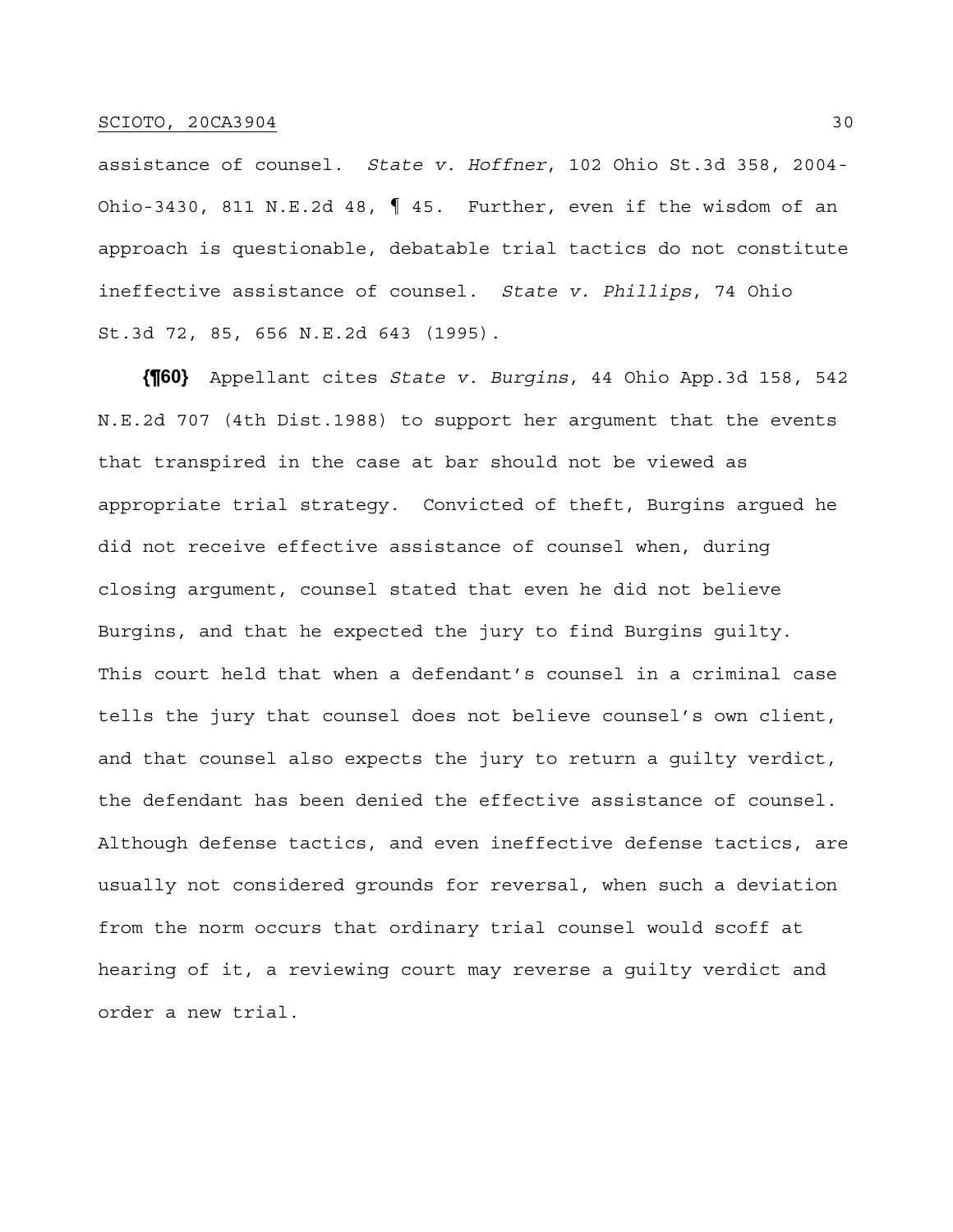**{¶61}** Appellee, however, points to *State v. May*, 1st Dist. Hamilton No. C-070290, 2008-Ohio-1731. In *May*, the defendant had been charged with both aggravated robbery and robbery, but after counsel stipulated to May's guilt on the robbery charge, the jury found May guilty of robbery, but not guilty of aggravated robbery. On appeal, May argued he received ineffective assistance. The First District held, however, that unlike *Burgins*, nothing in the record suggested that May planned to maintain his innocence. *May* at ¶ 9. Thus, even if May's attorney's stipulations arguably constituted error, because overwhelming evidence of guilt existed, the trial's outcome would not have changed, even absent the stipulations. Consequently, the court concluded that no prejudice occurred. *Id.* at ¶ 10.

**{¶62}** Appellee also points out that in *State v. McGlone*, 4th Dist. Scioto No. 90CA1910, 1992 WL 50021 (Mar.11, 1992), counsel admitted guilt on a minor offense to make more credible his proclamations of innocence on the more serious offenses. Thus, appellee contends that the instant case is more similar to *May* and *McGlone* than *Burgins* because, although appellant's counsel's opening statement admitted her guilt, counsel had "the primary goal of attempting to exonerate Daniel Groves from the Aggravated Murder, Murder, and Felonious Assault counts." Appellee further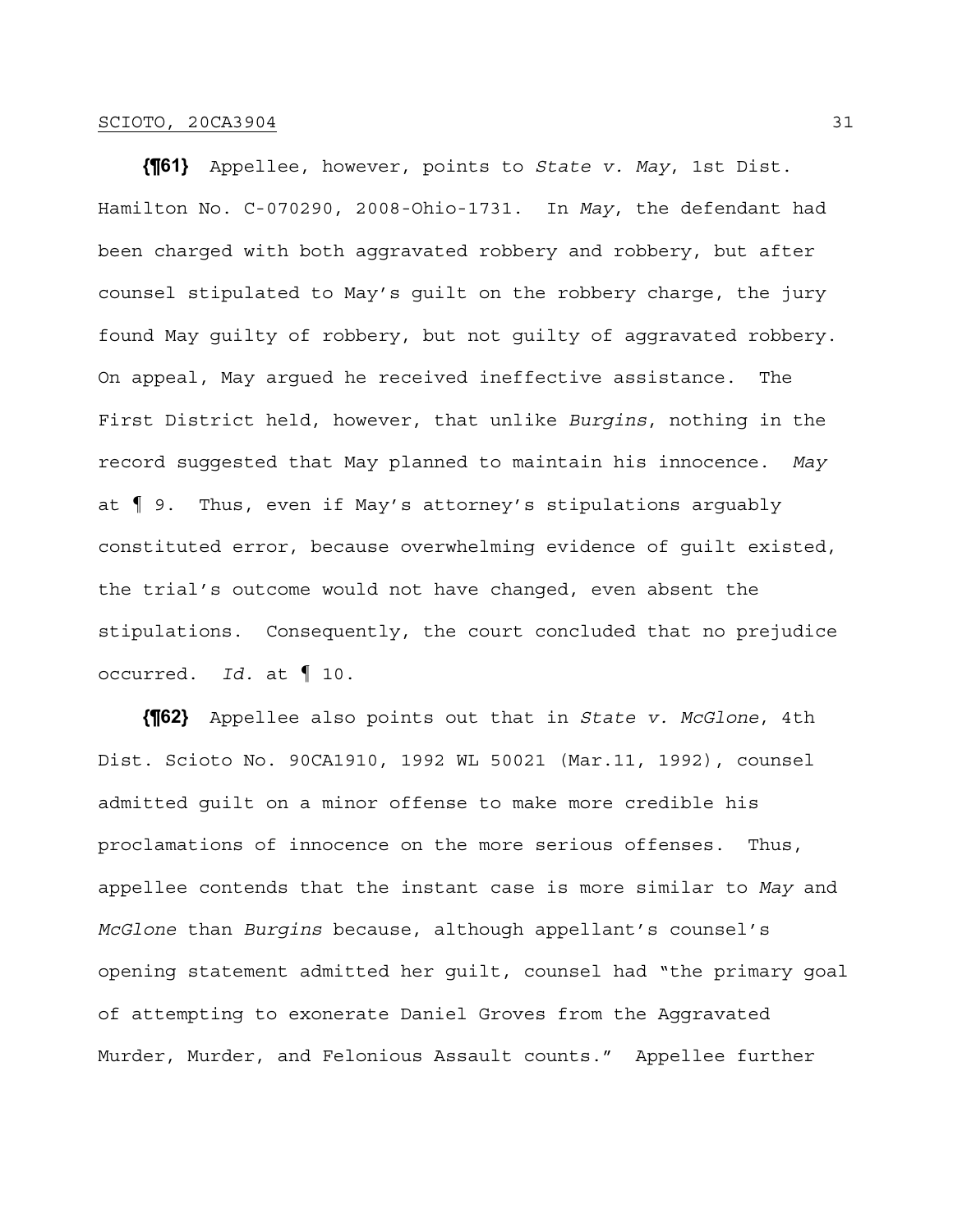points out that this strategy ultimately proved to be successful because the jury did, in fact, find appellant's husband codefendant not guilty of aggravated murder. In addition, like *May,*  nothing in the record suggests that appellant planned to maintain her innocence. In fact, appellant openly stated her intention to concede guilt in an attempt to help her husband.

**{¶63}** As appellee further notes, appellant's trial counsel stated during the December 18, 2019 pretrial: "MR. STRATTON: Your Honor, just as mentioned in chambers, that the one issue that we will address before opening statements at trial. THE COURT: I will - I'll ask you to remind me of that before - - before we give openings after - - once we have a jury selected." At the beginning of the trial, appellant's counsel stated, "My client has indicated to me that she intends to testify and that my opening statement and the statements through questioning will have to do with that testifying, and that she wants me to proceed accordingly."

**{¶64}** Thereafter, the trial court explained to appellant her right to testify or not to testify, the implications of both, and that she could change her mind. Appellant stated that she understood the trial court's advisements, had consulted with counsel about her wishes, and had no questions: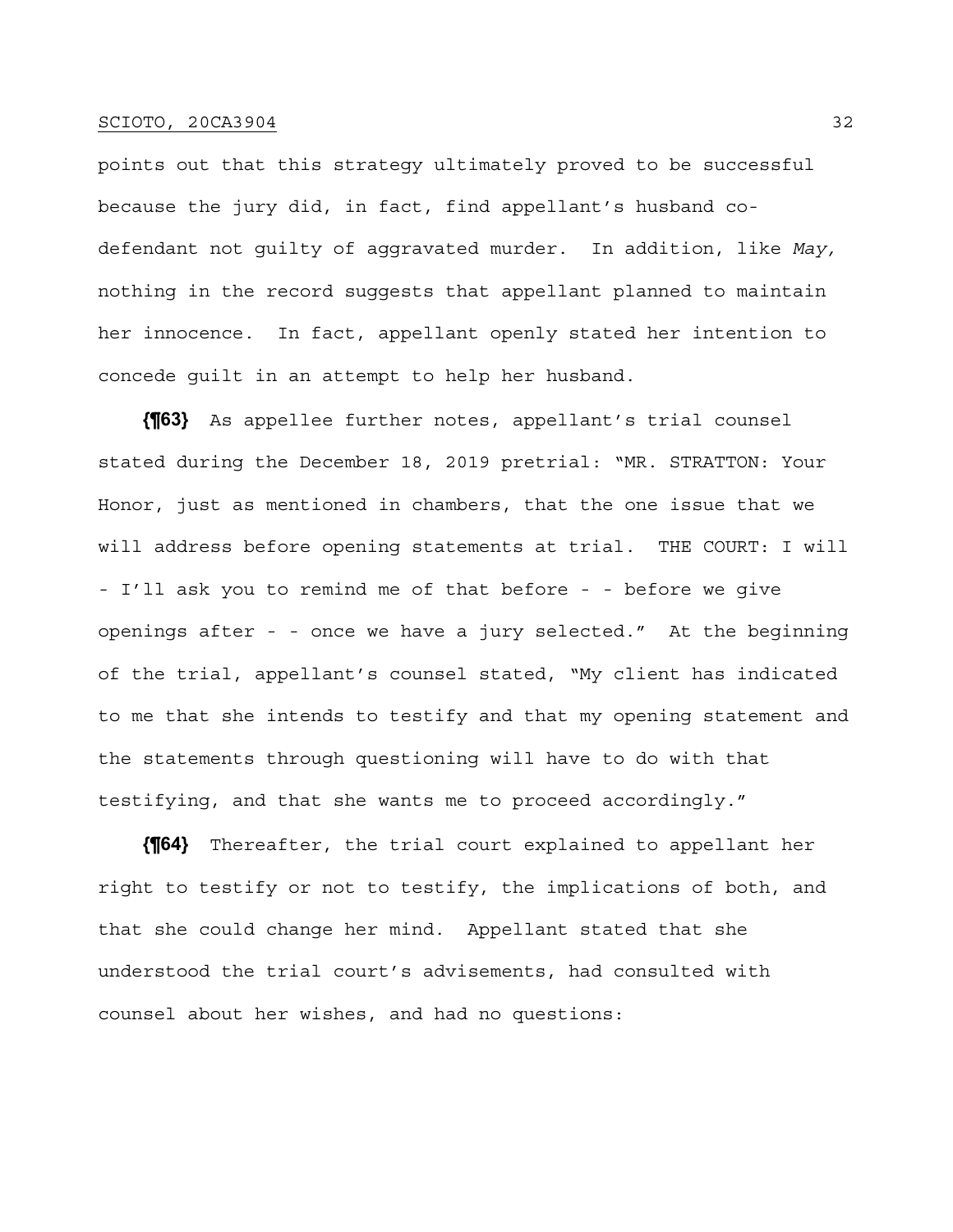THE COURT: All right. Now, early on in this case during some pretrial hearings we had some discussions here in the courtroom about whether to try these cases together or to try them separately. Do you remember those pretrial hearings we had on that, Ms. Groves?

DEFENDANT J. GROVES: I do.

THE COURT: And we discussed a case here in the courtroom called *Bruton*, which deals with the issues of statements from codefendants in cases, and those statements being offered where they implicate a codefendant where someone doesn't testify. Do you remember those discussions?

DEFENDANT J. GROVES: I do.

THE COURT: And do you feel like you understood that when we discussed that?

DEFENDANT J. GROVES: Yes, Your Honor.

TRIAL COURT: Do you understand that if - - if you do testify in this matter, and I can tell you I - - I'm not trying to influence you one way or the other. This is solely your decision. But do you understand that if you do choose to testify then some of those statements that the State is indicating that they would not be using in this trial may then come into evidence? Do you understand that?

DEFENDANT J. GROVES: Yes, Your Honor.

THE COURT: And that would be - - well, we'd probably have a hearing to determine what or what extent those statements came in. But do you have any questions for me concerning this issue?

DEFENDANT J. GROVES: No, Your Honor, I don't.

THE COURT: Do you feel like you understand the issues and do you feel like you have information to make that decision?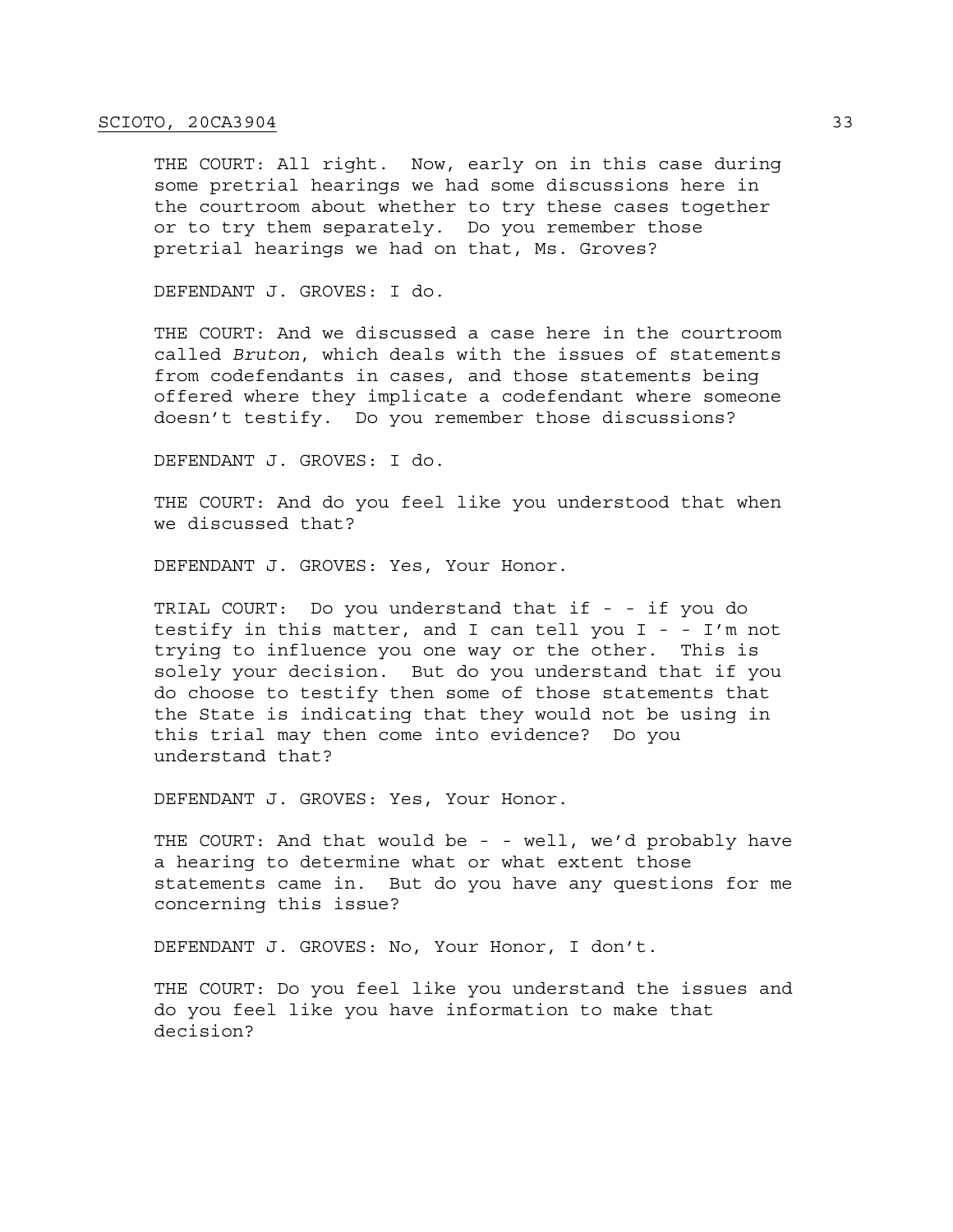DEFENDANT J. GROVES: Yes, Your Honor.

THE COURT: All right. And, ma'am, do you understand that the decision whether to testify or you don't testify is solely your decision?

DEFENDANT J. GROVES: Yes, I do.

Appellant's trial counsel then gave opening statement as follows:

\* \* \*

My client, Jessica Groves, was, and still is, a drug addict. There is no doubt about that fact. She and she alone, caused the injuries to Dylan Groves, which lead to his death. She murdered Dylan Groves. She will testify that she murdered Dylan Groves. She will testify to the injuries that she caused to Dylan Groves. The two inch fracture on the skull, the one inch fracture on the skull, the half inch laceration on the left arm, fracture of the left humerus, fracture of the left radius and ulna, red contusion on the right side of the chest, healed rib fractures and the drugs in Baby Dylan's system, these are the injuries caused to Dylan Groves by Jessica Groves.

Finally, you might ask why put everybody through this ordeal? Why put everybody through this trauma? The answer is because she's going to do the right thing right now. And that right thing is to take personal responsibility for her crimes and sins. And that right thing also is to protect and defend an innocent man.

\* \* \* Daniel Groves had nothing to do with the death of Dylan Groves, and he did not cause these injuries. He was foolishly unaware of these injuries. And I say foolishly because hindsight is always 20/20, and sometimes you're oblivious to what's going on. This is especially true for someone that you have loved.

Dylan Groves died on March 28th, and Daniel found him unresponsive. Once he found him panic and confusion set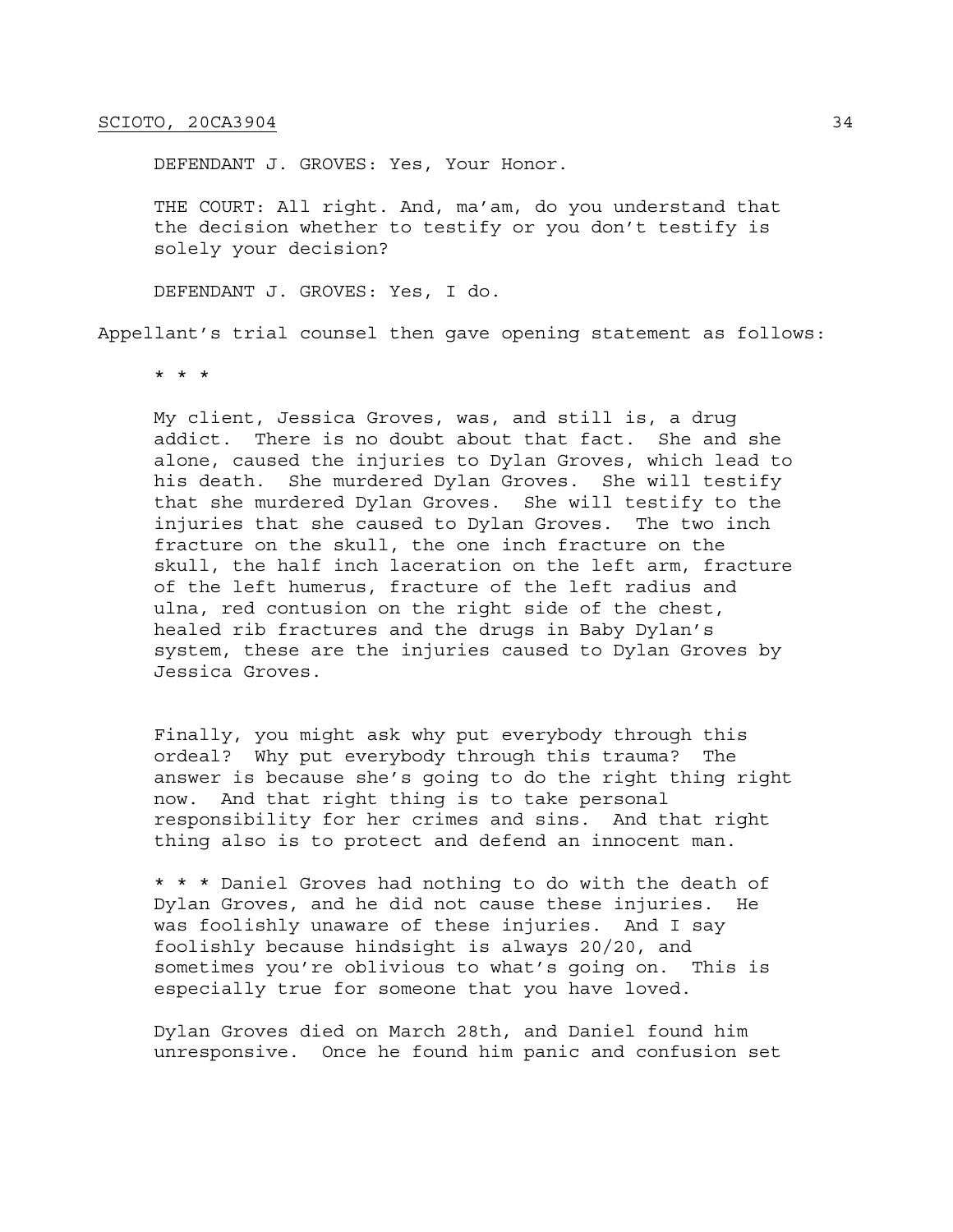in. And with that panic and confusion came poor decision and that we saw - saw here today. Did he help hide the body? Yes. Did he suggest the well? Yes. He knew where this well was. Did he help craft the coffin and preserve Dylan? Yes he did. But that is all he did.

Jessica Groves is the person responsible for the death of Dylan Groves. She is here in front of you today taking personal responsibility for her crimes, and her sins. Thank you, Your Honor.

Appellant's co-defendant husband's counsel's gave opening statement

as follows:

\* \* \*

[W]e would argue and support that position in this matter that Ms. Groves is the principal perpetrator in this matter, and this is - - and the position that has actually been held by the State in this case since this case was arraigned right here in this courtroom.

\* \* \*

That will be the position that Mr. Groves will hold. That is the position that actually Jessica Groves is going to own in this matter, as you've heard from the opening statement.

\* \* \*

Ladies and Gentlemen, you heard my co-counsel in this matter the - - Mr. Stratton, who's representing Mrs. Groves talk about how my client participated in helping her dispose the body. You heard Ms. Hutchinson set up here and tell you that my client actually after some misconception that he did lead the law enforcement agency to the recovery of Dylan's body. But that's it, Ladies and Gentlemen, he only helped dispose of the body. He did eventually cooperate with the police, because he couldn't lie about it anymore.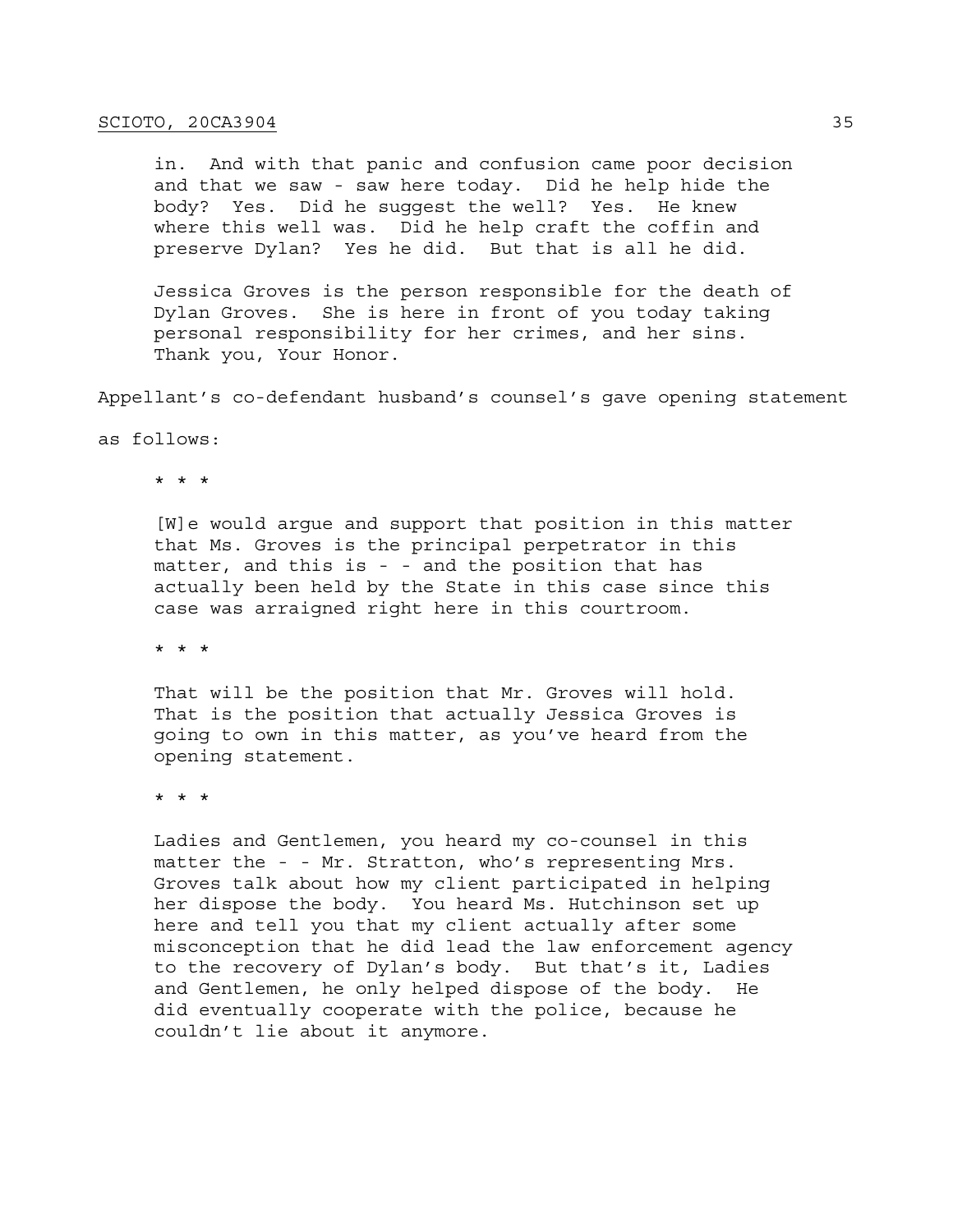\* \* \*

And I believe you will hear law enforcement come in and talk to you about that.

He led them to where Dylan had been placed. He did not cause the - - his death. He never kidnapped him. He never caused his death. He ever [sic.] endangered him. He never interfered with custody. He never caused harm to this child. He cannot be the source of felonious assault that he has also been charged with. And that's what I want you to listen for. Either that's going to be proven or not proven throughout this case. And it is our position that that will not be proven by the State. That will be accounted for by the actions of Jessica Groves, and she is going to own all of those actions and she will tell you in her own words, or we anticipate her telling you in her own words, how - - whether you call it my client was blind, whether you call it that he was foolishly unaware as Mr. Stratton pointed out, he may have been, Ladies and Gentlemen, but he had no knowledge. He had no participation. And he was not the source of the injuries that resulted in Dylan's death.

**{¶65}** After appellant's counsel's opening statement and admission that appellant alone caused Dylan's death, and acknowledgment that appellant's co-defendant husband did not participate or cause Dylan's death, the following exchange

occurred:

THE COURT: Ms. Groves, you've heard your lawyers opening statement in this matter; is that correct?

DEFENDANT J. GROVES: Yes, Your Honor.

THE COURT: All right. We had some discussions this morning about your ultimate defense strategy in this matter. Was that consistent with your strategy as you intend to present your defense in this matter?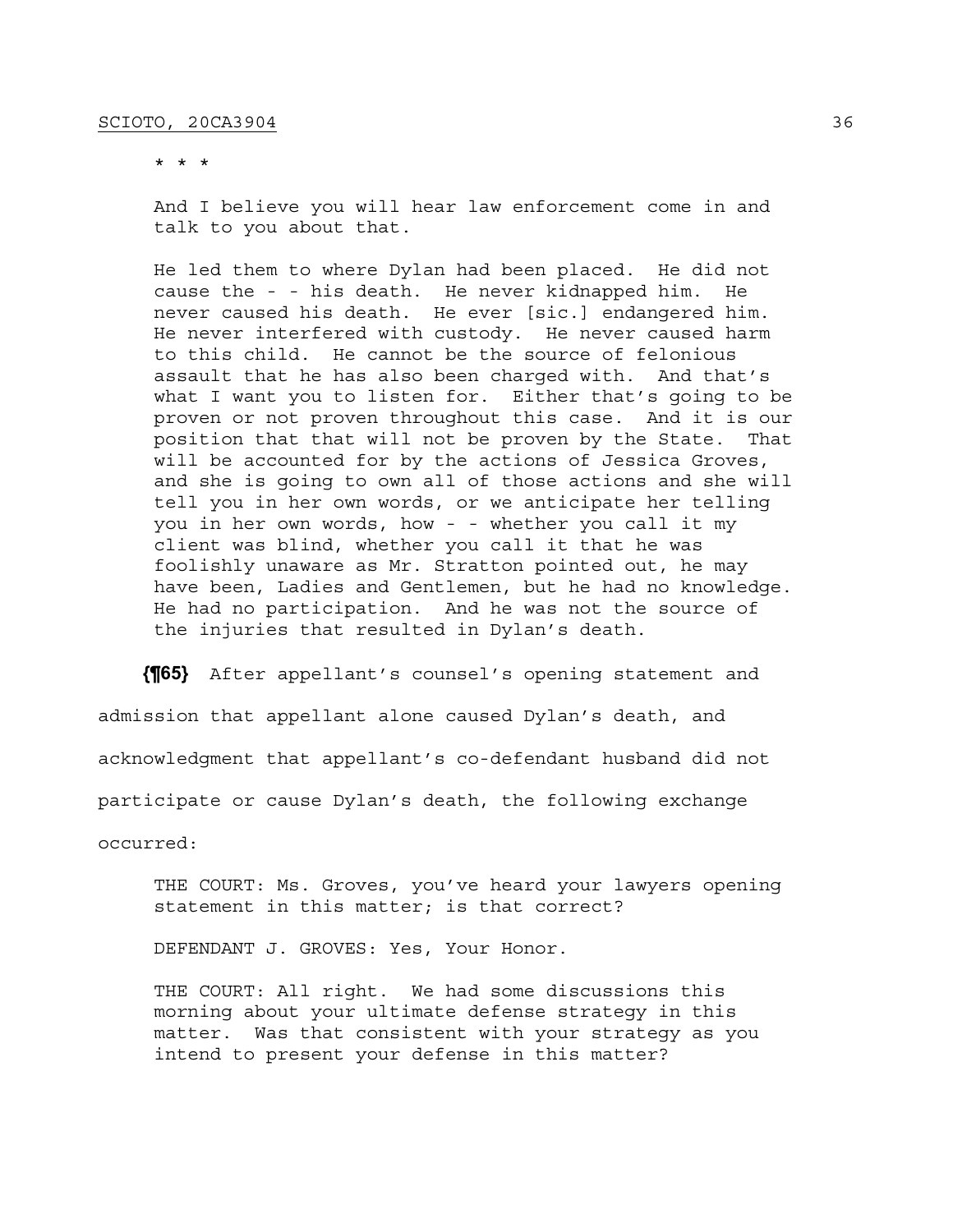DEFENDANT J. GROVES: Yes, Your Honor.

THE COURT: All right. Have you had plenty of opportunity to consult with him about this strategy?

DEFENDANT J. GROVES: Yes, I have, Your Honor.

THE COURT: You understand that the State still has to prove their case in this matter, regardless of his opening statement? But do you understand that potentially that - - at least in some respects in this - - Some count of this indictment could - - could harm your chances as to an ultimate outcome. Do you understand that?

DEFENDANT J. GROVES: Yes, sir.

THE COURT: And you've contemplated this before you've proceeded with this strategy; is that correct?

DEFENDANT J. GROVES: Yes, sir.

As the appellee points out, appellant and her co-defendant both urged their counsel to employ this particular strategy so that appellant could admit culpability for Dylan's death, and to allow her husband co-defendant to only admit that he helped to conceal Dylan's body.

**{¶66}** The right to effective assistance of counsel also extends to opening and closing arguments. *Yarborough v. Gentry*, 540 U.S. 1, 5–7, 124 S.Ct. 1, 157 L.Ed.2d 1 (2003); *Bell v. Cone*, 535 U.S. 685, 701–02, 122 S.Ct. 1843, 152 L.Ed.2d 914 (2002). As appellee notes, as a general matter both the prosecution and the defense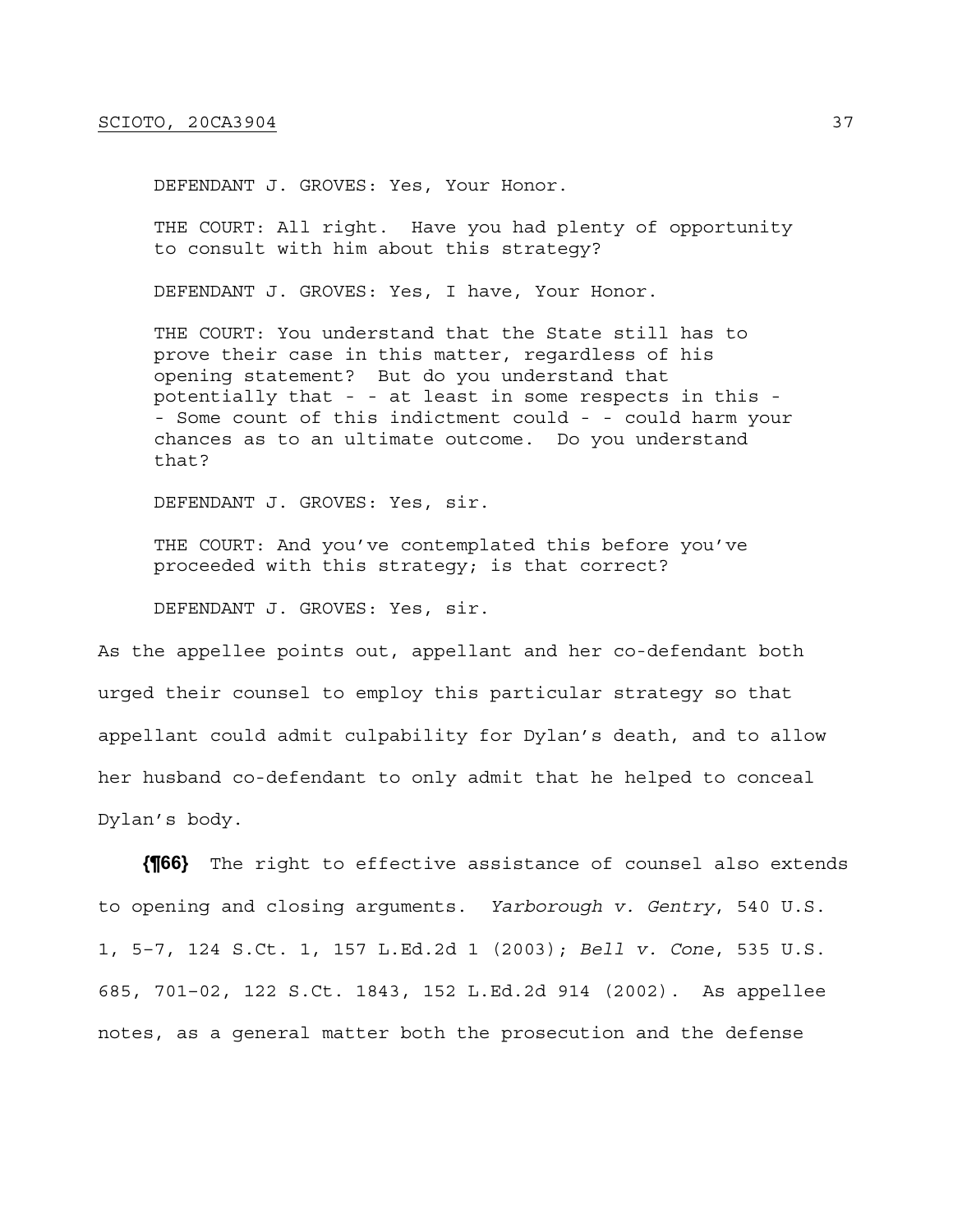have "wide latitude during opening and closing arguments." *State v. Canterbury*, 4th Dist. Athens No. 13CA34, 2015-Ohio-1926, ¶ 22, citing *State v. Waters,* 4th Dist. Vinton No. 13CA693, 2014-Ohio-3109, ¶ 33, *Sunbury v. Sullivan,* 5th Dist Delaware No. 11CAC030025, 2012-Ohio-3699, ¶ 30; *McLeod v. Mt. Sinai Med. Ctr.*, 166 Ohio App.3d 647, 2006-Ohio-2206, 852 N.E.2d 1235, ¶ 30 (reversed in part by *Harris v. Mt. Sinai Med. Ctr.,* 116 Ohio St.3d 139*,* 2007-Ohio-5587, 876 N.E.2d 1201*),* citing *Presley v. Hammack*, 7th Dist. Jefferson No. 02 JE 28, 2003-Ohio-3280.

**{¶67}** In general, only in cases " '[w]here gross and abusive conduct occurs, is the trial court bound, sua sponte, to correct the prejudicial effect of counsel's misconduct.' " (Emphasis omitted.) *Pesek v. Univ. Neurologists Assn., Inc.*, 87 Ohio St.3d 495, 501, 721 N.E.2d 1011 (2000), quoting *Snyder v. Stanford*, 15 Ohio St.2d 31, 37, 238 N.E.2d 563 (1968), superceded by rule on other grounds as stated in *King v. Branch Motors Express Co.*, 70 Ohio App.2d 190, 197, 435 N.E.2d 1124 (2d Dist.1980). "Moreover, counsel's behavior has to be of such a reprehensible and heinous nature that it constitutes prejudice before a court can reverse a judgment because of the behavior." *McLeod* at ¶ 31, citing *Hunt v. Crossroads Psych. & Psychological Ctr.,* 8th Dist. Cuyahoga No. 79120, 2001 WL 1558574 (Dec. 6, 2001); *Kubiszak v. Rini's*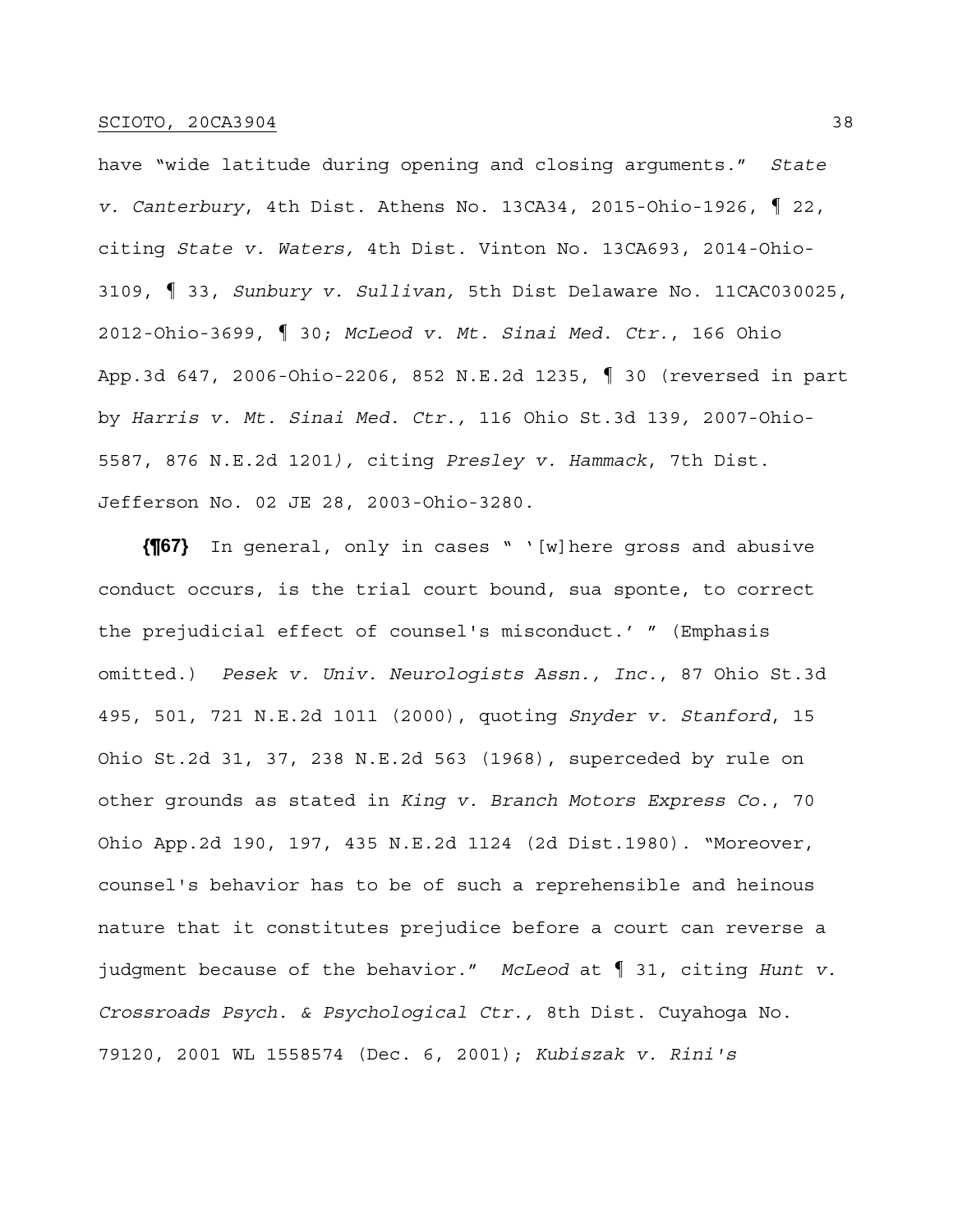*Supermarket*, 77 Ohio App.3d 679, 688, 603 N.E.2d 308 (8th Dist.1991); *Redlin v. Rath*, 6th Dist. Lucas No. L–06–1144, 2007- Ohio-2540, ¶ 44.

**{¶68}** In the case sub judice, appellant does not claim that at trial she disagreed with, or objected to, her counsel's strategy to concede guilt during opening statement, which is a requirement for her argument that reversible error occurred. *State v. Froman,* 162 Ohio St.3d 435, 2020-Ohio-4523, ¶ 142, citing *McCoy v. Louisiana*, U.S.,, 138 S.Ct. 1500, 1511, 200 L.Ed.2d 821 (2018). For example, in *McCoy, supra,* the U.S. Supreme Court examined a defendant's right to control his or her defense. In *McCoy*, defense counsel conceded the defendant's guilt several times throughout the trial, despite the defendant's repeated objections. The court held that under the Sixth Amendment, a defendant retains the autonomy to decide that the defense objective is to assert innocence, much like the decisions "whether to plead guilty, waive the right to a jury trial, testify in one's own behalf, and to forego an appeal." 138 S.Ct. at 1508.

**{¶69}** The *McCoy* court also distinguished *Florida v. Nixon*, 543 U.S. 175, 125 S.Ct. 551, 160 L.Ed.2d 565 (2004), when the defendant remained silent and did not object to counsel's strategy to concede guilt. McCoy, however, clearly opposed counsel's strategy to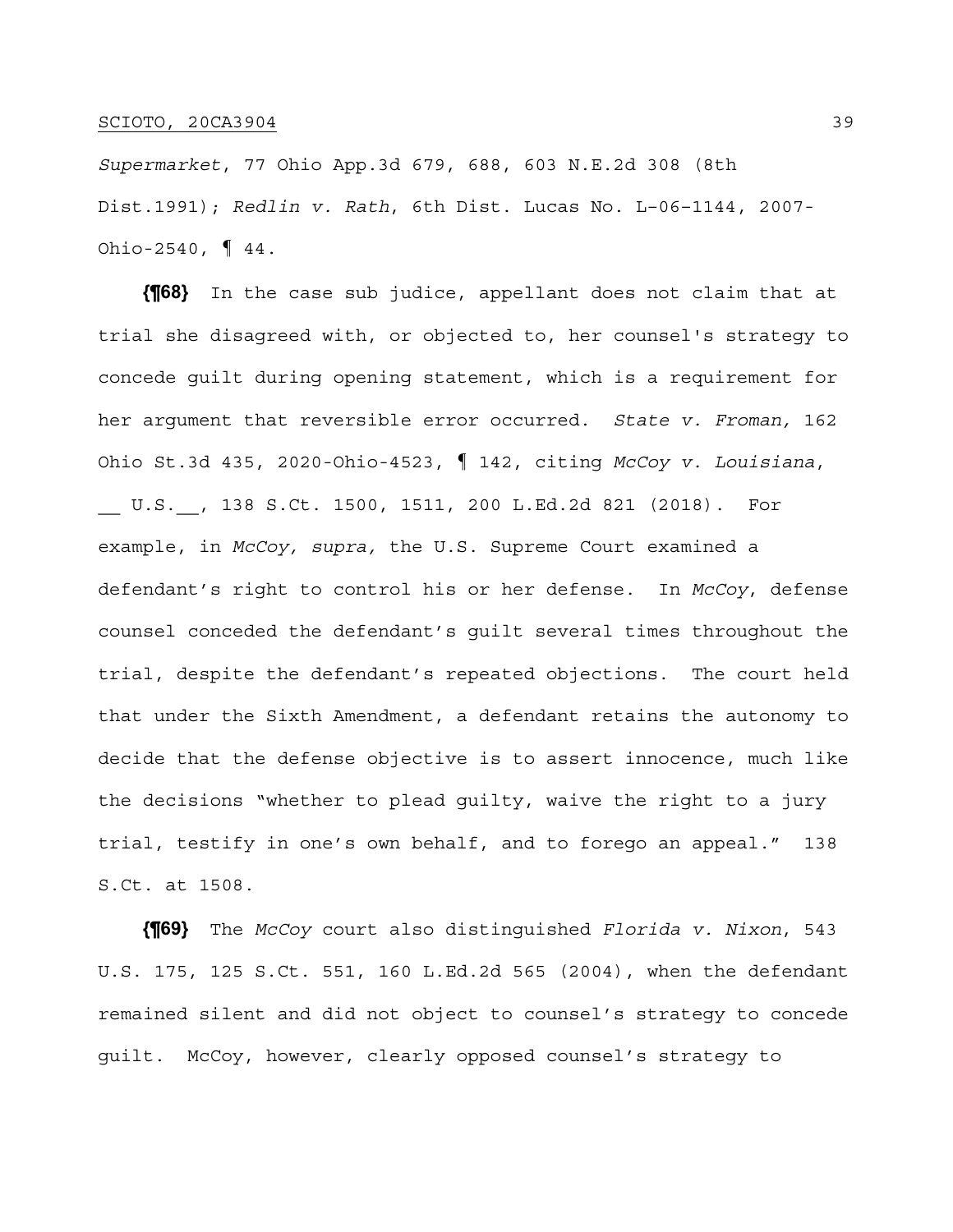concede guilt and made this known "before and during trial, both in conference with his lawyer and in open court." *McCoy,* 138 S. Ct. at 1509. Additionally, the prejudicial error analysis under *Strickland v. Washington* for counsel's ineffective assistance did not apply because this issue concerned the client's autonomy, not counsel's competence. Consequently, because a *McCoy-*type violation constitutes structural error, a defendant need not show prejudice. In the case at bar, however, we recognize that appellant chose to remain silent about her trial strategy. Moreover, when asked to expressly acknowledge to the trial court her approval of this particular strategy, she did so. However, apparently in retrospect appellant now opposes this strategy. Although this strategy may appear to be unusual, it nevertheless conformed to the appellant's wishes and sought to achieve her goal to help her co-defendant husband avoid a murder conviction.

**{¶70}** Appellant also cites *State v. Owens*, 81 Ohio App.3d 412, 416-417, 611 N.E.2d 369 (4th Dist.1992) in support. *Owens* involved DNA typing admissibility for a defendant charged with rape. On the day of trial, defense counsel, who did not subpoena his expert witness, requested a continuance because he could not locate his expert and he argued he could not go forward without the expert. After the court denied counsel's motion for a continuance and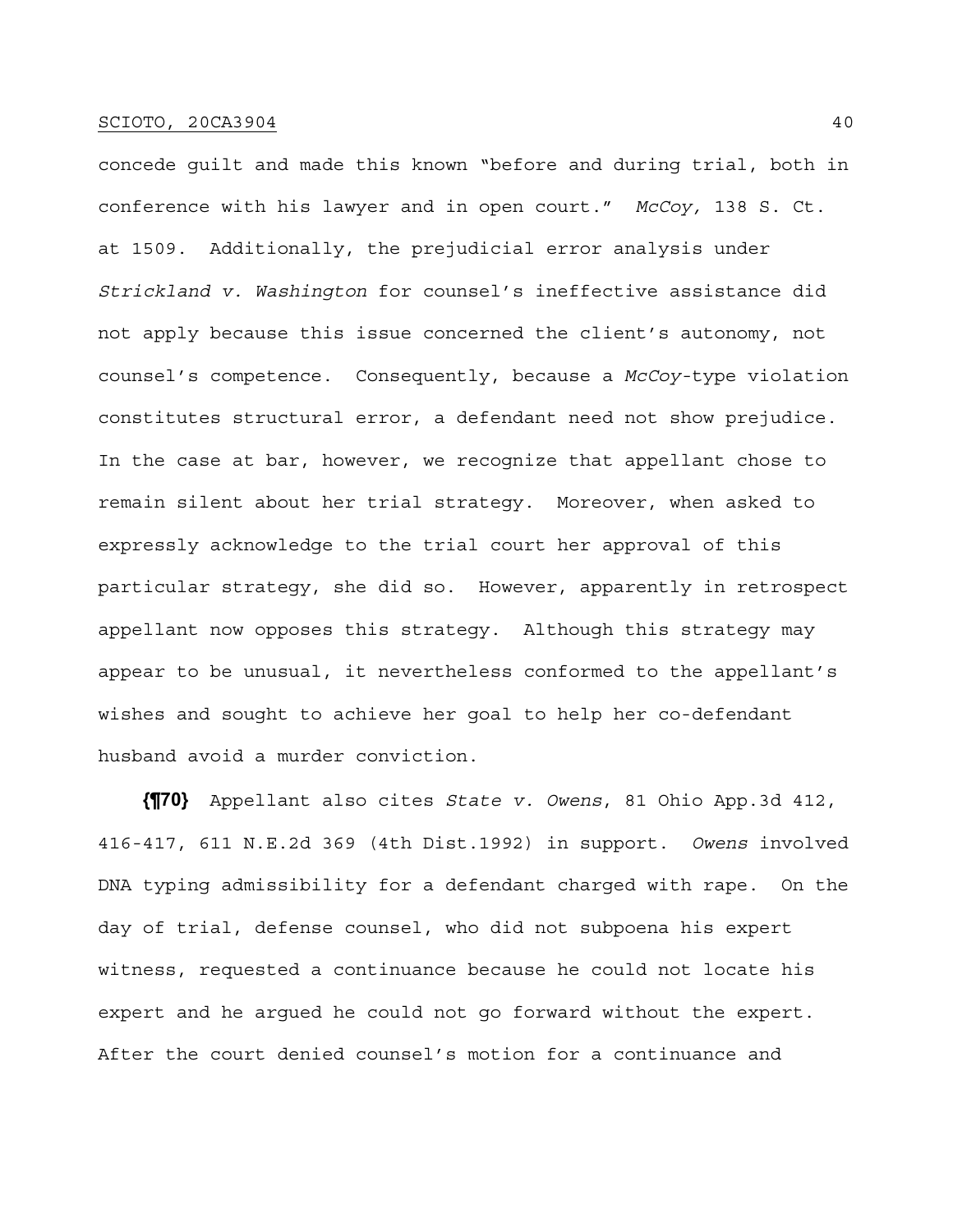motion to withdraw, counsel moved for a mistrial on the grounds of his own ineffective assistance. The court, however, denied the motion, but counsel told the court he would present no witnesses for the defense and rested. *Id.* We, however, believe *Owens* is inapplicable to the case at bar. In the case sub judice, the trial court openly, fully and repeatedly discussed and questioned appellant and her co-defendant regarding their satisfaction with counsel, their ability to communicate with counsel, their opportunity to view discovery and the evidence against them, and their opportunity to discuss their cases with counsel. In fact, the court reviewed these issues multiple times at pretrial hearings on August 1, August 28, October 30, and December 18, 2019. Further, at the start of the trial, appellant's counsel stated, "My client has indicated to me that she intends to testify and that my opening statement and the statements through questioning will have to do with that testifying, and that she wants me to proceed accordingly." Once again, the trial court fully discussed with appellant her options and decisions, including whether appellant and her co-defendant understood their right to testify or not to testify, and that they could change their decision. Moreover, before appellant took the stand, she again indicated that she understood the ramifications of her testimony.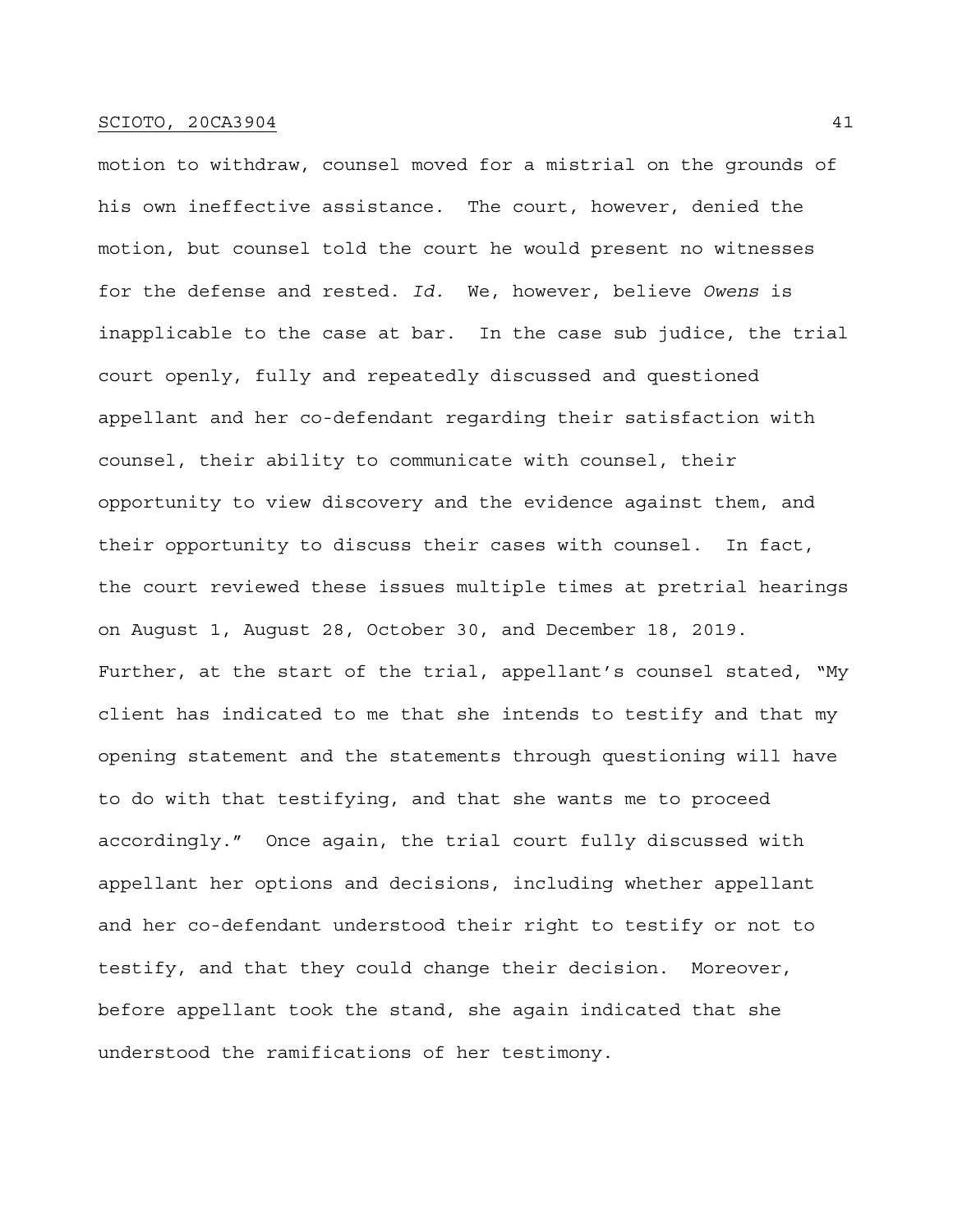**{¶71}** Appellant, now, in retrospect, believes that she should have employed a different trial strategy. Although appellant's strategy to admit to the commission of a murder in an attempt to exonerate her co-defendant husband may, in hindsight, be viewed as a questionable trial strategy, an attorney who defers to a client's wishes does not generally render ineffective assistance. *State v. Reine*, 4th Dist. Scioto No. 06CA3102, 2007-Ohio-7221, citing *State v. Roberts*, 110 Ohio St.3d 71, 2005-Ohio-3665, 850 N.E.2d 1168, ¶ 148; *State v Monroe*, 105 Ohio St.3d 384, 2005-Ohio-2282, 827 N.E.2d 285, ¶ 100; *Cowans*, 87 Ohio St.3d at 81; *see e.g.*, *State v. Keith*, 79 Ohio St.3d 514, 536, 684 N.E.2d 47 (1997) (deferring to client's desire not to present mitigation during penalty phase does not constitute ineffective assistance).

**{¶72}** The deficient performance portion of an ineffectiveness claim "is necessarily linked to the practice and expectations of the legal community: 'The proper measure of attorney performance remains simply reasonableness under prevailing professional norms.' " *Padilla v. Kentucky*, 559 U.S. 356, 366, 130 S.Ct. 1473, 176 L.Ed.2d 284 (2010), quoting *Stricklan*d, 466 U.S. at 688; accord *Hinton v. Alabama*, 571 U.S. 263, 272-273, 134 S.Ct. 1081, 188 L.Ed.2d 1 (2014*)*; accord *State v. Bradford,* 4th Dist. Adams No. 20CA1109, 2020-Ohio-4563*,* ¶ 18.Prevailing professional norms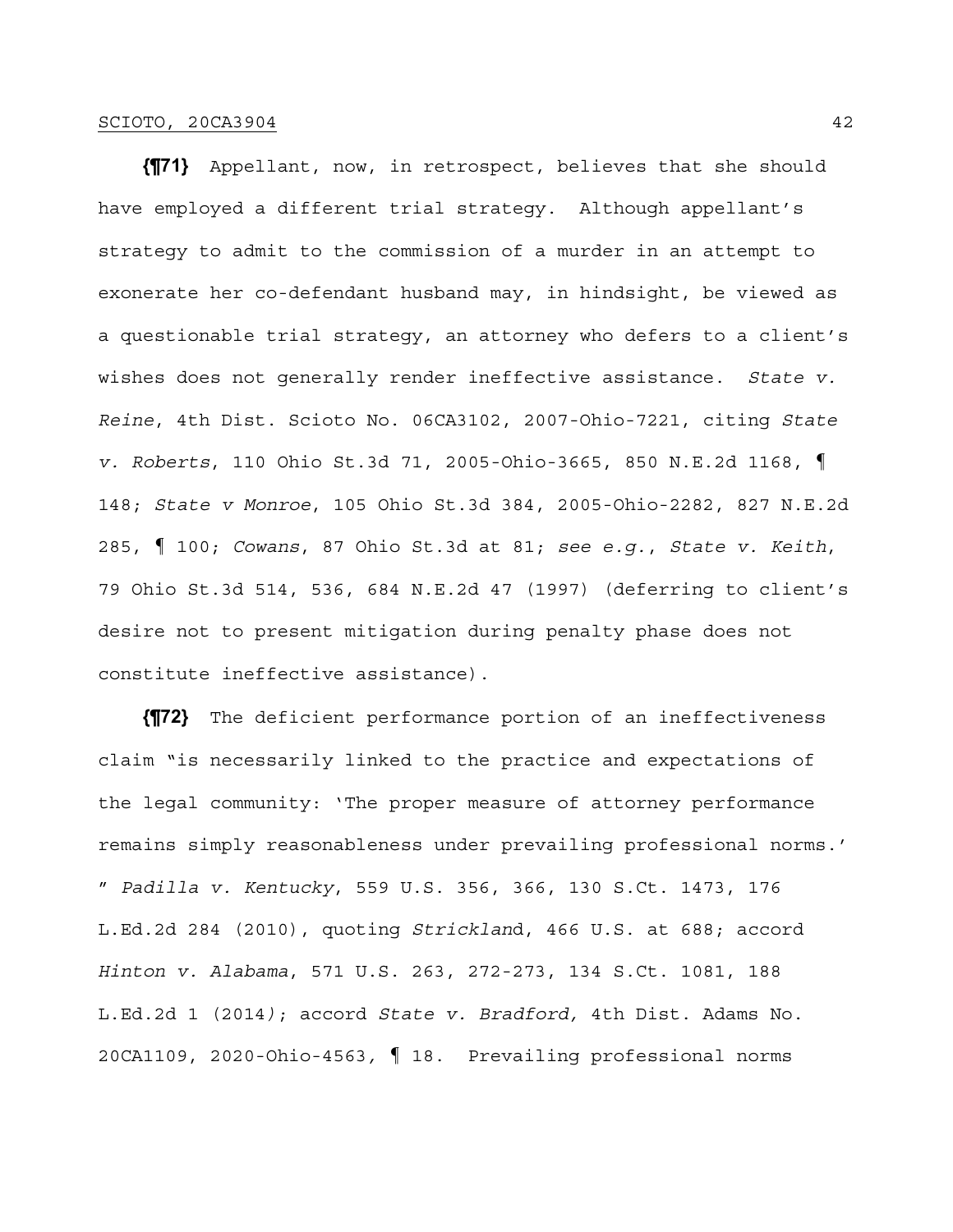dictate that "a lawyer must have 'full authority to manage the conduct of the trial.' " *State v. Pasqualone*, 121 Ohio St.3d 186, 2009-Ohio-315, 903 N.E.2d 270, ¶ 24, quoting *Taylor v. Illinois*, 484 U.S. 400, 418, 108 S.Ct. 646, 98 L.Ed.2d 798 (1988).

**{¶73}** Moreover, and critical to this analysis, courts should not simply assume the existence of prejudice but, instead, require that prejudice be affirmatively shown. *Reine* at ¶ 41, citing *State v. Hairston*, 4th Dist. Scioto No. 06CA2089, 2007-Ohio-3707, citing *State v. Clark*, 4th Dist. Pike No. 02CA684, 2003-Ohio-1707, ¶ 22. Thus, even if, for purposes of argument, we believe that counsel's actions in the case sub judice could be viewed as somewhat misguided, we also cannot conclude that, but for counsel's errors, the result of the trial would have been different. Although a strategy that includes appellant's admission that she alone caused Dylan's death could be viewed, in hindsight, as unwise, the second prong of *Strickland* requires a defendant to establish prejudice. To do so, a defendant must demonstrate that a reasonable probability exists that " 'but for counsel's errors, the result of the proceeding would have been different. A reasonable probability is a probability sufficient to undermine the outcome.' " *Hinton*, 571 U.S. at 275, quoting *Strickland*, 466 U.S. at 694; *Bradford,* 4th Dist. Adams No. 20CA1109, 2020-Ohio-4563, at ¶ 21; *State v. Short*,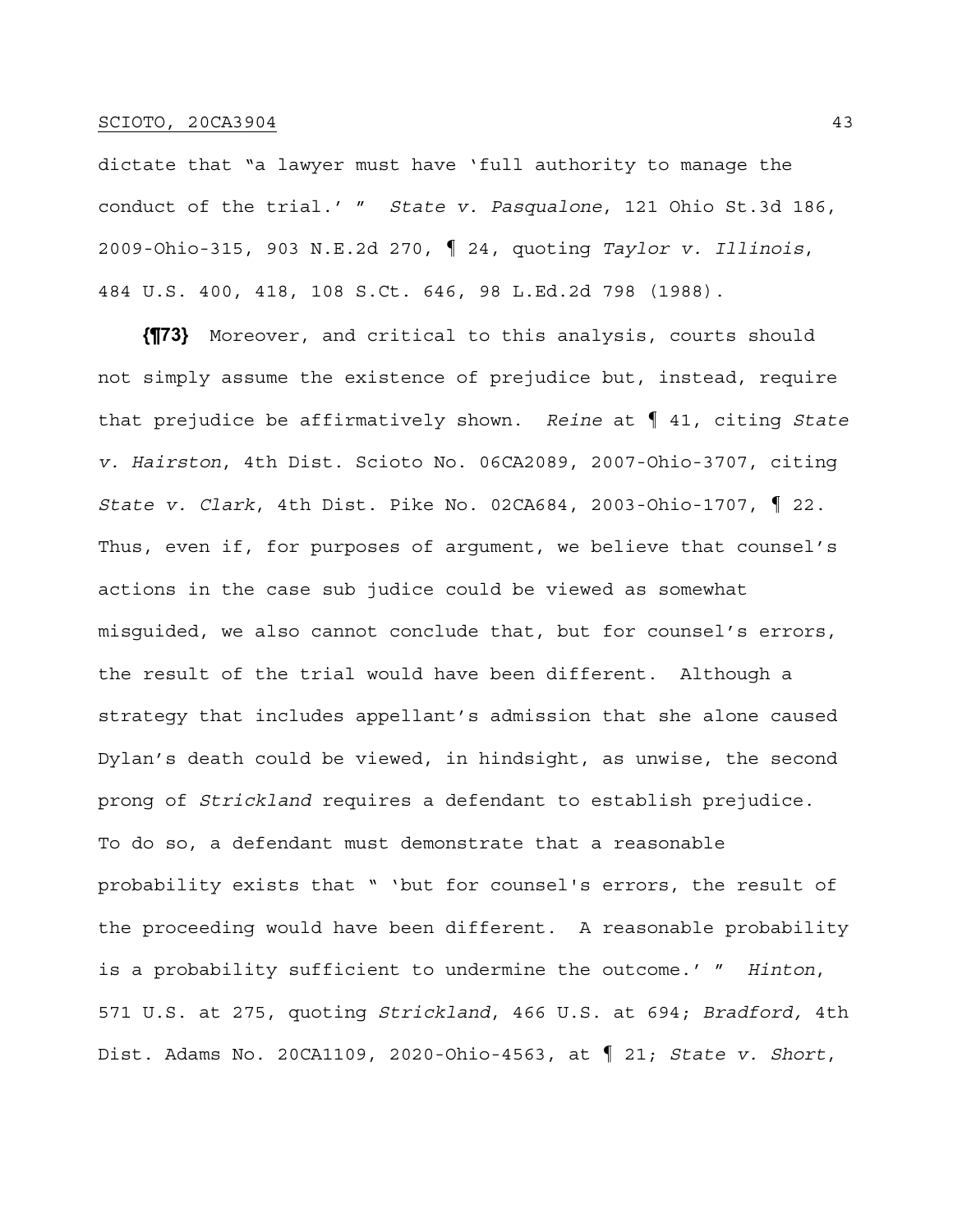129 Ohio St.3d 360, 2011-Ohio-3641, 952 N.E.2d 1121, ¶ 113; *State v. Bradley*, 42 Ohio St.3d 136, 538 N.E.2d 373 (1989), paragraph three of the syllabus; *accord State v. Spaulding*, 151 Ohio St.3d 378, 2016-Ohio-8126, 89 N.E.3d 554, ¶ 91 (prejudice component requires a "but for" analysis).

**{¶74}** Thus, " 'the question is whether there is a reasonable probability that, absent the errors, the factfinder would have had a reasonable doubt respecting guilt.' " *Hinton*, 571 U.S. at 275, quoting *Stricklan*d, 466 U.S. at 695. As noted above, courts should not simply presume the existence of prejudice but, instead, must require a defendant to affirmatively establish prejudice. *Bradford*  at ¶ 21; *Clark* at ¶ 22; State v. Tucker, 4th Dist. Ross No. 01CA2592, 2002 WL 507529 (Apr. 2, 2002). Moreover, as courts repeatedly recognize, speculation is insufficient to establish the prejudice component of an ineffective assistance of counsel claim. *Bradford, supra; State v. Tabor*, 4th Dist. Jackson No. 16CA9, 2017- Ohio-8656, ¶ 34; *State v. Jenkins*, 4th Dist. Ross No. 13CA3413, 2014-Ohio-3123, ¶ 22; *State v. Simmons*, 4th Dist. Highland No. 13CA4, 2013-Ohio-2890, ¶ 25; *State v. Halley*, 4th Dist. Gallia No. 10CA13, 2012-Ohio-1625, ¶ 25; *State v. Leonard*, 4th Dist. Athens No. 08CA24, 2009-Ohio-6191, ¶ 68; *accord State v. Powell*, 132 Ohio St.3d 233, 2012-Ohio-2577, 971 N.E.2d 865, ¶ 86 (purely speculative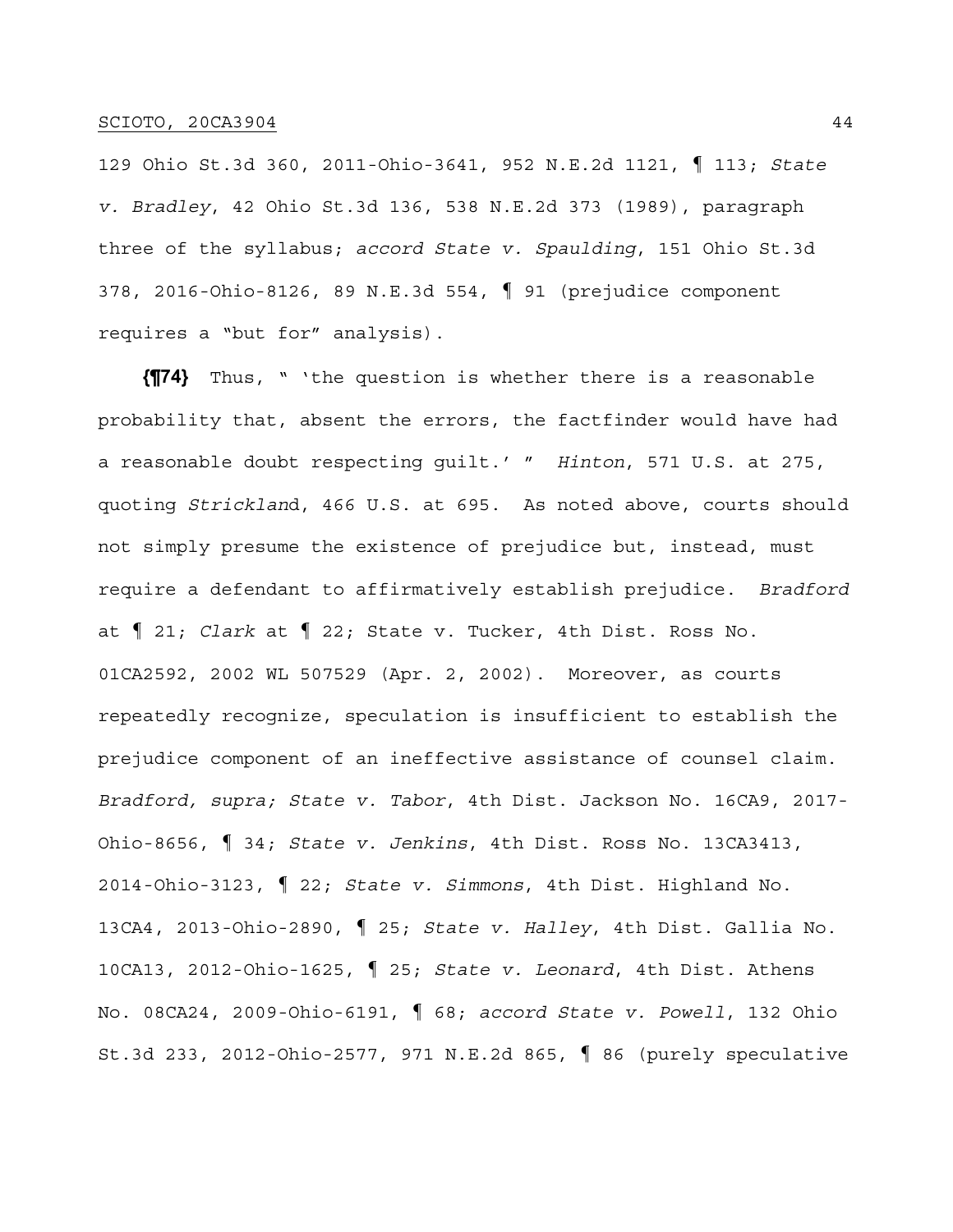argument cannot serve as the basis for ineffectiveness claim).

**{¶75}** In the case sub judice, our review of the evidence adduced at trial reveals that appellee presented 20 witnesses and 79 exhibits. The jury heard, inter alia, that: (1) appellant lacked prenatal care for Dylan because of drug use, (2) appellant was under the influence of drugs when she arrived at the hospital, (3) appellant did not comply with hospital staff requests, (4) appellant's hospital test results revealed the presence of methamphetamines, fentanyl, and opiates, (5) Dylan's umbilical cord tested positive for amphetamines, methamphetamines, fentanyl, opiates and morphine, (6) appellant showed little interest in Dylan at the hospital, (7) appellant did not comply with the SCCS case plan, (8) appellant failed to follow through with drug treatment, (9) appellant fled from law enforcement, (10) appellant lied to investigators, (11) Dylan, while born with neonatal abstinence syndrome, was otherwise healthy when he left the hospital, (12) Dylan was a victim of blunt force trauma and his cause of death was "homicidal violence of undetermined etiology," and (13) appellant and her co-defendant discussed during a jailhouse conversation the location and condition of Dylan's body.

**{¶76}** Consequently, after our review of the evidence adduced at trial, including the witness testimony and physical evidence, we do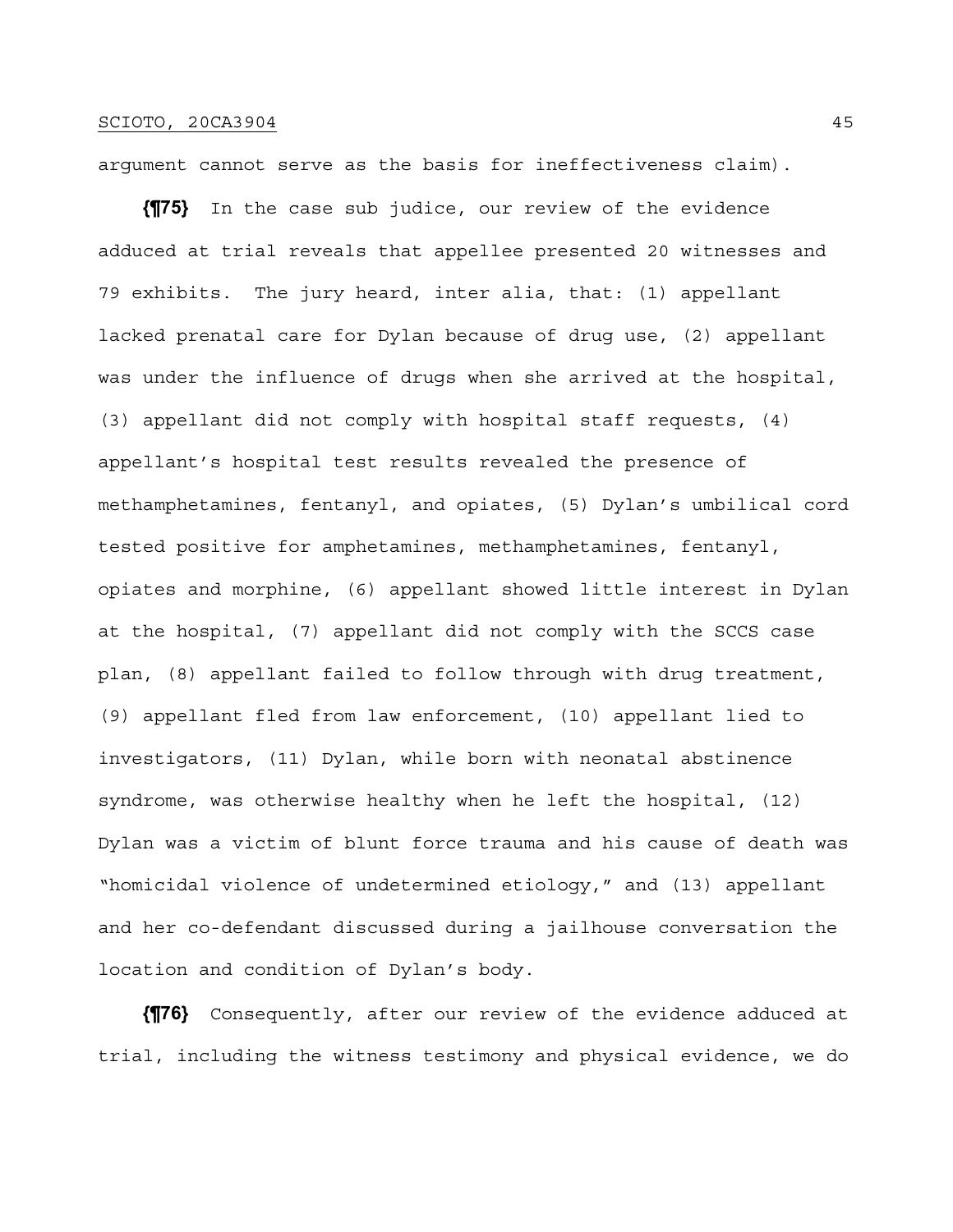not believe that appellant satisfied her burden to show that a reasonable probability exists that, absent the alleged errors, trial counsel's performance changed the trial's outcome and the jury would have had a reasonable doubt about appellant's guilt.

B. Errors and Omissions

**{¶77}** In addition to the challenge of trial counsel's trial strategy to admit guilt, appellant further contends that her trial counsel made several other significant errors that prejudiced her.

> 1. Failure to Obtain and Request Investigative Services

**{¶78}** Appellant asserts that trial counsel unreasonably failed to request investigative services, to which she is entitled in an aggravated murder case pursuant to R.C. 2929.024. The version of R.C. 2929.024 in effect at the time of appellant's trial stated:

If the court determines that the defendant is indigent and that investigation services, experts, or other services are reasonably necessary for the proper representation of a defendant charged with aggravated murder at trial or at the sentencing hearing, the court shall authorize the defendant's counsel to obtain the necessary services for the defendant, and shall order that payment of the fees and expenses for the necessary services be made in the same manner that payment for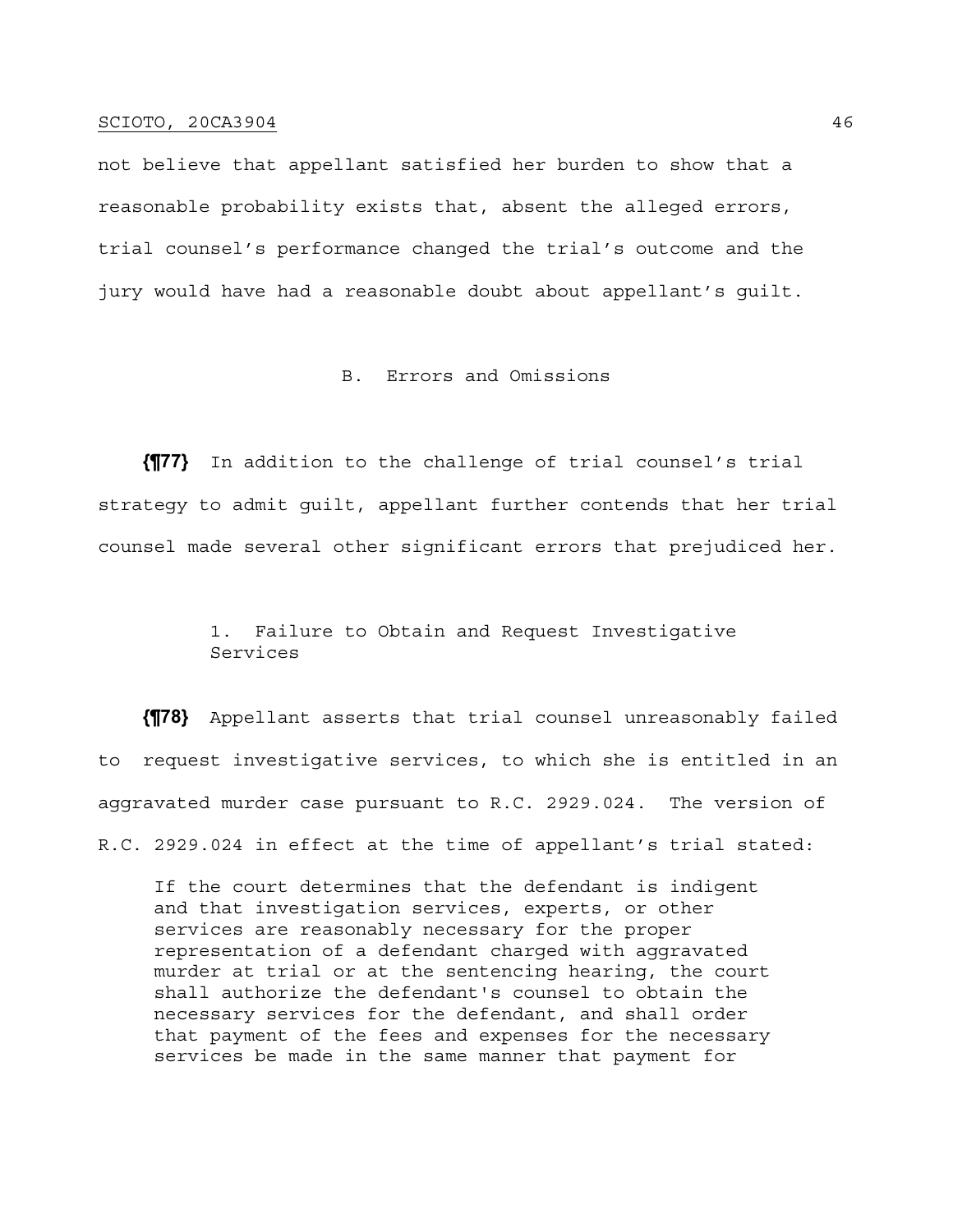appointed counsel is made pursuant to Chapter 120. of the Revised Code. \* \* \*

**{¶79}** "R.C. 2929.024 requires trial judges to grant funds in aggravated murder cases for investigative services and experts when 'reasonably necessary for the proper representation' of indigent defendants. Such decisions are to be made 'in the sound discretion of the court' based upon '(1) the value of the expert assistance to the defendant's proper representation  $* * *$  and (2) the availability of alternative devices that would fulfill the same functions.'" *State v. Mason*, 82 Ohio St.3d 144, 150, 694 N.E.2d 932 (1998), citing *Jenkins*, 15 Ohio St.3d 164, 473 N.E.2d 264, paragraph four of the syllabus. Consequently, "due process, as guaranteed by the Fifth and Fourteenth Amendments to the United States Constitution and Section 16, Article I of the Ohio Constitution, requires that an indigent criminal defendant be provided funds to obtain expert assistance at state expense only where the trial court finds, in the exercise of a sound discretion, that the defendant has made a particularized showing (1) of a reasonable probability that the requested expert would aid in his defense, and (2) that denial of the requested expert assistance would result in an unfair trial." *Id.*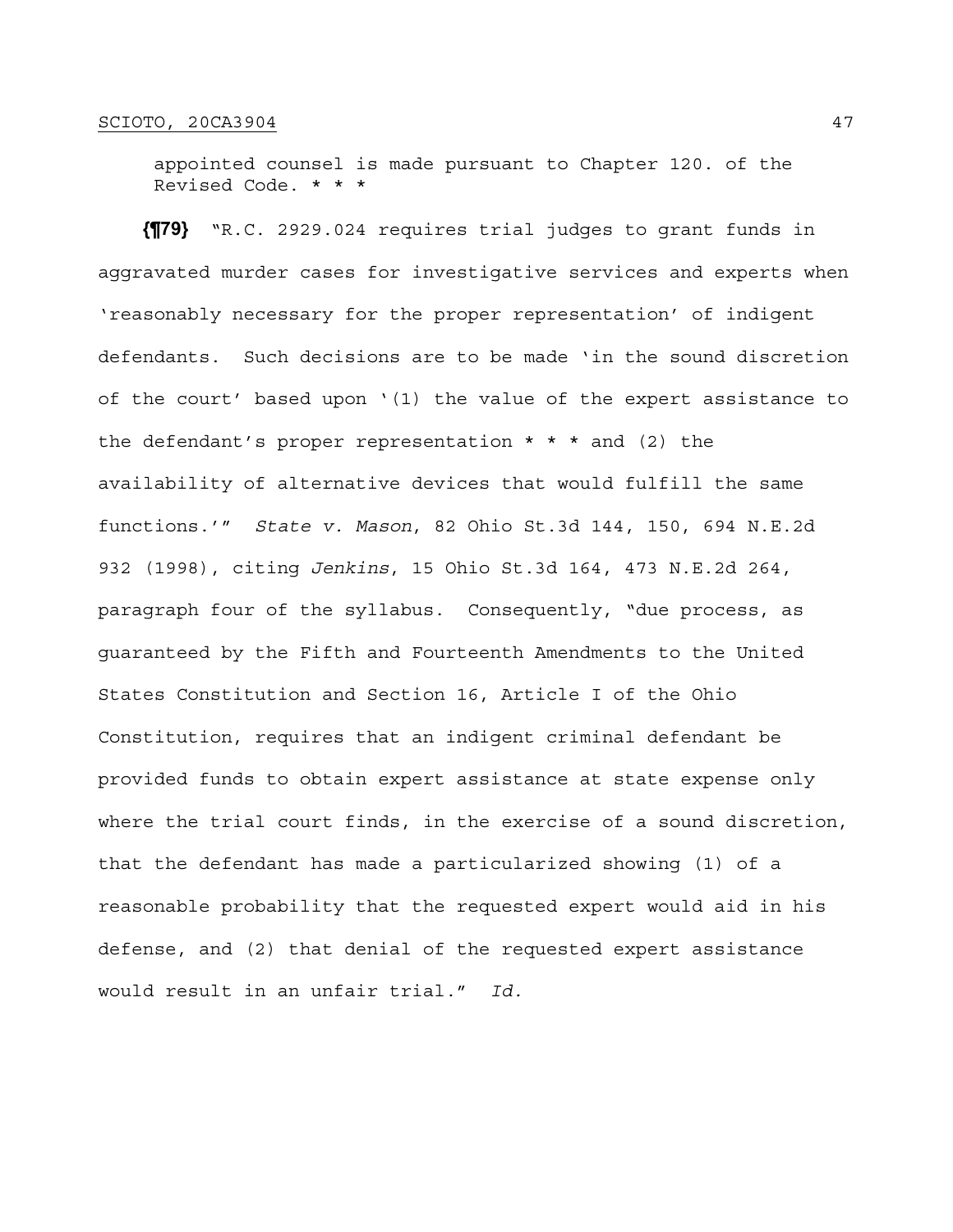**{¶80}** In the case sub judice, and as appellee points out, appellant does not raise specific points or arguments about what particular investigative services would have been reasonably necessary. Instead, appellant argues that her "fundamental rights were violated when trial counsel inexplicably failed to request any funding to seek investigative assistance in this matter." We, however, disagree. Here, appellant did not demonstrate a particularized need for assistance and did not establish that any denial of expert assistance resulted in an unfair trial. Moreover, as we point out in other portions of this opinion, we also believe that the evidence of appellant's guilt adduced at trial in this case is overwhelming.

**{¶81}** Therefore, in view of the foregoing reasons, we disagree with appellant's contention that trial counsel's failure to seek investigative assistance denied appellant her constitutional or statutory rights.

#### 2. Failure to Sever

**{¶82}** Appellant also asserts that despite prejudicial joinder with her co-defendant's trial, her trial counsel did not request a separate trial. However, as this court wrote in *State v. Evans,*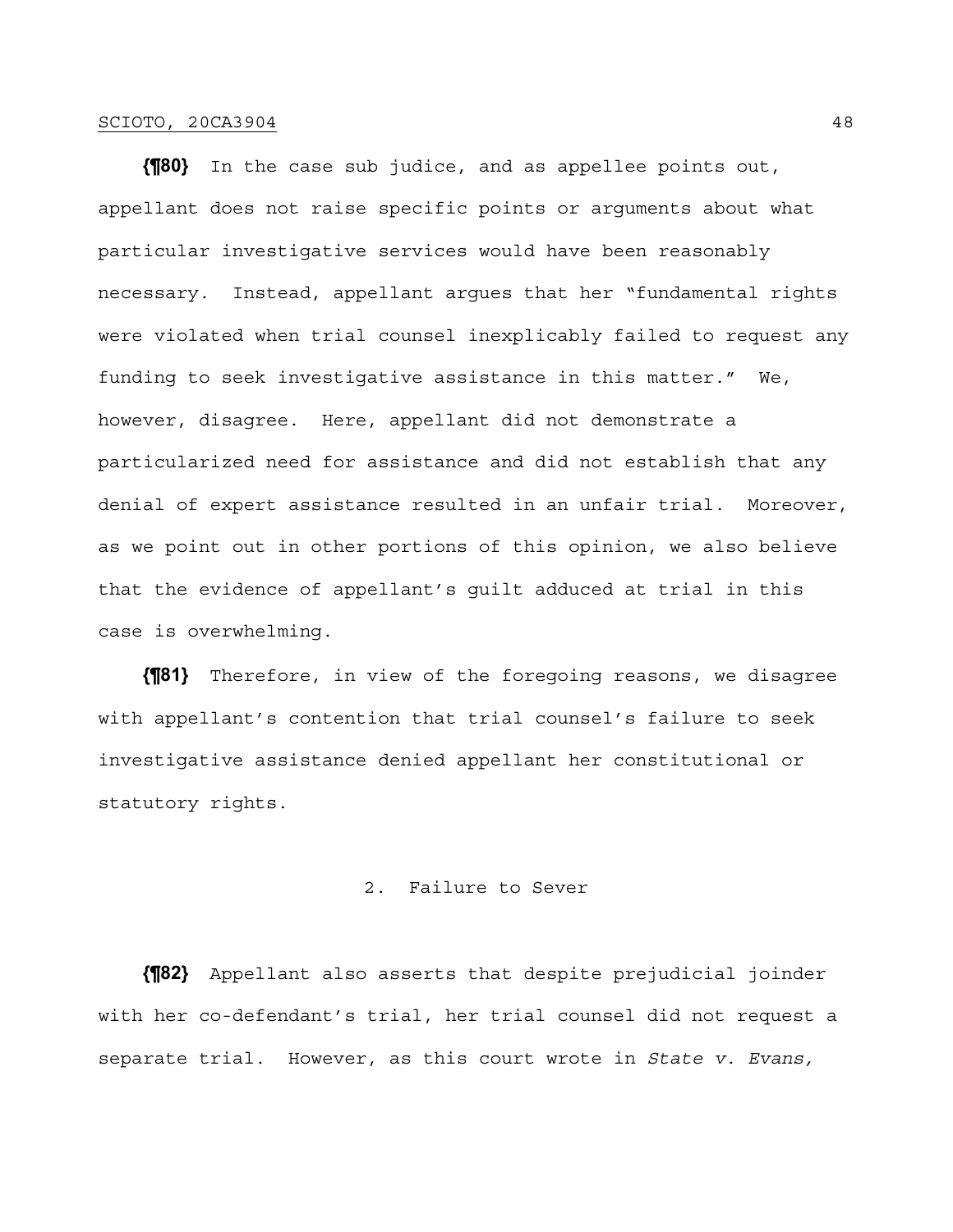4th Dist. Scioto No. 08CA3268, 2010-Ohio-2554, ¶ 41, as a general rule the law favors the joinder of defendants and the avoidance of multiple trials because it " 'conserves judicial and prosecutorial time, lessens the not inconsiderable expenses of multiple trials, diminishes inconvenience to witnesses, and minimizes the possibility of incongruous results in successive trials before different juries.' " *State v. Daniels*, 92 Ohio App.3d 473, 484, 636 N.E.2d 336 (1st Dist.1993), quoting *State v. Thomas*, 61 Ohio St.2d 223, 225, 400 N.E.2d 401 (1980); *see also State v. Goodner,* 195 Ohio App.3d 636, 2011-Ohio-5018, 961 N.E.2d 254, ¶ 39, citing *State v. Schaim*, 65 Ohio St.3d 51, 58, 600 N.E.2d 661 (1992); *State v. Torres*, 66 Ohio St.2d 340, 343, 421 N.E.2d 1288 (1981).

**{¶83}** To establish that a trial court's refusal to sever a trial constitutes reversible error, a defendant must show: "(1) that his rights were prejudiced, (2) that at the time of the motion to sever, he provided the trial court with sufficient information so that it could weigh the considerations favoring joinder against the defendant's right to a fair trial, and (3) given the information provided to the court, it abused its discretion in refusing to separate the charges for trial." *Schaim,* 65 Ohio St.3d at 59, citing *Torres,* 66 Ohio St.2d 340 at syllabus; *Evans* at ¶ 42. A trial court abuses its discretion when it acts unreasonably,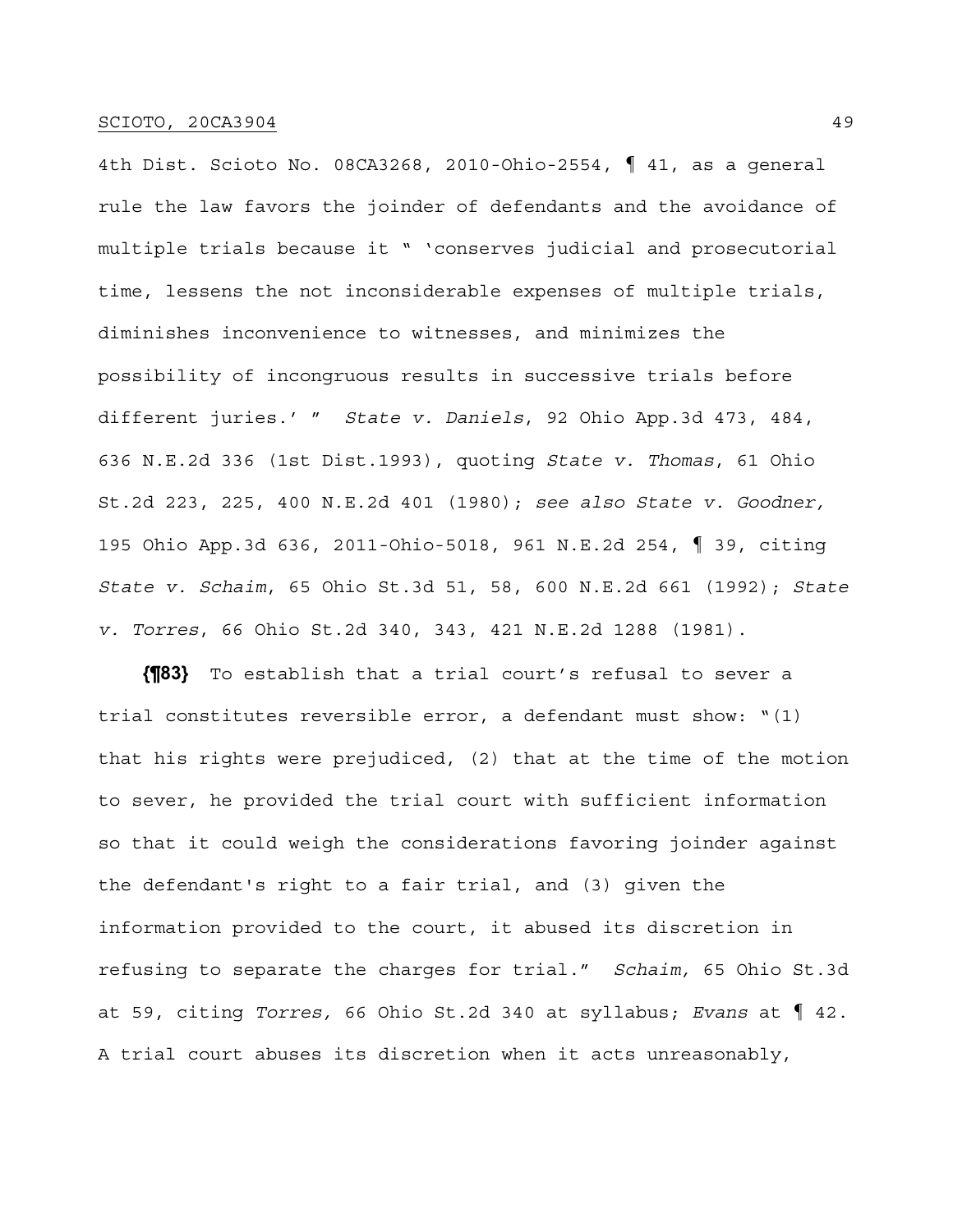arbitrarily, or unconscionably. *Adams, supra,* at 157.However, a trial court's refusal to grant a severance request does not constitute an abuse of discretion when the prejudicial aspects of joinder are too general and speculative. *Evans* at ¶ 42, citing *State v. Payne*, 10th Dist. Franklin No. 02AP–723, 02AP-725, 2003– Ohio–4891.

**{¶84}** In the case sub judice, appellant complains that her trial counsel did not move to sever her case from her codefendant's case and that the "benefits of such a motion are immediately apparent." Appellant contends that, if the court had severed the cases, defense counsel could have argued that appellee could not prove who caused Dylan's injuries. However, we once again recognize that appellant and her co-defendant explicitly expressed to counsel and to the court their wishes concerning their respective cases and their trial strategy. As we previously discussed, the court fully advised appellant before the trial began:

THE COURT: All right. Now, early on in this case during some pretrial hearings we had some discussions here in the courtroom about whether to try these cases together or to try them separately. Do you remember those pretrial hearings we had on that, Ms. Groves?

DEFENDANT J. GROVES: I do.

THE COURT: And we discussed a case here in the courtroom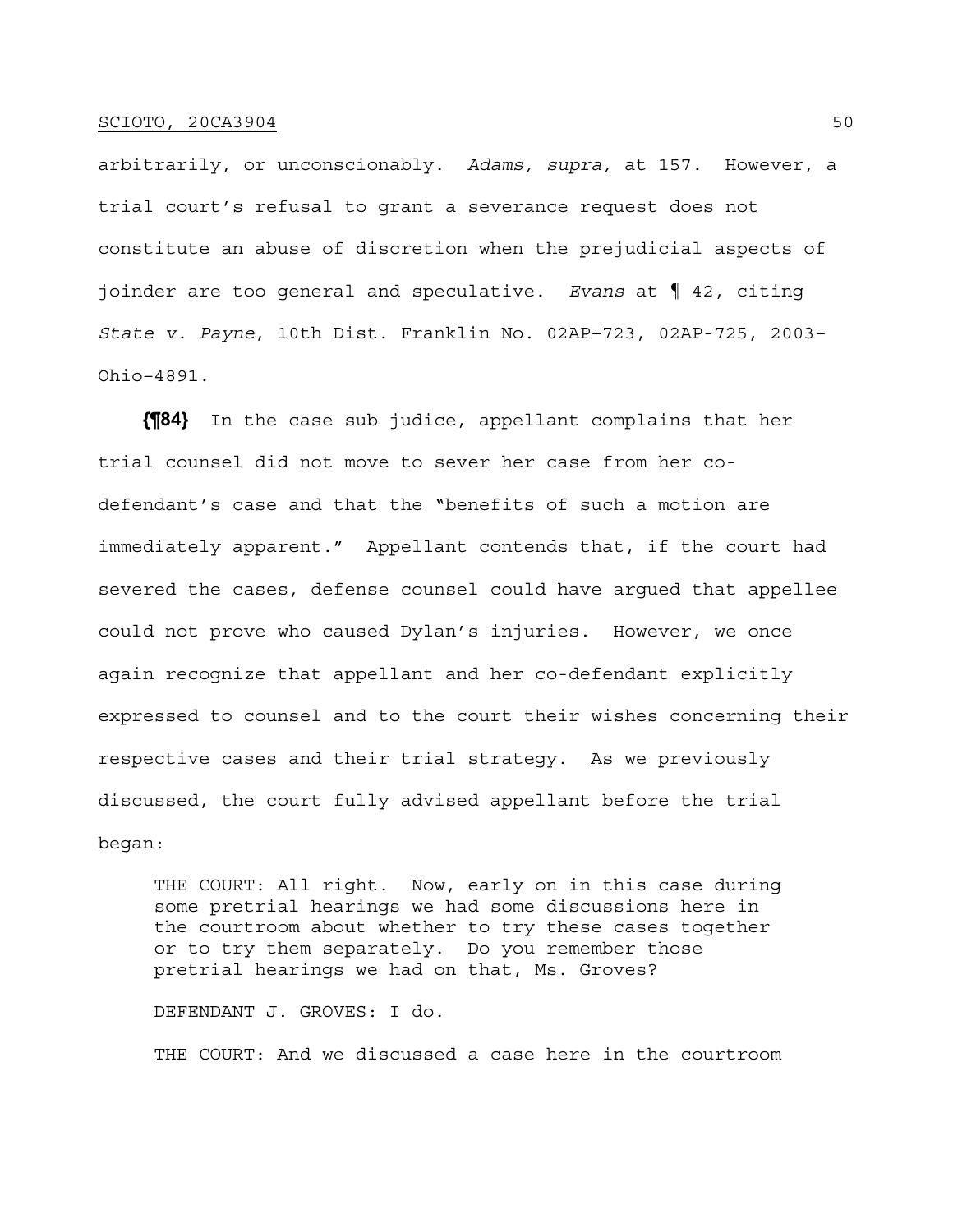called *Bruton*, which deals with the issues of statements from codefendants in cases, and those statements being offered where they implicate a codefendant where someone doesn't testify. Do you remember those discussions?

DEFENDANT J. GROVES: I do.

THE COURT: And do you feel like you understood that when we discussed that?

DEFENDANT J. GROVES: Yes, Your Honor.

\* \* \*

THE COURT: Ms. Scott, Mr. Stratton, do you have any issues on this *Bruton* issue? We discussed it pretty thoroughly at the pretrial hearings when we decided whether to try these cases together or separately? Anything further, Ms. Scott?

MS. SCOTT: Not at this time, Your Honor. I believe that we have either addressed or discussed the issues and ruled any conflicts out at this time. Thank you.

THE COURT: Mr. Stratton?

MR. STRATTON: No issues, Your Honor.

THE COURT: All right. I am going to order the no - - at this point no statement be played to the jury that would implicate a codefendant. We may readdress that ruling depending on what Defense portion of this case would look like.

**{¶85}** In *State v. Rosen*, 151 Ohio St. 339, 86 N.E.3d 24 (1949), different counsel represented the defendants, as in the case at bar, but their defenses were antagonistic. The court held, "[w]here it is disclosed, preceding the trial of codefendants jointly charged with the commission of a felony, that a signed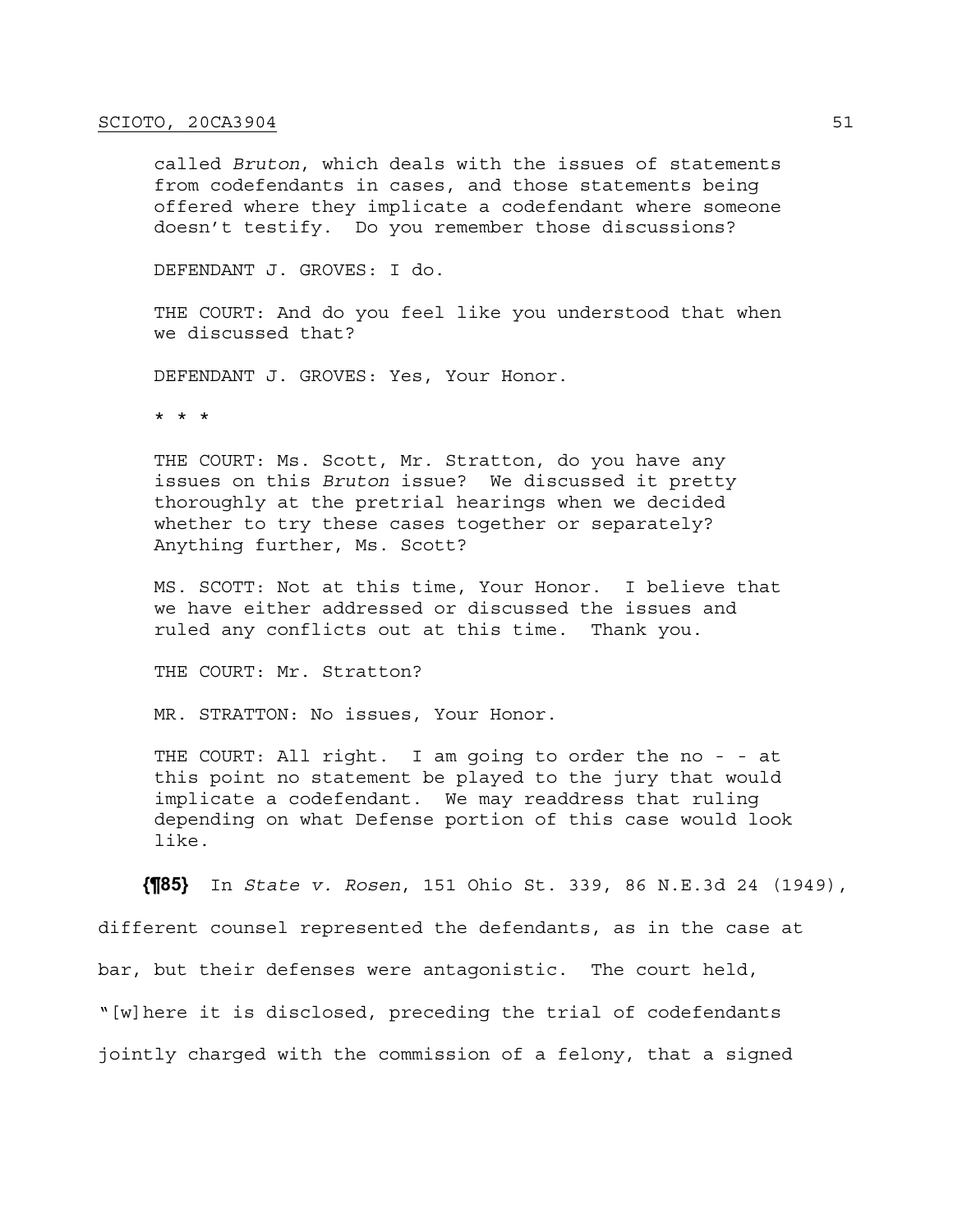confession by one of the defendants, made in the absence of his codefendants, will be put in evidence, which confession contains statements showing the guilt of a codefendant, and based thereon an application for separate trial is duly made by that codefendant, it is the duty of the trial court either to grant the application or to order the prejudicial matter withheld or deleted before admitting the confession in evidence." *Rosen* at syllabus.

**{¶86}** As noted above, however, *Rosen* involved defendants with mutually antagonistic defenses. Generally, defenses are mutually antagonistic when each defendant attempts to exculpate himself or herself and inculpate his or her co-defendant. *Daniels*, 92 Ohio App.3d at 486, 636 N.E.2d 336. In the case at bar, however, appellant and her co-defendant did not advance mutually antagonistic defenses. Instead, they agreed, as their expressed trial strategy, that appellant alone would admit that she caused Dylan's death, and her co-defendant husband would admit only to his participation in the disposal of Dylan's body.

**{¶87}** Further, even if the defenses appeared, for the purposes of argument, to be mutually antagonistic, mutually antagonistic defenses are not prejudicial per se. *Evans,* 4th Dist. Scioto No. 08CA3268, 2010-Ohio-2554, ¶ 43, citing *Zafiro v. U.S.*, 506 U.S. 534, 538, 113 S.Ct. 933, 122 L.Ed.2d 317 (1993). Instead, to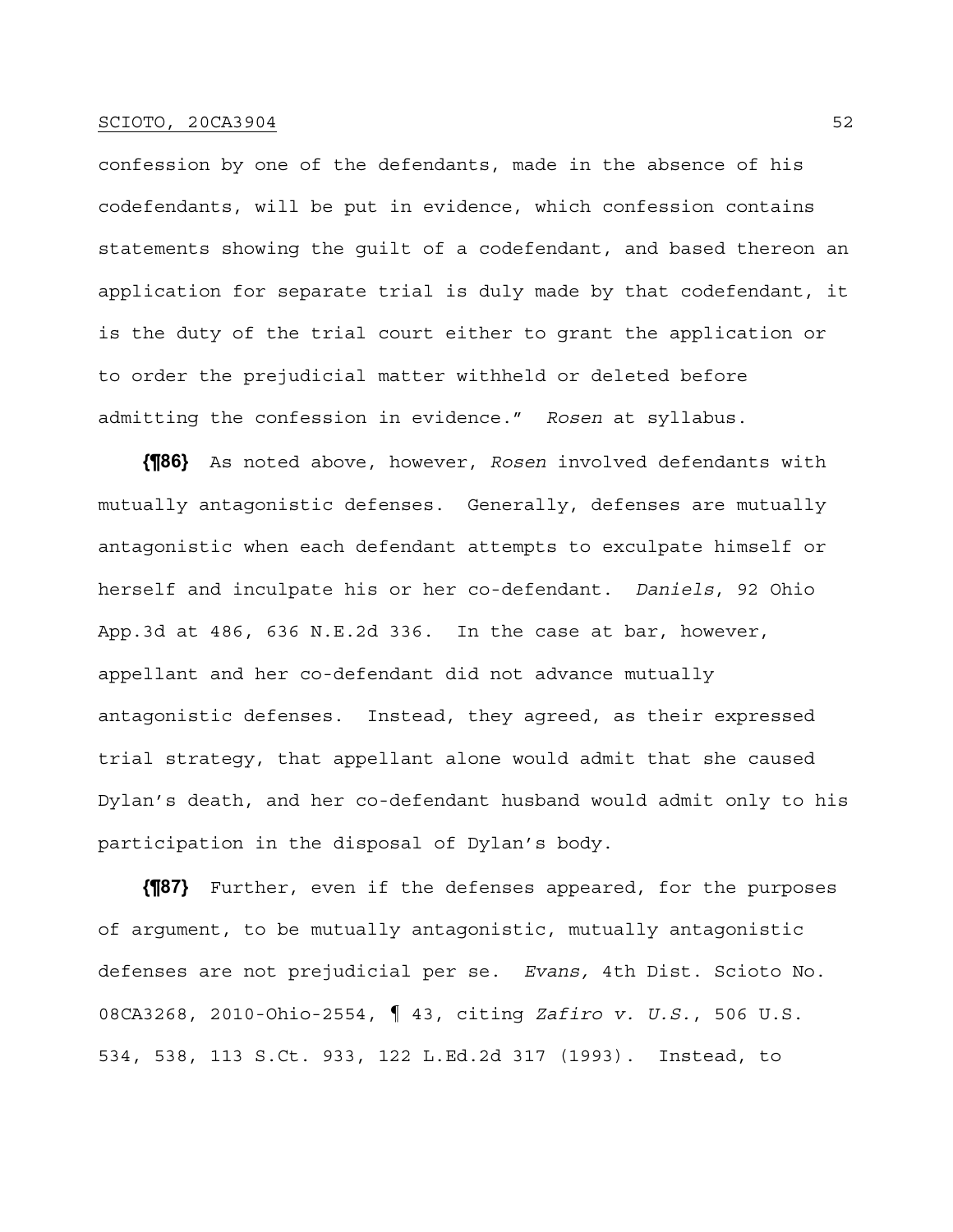demonstrate prejudice that results from mutually antagonistic defenses, "the defenses must be antagonistic to the point of being irreconcilable and mutually exclusive." *State v. Walters*, 10th Dist. Franklin No. 06AP–693, 2007–Ohio–5554, at ¶ 23, citing *U.S. v. Berkowitz*, 662 F.2d 1127, 1133 (5th Cir.1981). The essence or core of the defenses must conflict, such that the jury, in order to believe the core of one defense, must necessarily disbelieve the core of the other. *Walters* at ¶ 23.

**{¶88}** In the case sub judice, we recognize that both appellant and her co-defendant testified at trial, and that the essence of their testimony, that appellant alone caused Dylan's death and her co-defendant husband participated only in concealing Dylan's body, is not in conflict. Thus, we cannot conclude that counsel's failure to request to sever the cases constitutes ineffective assistance. As stated above, the trial court fully, openly and thoroughly discussed with the parties their desired trial strategy to ensure that they fully understood the ramifications of their plan. Although unusual, trial counsel did obey his client's wishes in light of the trial court's numerous warnings and admonitions that, once again, fully informed the parties of the consequences of their strategy.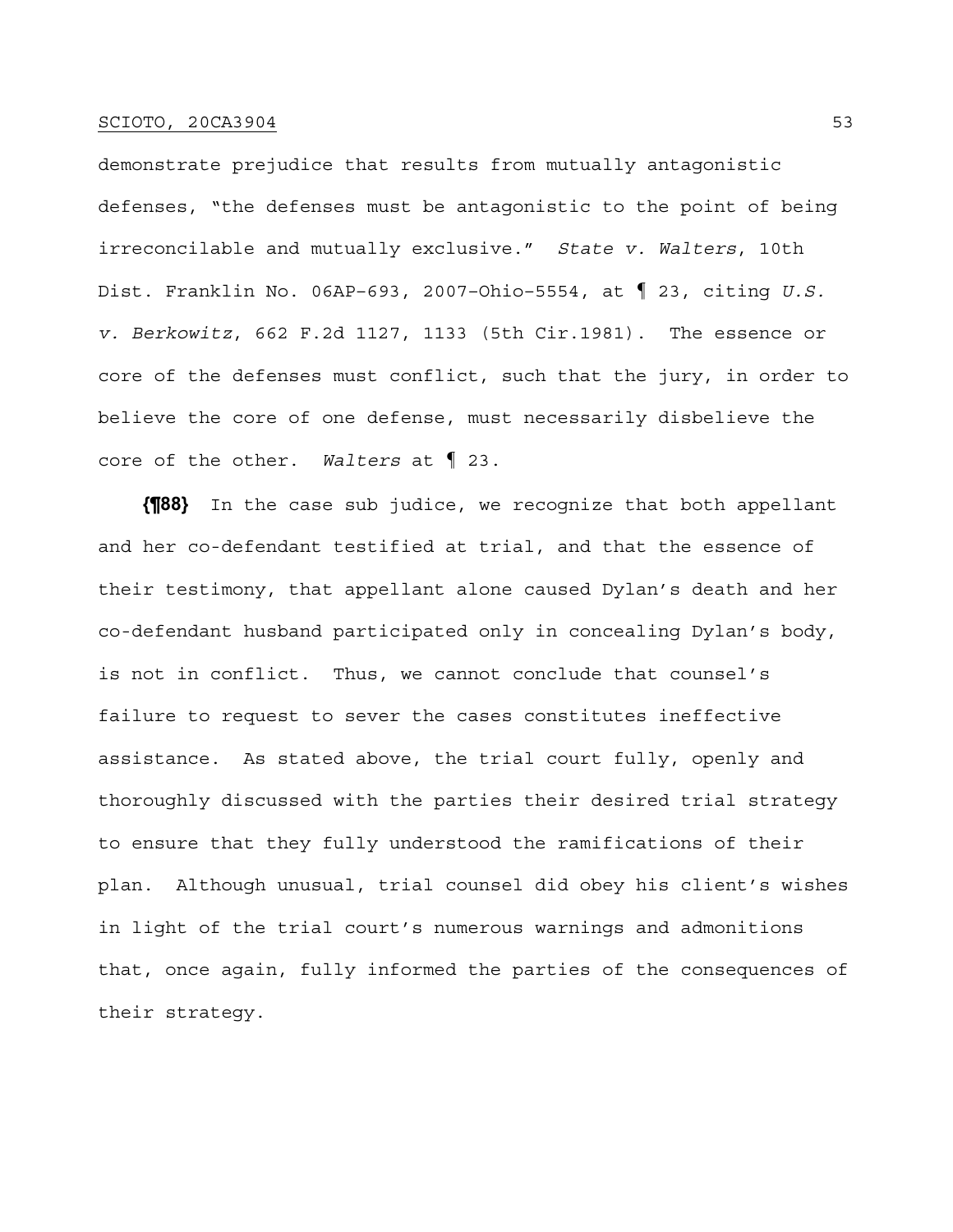**{¶89}** Additionally, even without appellant's, or her codefendant's, testimony, the jury would have heard testimony and evidence that (1) appellant lacked prenatal care for Dylan due to drug use, (2) appellant was under the influence of drugs when she arrived at the hospital, (3) appellant did not cooperate with hospital staff, (4) appellant's test results revealed a positive test for methamphetamines, fentanyl, and opiates, (5) Dylan's umbilical cord was positive for amphetamines, methamphetamines, fentanyl, opiates and morphine, (6) appellant showed little interest in Dylan at the hospital, (7) appellant did not comply with the SCCS case plan, (8) appellant failed to complete drug treatment, (9) appellant fled from law enforcement, (10) appellant lied to investigators, (11) Dylan, while born with neonatal abstinence syndrome, was otherwise healthy when he left the hospital, a (12) Dylan was a victim of blunt force trauma and his cause of death was "homicidal violence of undetermined etiology," and (13) appellant and her co-defendant husband discussed during a jailhouse conversation the location and condition of Dylan's body.

**{¶90}** After our review, and in light of the foregoing, we conclude that appellant did not establish that she suffered prejudice from the joint trial and from counsel's failure to file a motion to sever appellant's trial from the trial of her co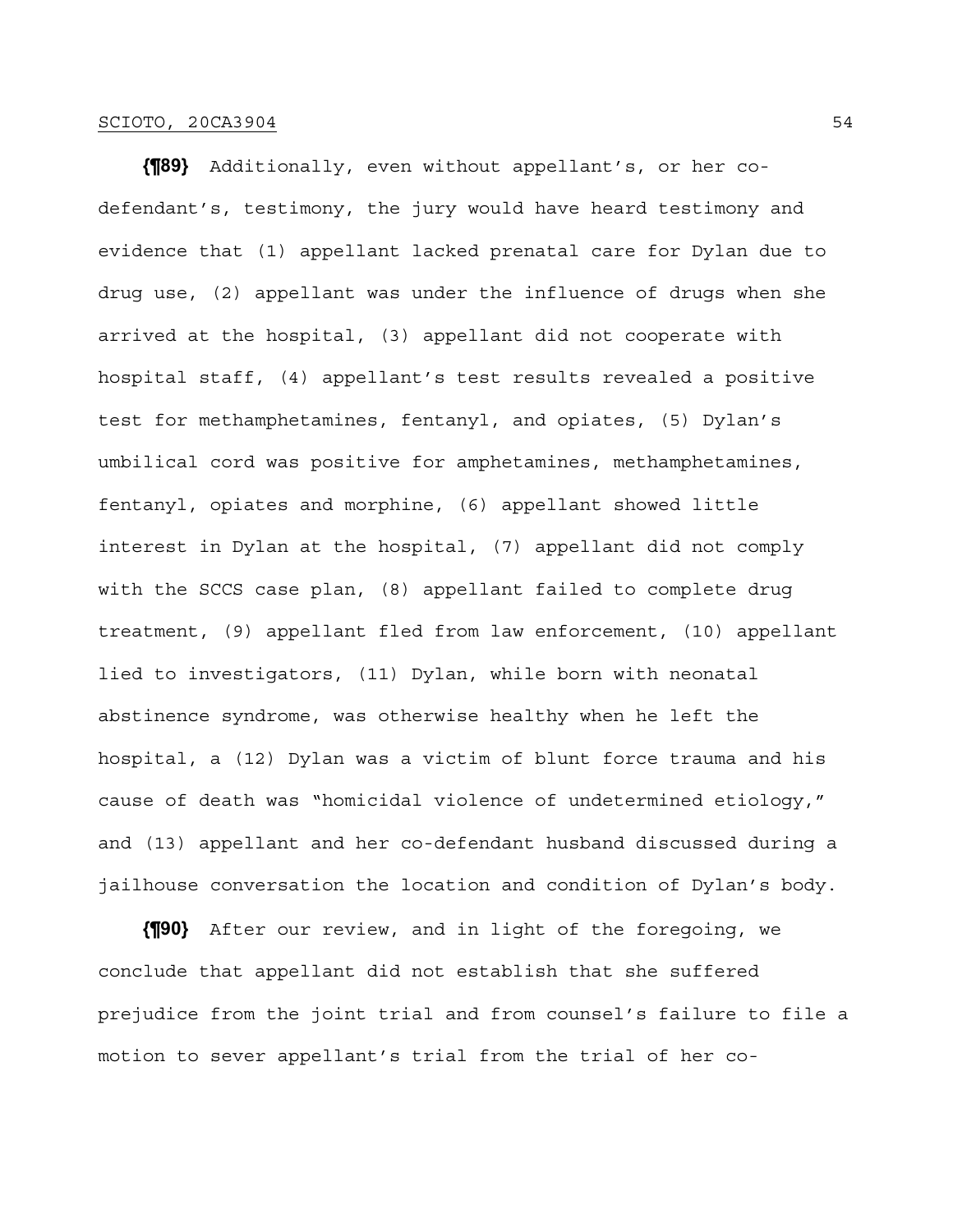defendant.

# 3. Counsel's Assistance in Preparing Appellant's Testimony

**{¶91}** Appellant asserts that, in spite of trial counsel's opening statement that appellant alone caused Dylan's death and that she takes full responsibility for her actions, at trial and during appellant's testimony, she nevertheless appeared to be "unprepared to answer the most basic question as to how she caused any injuries to her child."

**{¶92}** In support of her argument, appellant cites *State v. Ikharo*, 10th Dist. Franklin No. 02AP-632, 2003-Ohio-2319. In *Ikharo,* the defendant, charged with one count of burglary, heard counsel's opening statement that Ikharo had nothing to hide and would indeed testify, in spite of his prior criminal convictions. Apparently, no physical evidence existed of forcible entry and the evidence adduced at trial was not otherwise overwhelming. Ikharo, however, chose not to testify and the jury found him guilty. The Tenth District determined that Ikharo established counsel's deficient performance because counsel disclosed Ikharo's prior convictions during opening statement when, in fact, Ikharo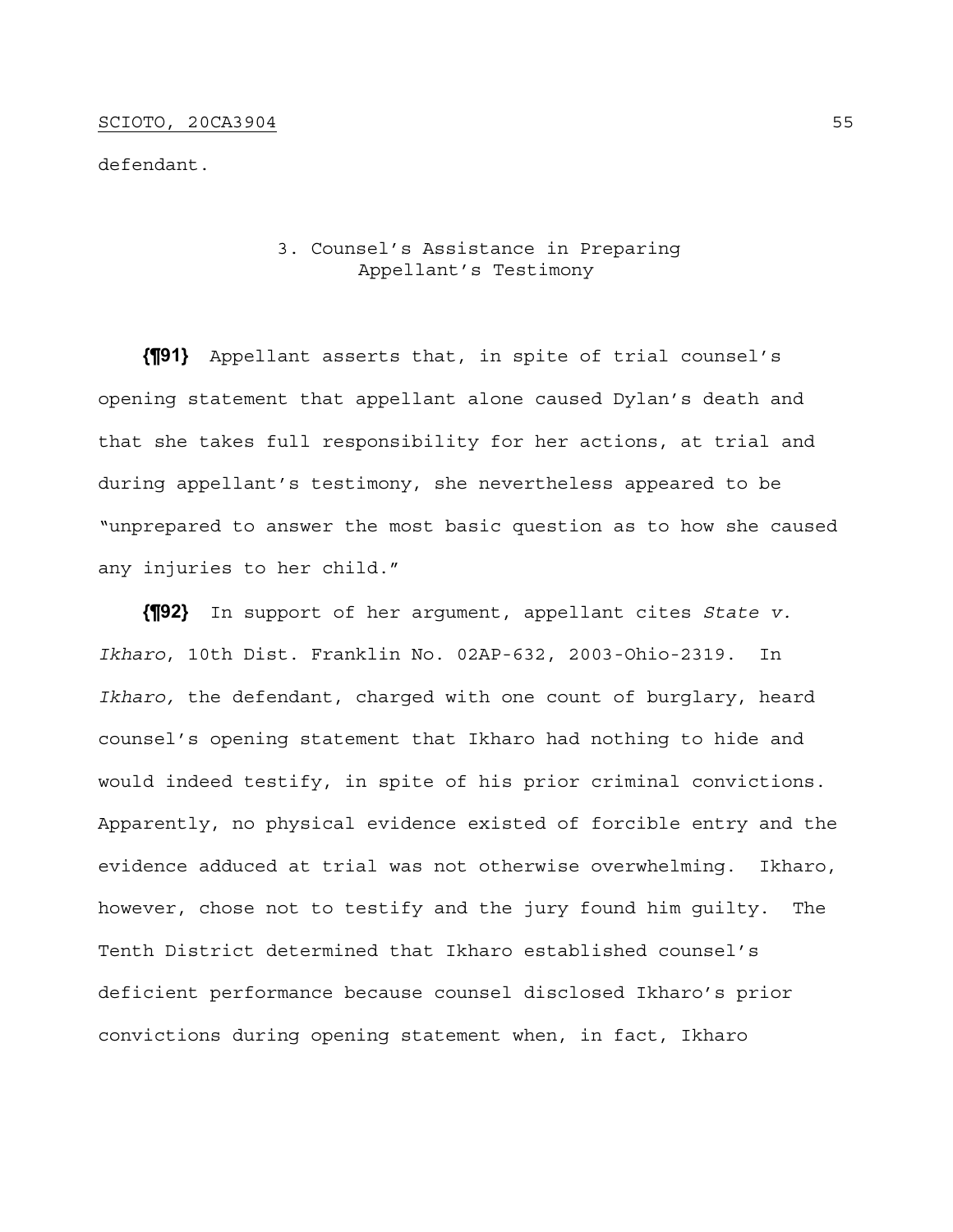subsequently chose not to testify. *Id.* at ¶ 18. Consequently, the court concluded that in light of the less than overwhelming evidence adduced at trial, a reasonable probability existed that the results of Ikharo's trial would have been different because the "evidence adduced at trial was not sufficient enough to outweigh defense counsel's deficient performance." *Id.* at ¶ 21. However, unlike *Ikharo,* after our review in the case at bar we believe that the evidence of appellant's guilt is overwhelming.

**{¶93}** Appellant also now appears to argue that at trial, she did not actually take full responsibility for her crimes, as trial counsel had promised. However, appellant did testify, in essence, in the manner that counsel laid out during opening statement. Although appellant's testimony may have been somewhat less than forthcoming, appellant did testify that she caused Dylan's death and helped her co-defendant husband conceal Dylan's body. On cross-examination, appellant did appear to be somewhat evasive or reticent in providing details concerning her actions with Dylan, and then stated it was "an accident," "not intentional," or "by dropping him." Shortly thereafter, appellant stated she was "done talking to you [the prosecutor]," accused appellee of "devouring" her family, and stated, "I've admitted to my guilt." During a bench conference, trial counsel stated, "Your Honor, I've told her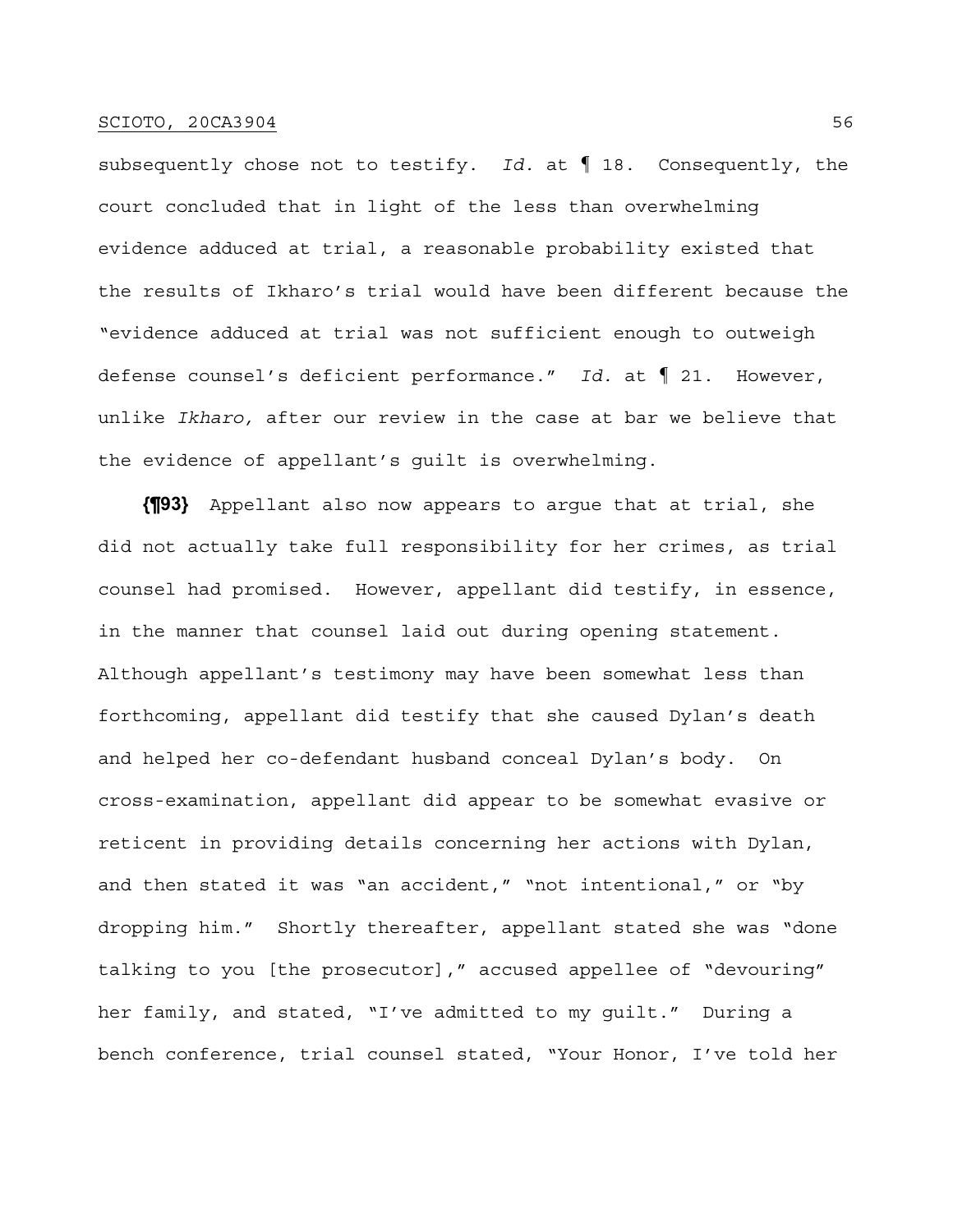to answer truthfully and answer the questions, that she does - does not have a right to - - to not answer questions while she takes the stand." Later, appellant testified that she did not recall details because "my mind wasn't clear \* \* \* because of drugs." Appellant also admitted she wrapped Dylan in six layers of plastic and admitted that her co-defendant husband helped her, and that she and her co-defendant husband drove Dylan to the well on their four-wheeler, "[w]e put him in the well and we sit in the field and cried."

**{¶94}** Although at trial appellant may have appeared to be uncooperative, and apparently refused to fully answer certain questions about various details concerning Dylan's injuries and death, she did, however, admit that she caused Dylan's death and helped to conceal his body. These admissions occurred as trial counsel pursued the co-defendants' joint trial strategy.

**{¶95}** Finally, we once again recognize the overwhelming evidence in the case at bar that far outweighs any possible mistake that counsel committed in this regard. Thus, we cannot conclude that trial counsel's actions prejudiced appellant.

4. Electing Trial by Jury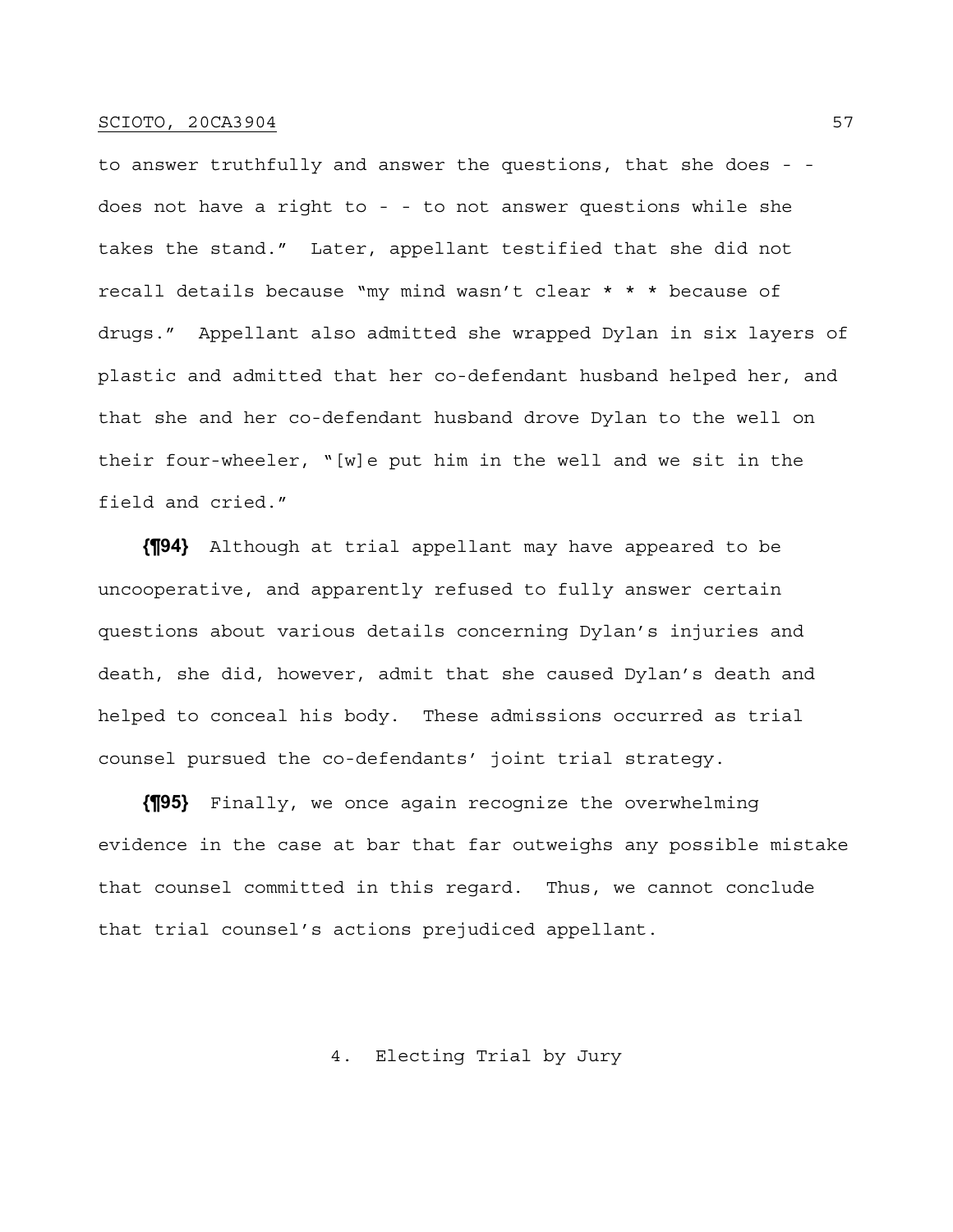**{¶96}** Appellant asserts that trial counsel should have advised appellant to plead guilty, rather than proceed to a jury trial. Appellant points out that concessions of guilt, in any form, are among the most troublesome actions defense counsel can make, and cites *State v. Goodwin*, 84 Ohio St.3d 331, 336-37, 703 N.E.2d 1251 (1999), in support.

**{¶97}** In *Goodwin*, during a murder trial counsel conceded his client's guilt and stated that all three men (including two codefendants) "are guilty of all charges in the indictment." *Id.* at 336. The Supreme Court of Ohio held that courts must consider a defense counsel's concession of guilt on a case-by-case basis, and, when examined within the context of the entire record of the trial proceedings, "the statements of guilt made by Goodwin's defense counsel were neither deficient nor prejudicial. The statements made did not constitute an abandonment of defense of Goodwin." *Id*. at 338. Instead, the court determined that counsel's statements appeared to have been an attempt to concede Goodwin's participation in the robbery, and to preserve the credibility of the only plausible defense theory that, in light of the strong evidence against Goodwin and despite Goodwin's participation in the robbery, he did not kill the victim. The *Goodwin* court further noted that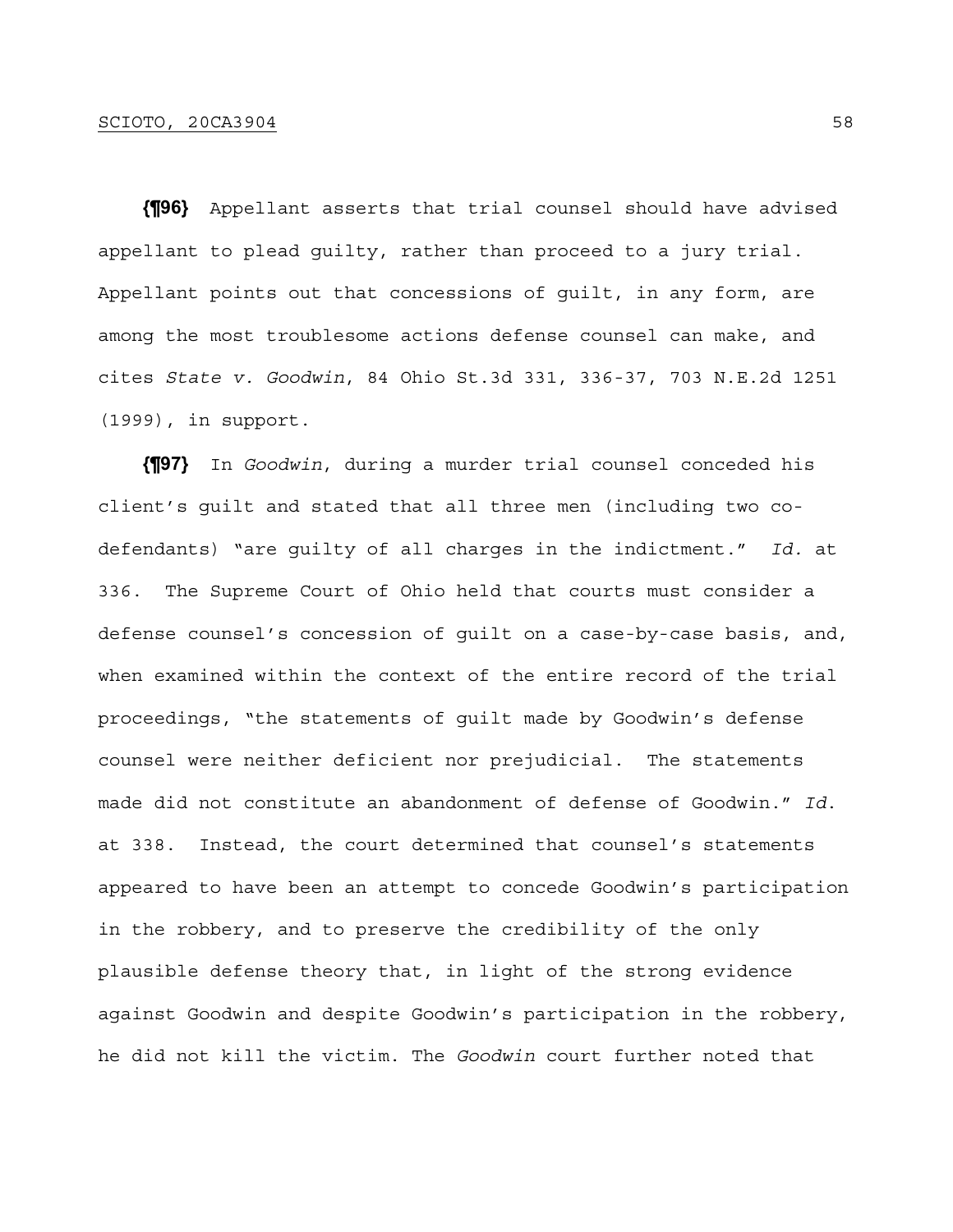even assuming, arguendo, that counsel's statements may have arguably constituted deficient representation, the prejudice requirement had not been satisfied because overwhelming evidence existed against the defendant, including physical evidence and a confession.

**{¶98}** Similarly, in the case sub judice we conclude that, under the unique circumstances present in the case at bar, counsel's statements and counsel's participation to permit appellant to decline to enter a guilty plea, but rather to concede guilt at trial in the hope of reducing her co-defendant husband's criminal culpability, which also undergirded her co-defendant's trial strategy, made no practical difference in the trial's result.

**{¶99}** Moreover, as the appellee points out, the December 18, 2019 pretrial transcript confirms that "there have been no offers made from either side." Thus, no evidence exists in the record of any offer, other than to plead guilty to the charges included in the indictment. Once again, appellant adopted a trial strategy to help her co-defendant husband escape a murder conviction and to require appellee to present evidence to prove the elements of the charged crimes.

5. Meaningful Cross-Examination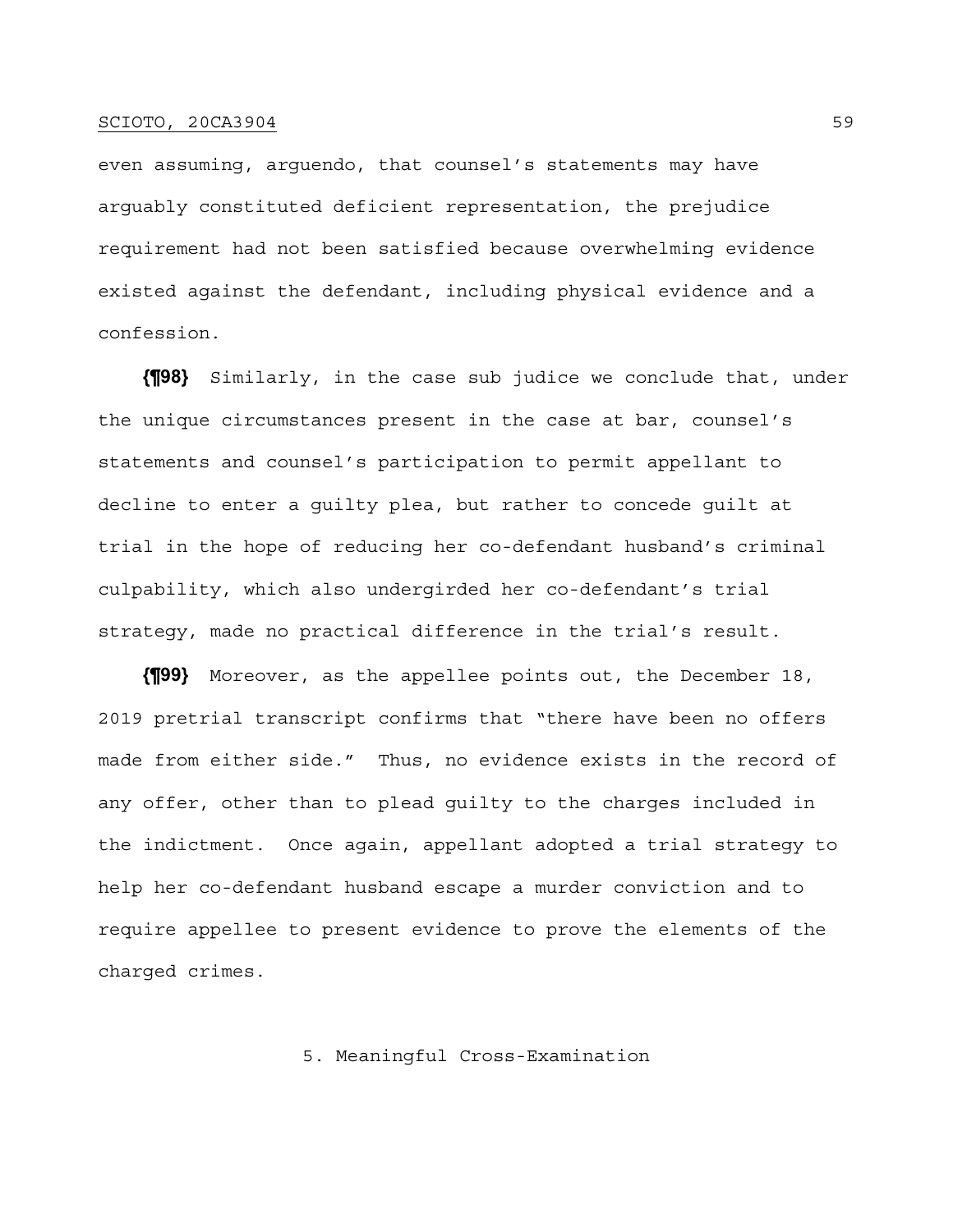**{¶100}** Appellant asserts that, despite having received funds for the assistance of a forensic expert to help to interpret Dr. Brown's autopsy report, trial counsel made no meaningful attempt to cross-examine Dr. Brown as to alternate possible causes of Dylan's injuries.

**{¶101}** In support of this proposition, appellant cites *State v. Yarber*, 102 Ohio App.3d 185, 656 N.E.2d 1322, (12th Dist.1995). In *Yarber*, after convictions of two counts of rape and one count of gross sexual imposition, the appellate court concluded that counsel provided ineffective assistance throughout the proceedings, including the failure to: (1) file a motion to suppress his confession (appellant had a third-grade education, speechimpediment, and was illiterate), (2) object to prosecutor's leading questions, and (3) question the victim regarding testimonial inconsistencies. In addition, the court observed that counsel appeared confused, made nonsensical objections, asked confusing questions, and failed to establish a coherent trial strategy. *Id.* at 1324-1325.

**{¶102}** Appellant contends that the case sub judice has several parallels with *Yarber.* We, however, disagree. Although trial counsel in the case at bar did not conduct an in-depth cross-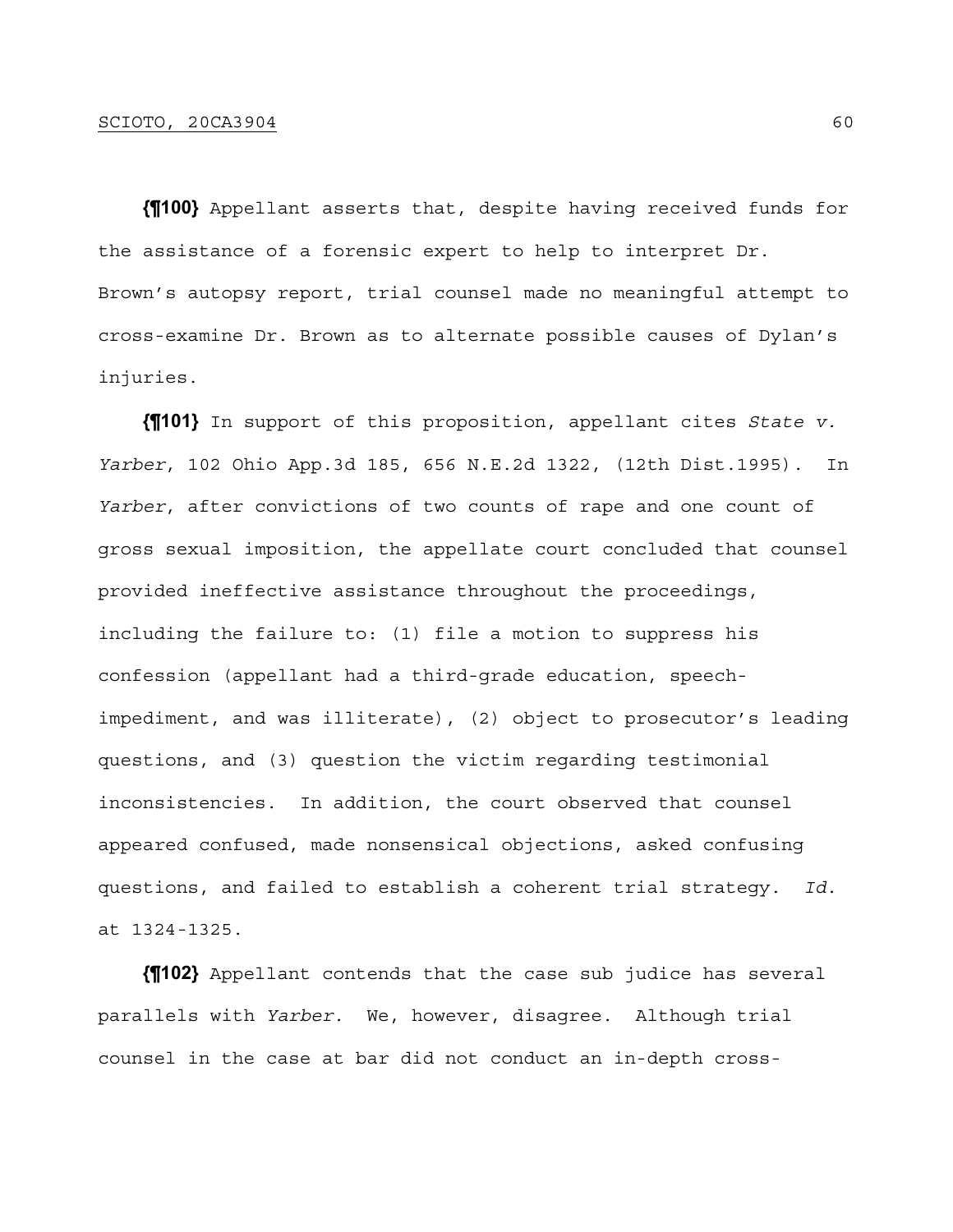examination of Dr. Brown's autopsy report, counsel instead opted for an unusual, but coherent, trial strategy. Pursuant to appellant's wishes, the defense strategy included appellant's decision to admit that she caused Dylan's death, while her codefendant husband would admit that he concealed Dylan's body. In hindsight, although this course of action may appear to be somewhat ill-advised, both appellant's counsel and co-defendant's counsel executed the precise strategy that their clients sought to advance.

**{¶103}** Thus, after our review, we cannot conclude that counsel's cross-examination of Dr. Brown constituted ineffective assistance of counsel.

# 6. Failure to Present Mitigation Evidence at Sentencing

**{¶104}** Appellant asserts that trial counsel also failed to present any evidence, testimony, or make any other attempt at mitigation for purpose of sentencing. Here, counsel's sentencing statement is as follows: "This has been a difficult matter for this entire community. It's - - it's been shared with a lot of people. Jessica took responsibility and I just asked the court to consider that in sentencing."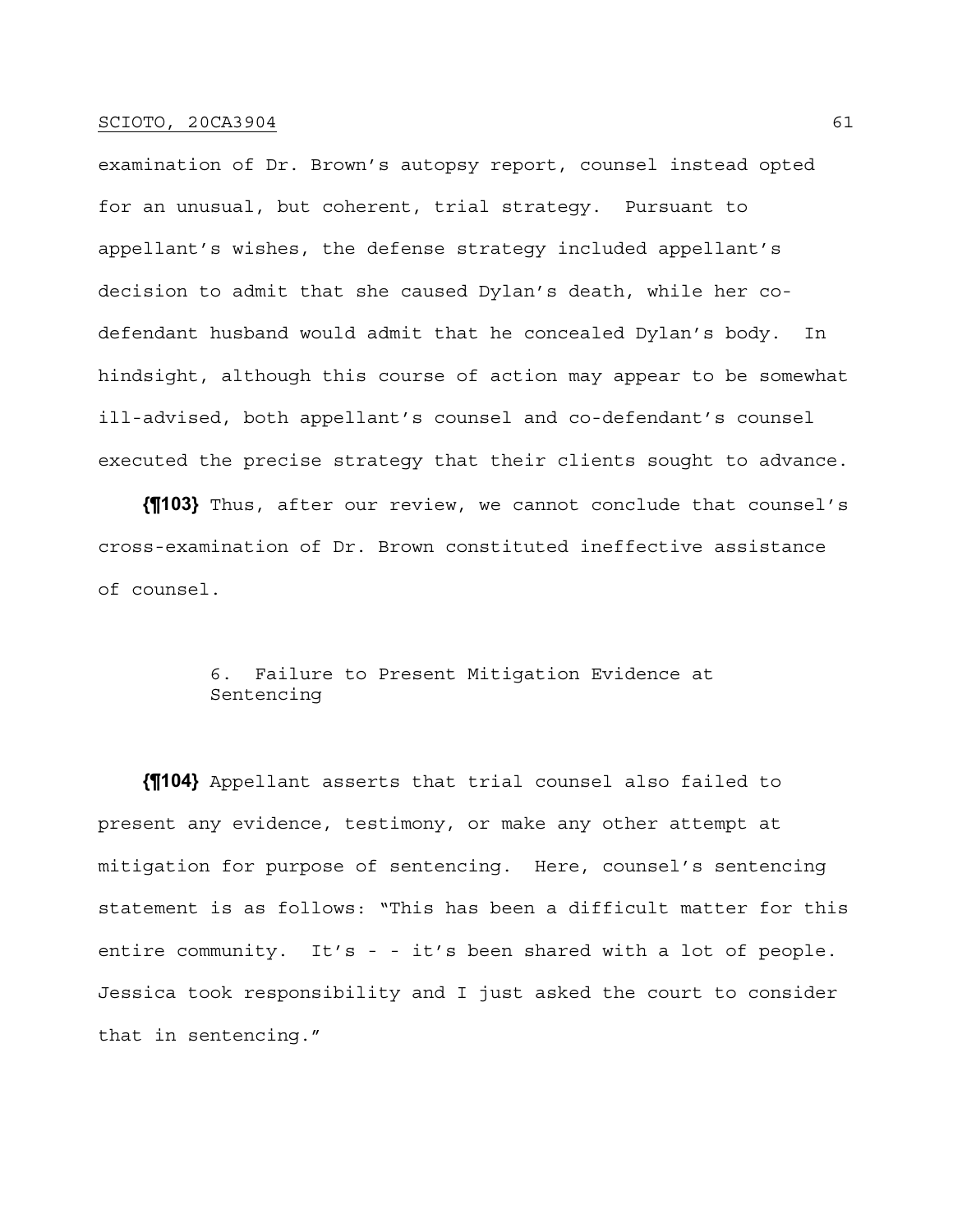**{¶105}** Appellant now argues that trial counsel failed to (1) seek any possibility of parole, (2) explore, or even mention, the possibility of post-partum depression, and (3) call witnesses or present evidence in mitigation.

**{¶106}** Appellant points to *Williams v. Taylor*, 529 U.S. 362, 120 S.Ct. 1495, 146 L.Ed.2d 389 (2000) in support. Williams, convicted of robbery and capital murder and sentenced to death, argued that he had been denied the effective assistance of counsel when counsel failed to investigate and failed to present substantial mitigating evidence to the sentencing jury. The court determined that counsel failed to: (1) conduct an investigation that would have uncovered "extensive records graphically describing Williams' nightmarish childhood, not because of a strategic calculation but because they incorrectly thought that state law barred access to such records," (2) introduce available evidence that Williams was "borderline mentally retarded" and did not advance beyond the sixth grade, (3) seek prison records regarding appellant's commendations for his assistance in prosecuting a prison drug ring and returning a guard's missing wallet, and (4) present testimony from a prison ministry volunteer who offered to testify regarding Williams' good behavior in prison. The court concluded these omissions "clearly demonstrate that trial counsel did not fulfill their obligation to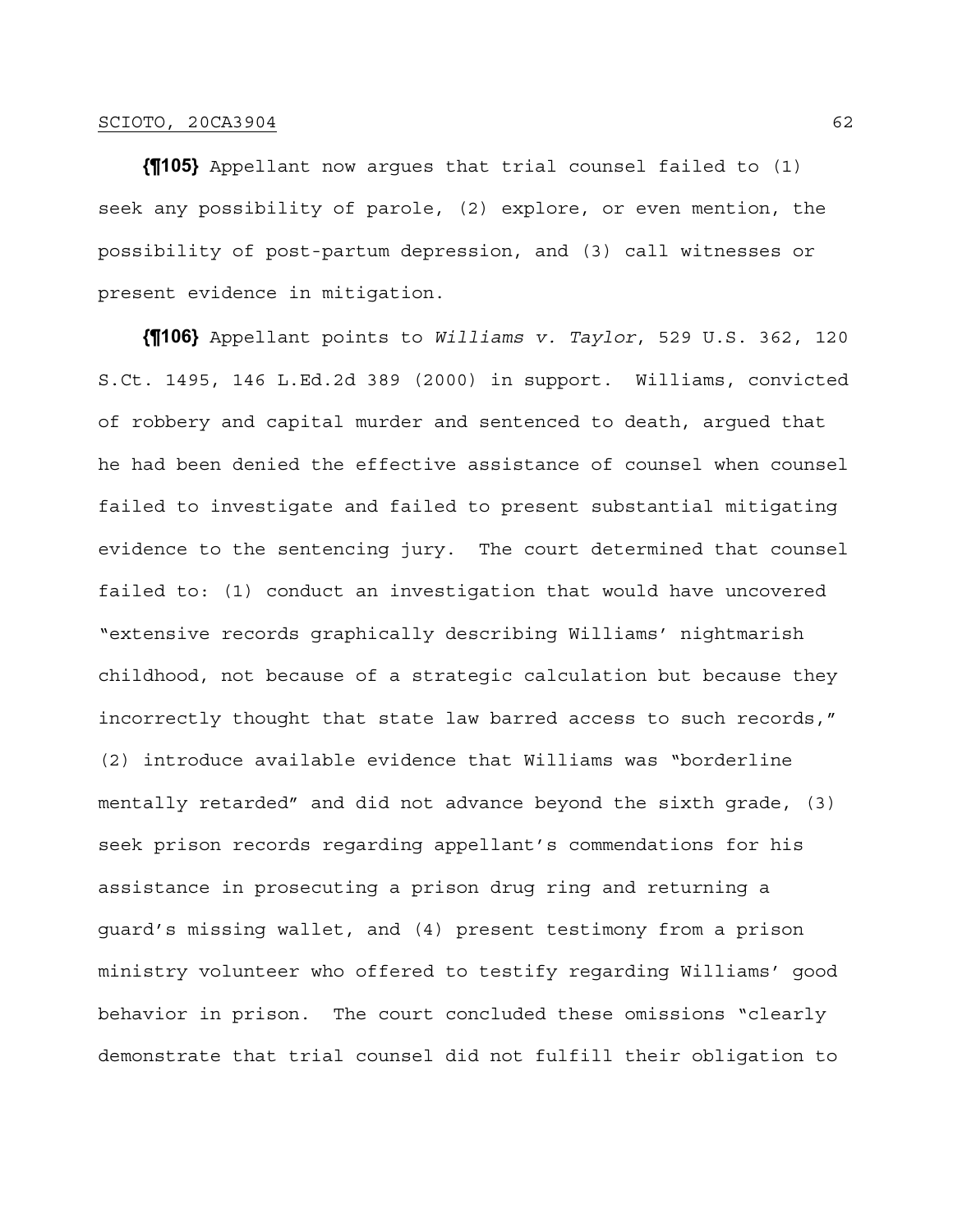conduct a thorough investigation of the defendants' background." *Id.* at 395-396. More important, however, and absent in the case sub judice, is that the *Williams* court also concluded that a reasonable probability existed that the result of the sentencing phase would have been different if the jury had heard that evidence.

**{¶107}** In the case sub judice, after our review we cannot conclude that appellant has shown that the trial court's sentence would have been different had counsel presented additional mitigation evidence. Here, the trial court, prior to sentencing, had access to appellant's competency evaluation, which detailed her substance abuse history and her motivation to "feign deficits in her legal knowledge." The report also indicated that appellant did not show symptoms suggestive of a severe mental illness, and that her "presentation and history are suggestive of an underlying personality disorder complicated by her substance abuse. Further, she appeared to be psychiatrically stable during the assessment, and testing revealed evidence of exaggerating or feigning psychiatric difficulties." The assessment further revealed that appellant is "of average intellect, with no history of an intellectual disability," that appellant graduated from high school and obtained training and employment in the healthcare field.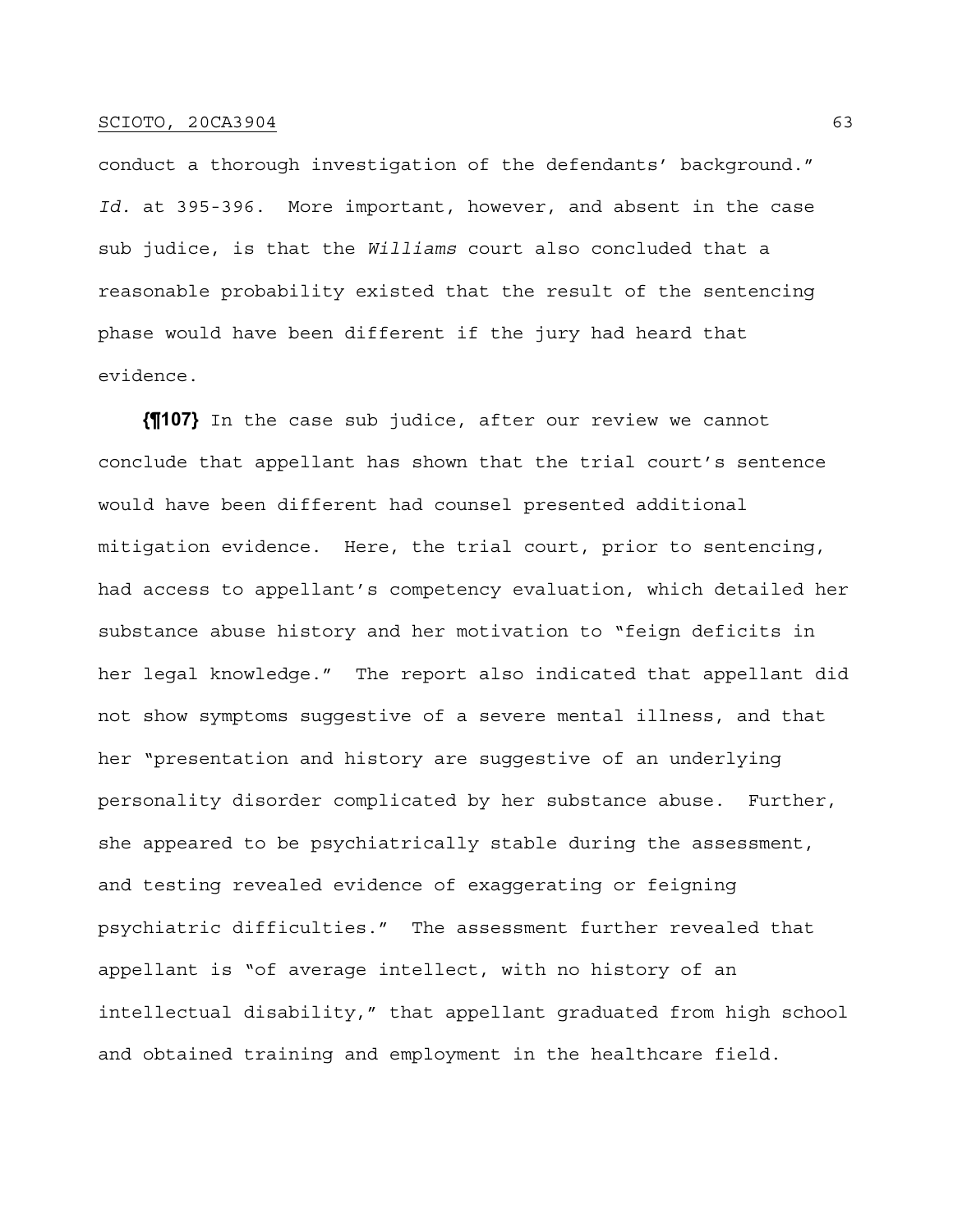**{¶108}** A trial counsel does not necessarily render ineffective assistance by deferring to a client's desire to not present mitigation evidence. The Supreme Court of Ohio has held that "a defendant is entitled to decide what she [or he] wants to argue and present as mitigation in the penalty phase, see, e.g., *Jenkins*, 15 Ohio St.3d at 189, 15 OBR 311, 473 N.E.2d 264, citing *Lockett v. Ohio* (1978), 438 U.S. 586, 604, 98 S.Ct. 2954, 57 L.Ed.2d 973, including the decision to present no evidence." *State v. Roberts*, 110 Ohio St.3d 71, 2006-Ohio-3665, 850 N.E.2d 1168, ¶ 140. Thus, an attorney who declines to present evidence in mitigation, in deference to a client's desire, does not render ineffective assistance. *Id.* at ¶ 148, citing *State v. Monroe*, 105 Ohio St.3d 384, 2005-Ohio-2282, 827 N.E.2d 285, ¶ 100; *Cowans*, 87 Ohio St.3d 68, 81, 717 N.E.2d 298 (1999); *Keith*, 79 Ohio St.3d 514, 536, 684 N.E.2d 47 (1997). *See also State v. Armor*, 2017-Ohio-396, 84 N.E.3d 181 (10th Dist.) (no deficient performance for failure to present mitigation evidence when record did not show what information investigation would have revealed and whether such information could have aided defendant.)

**{¶109}** While in the case sub judice we cannot discern from the record what discussions may, or may not, have occurred between appellant and trial counsel regarding this issue, we believe that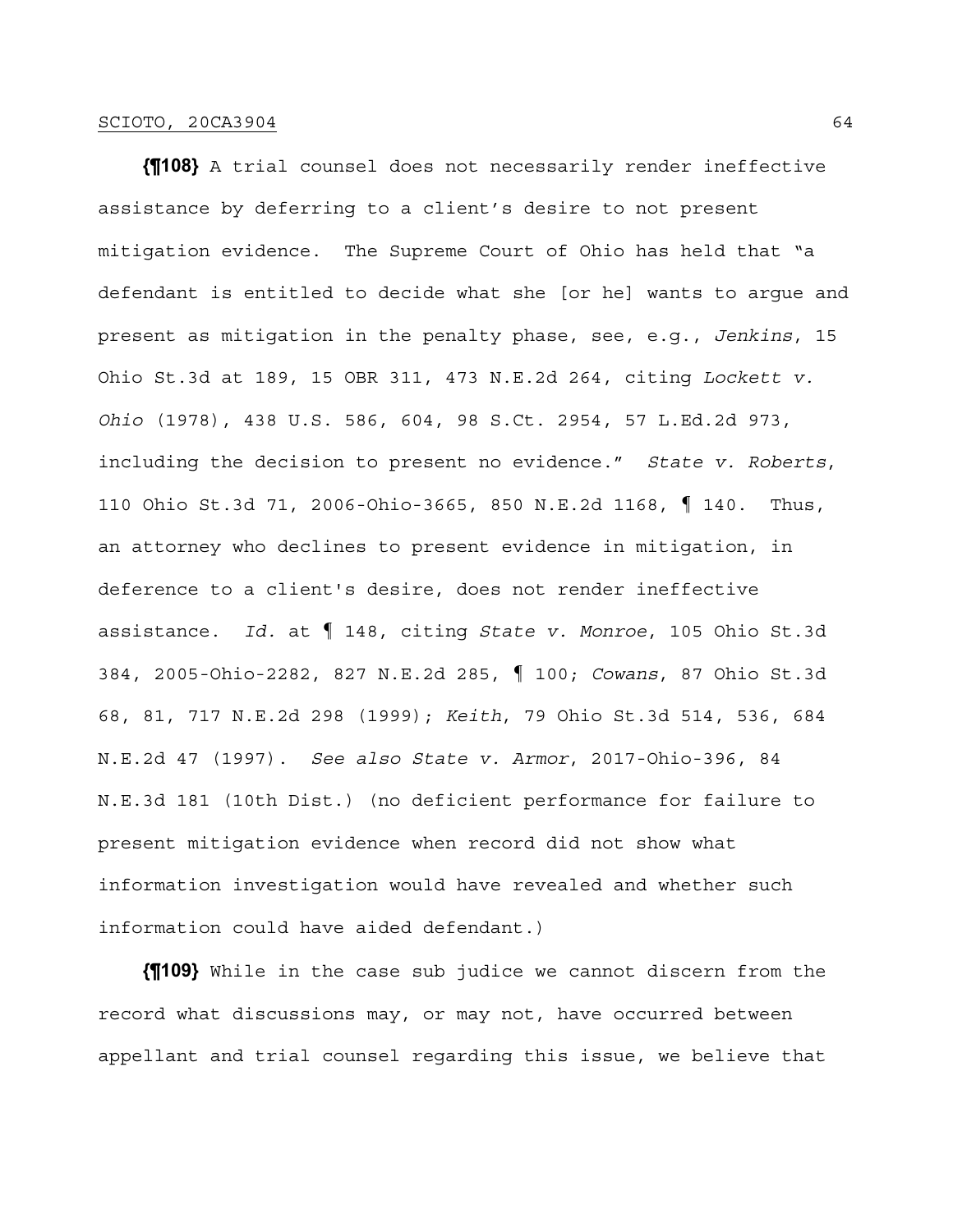appellant did not establish prejudice arising from counsel's failure to present mitigating evidence at sentencing. The trial court heard the evidence, including appellant's trial testimony, and had access to appellant's competency evaluation materials. We therefore do not believe that appellant's trial counsel's actions constituted a deficient performance.

**{¶110}** Accordingly, after our review and based upon the foregoing reasons, we overrule appellant's assignment of error and affirm the trial court's judgment.

JUDGMENT AFFIRMED.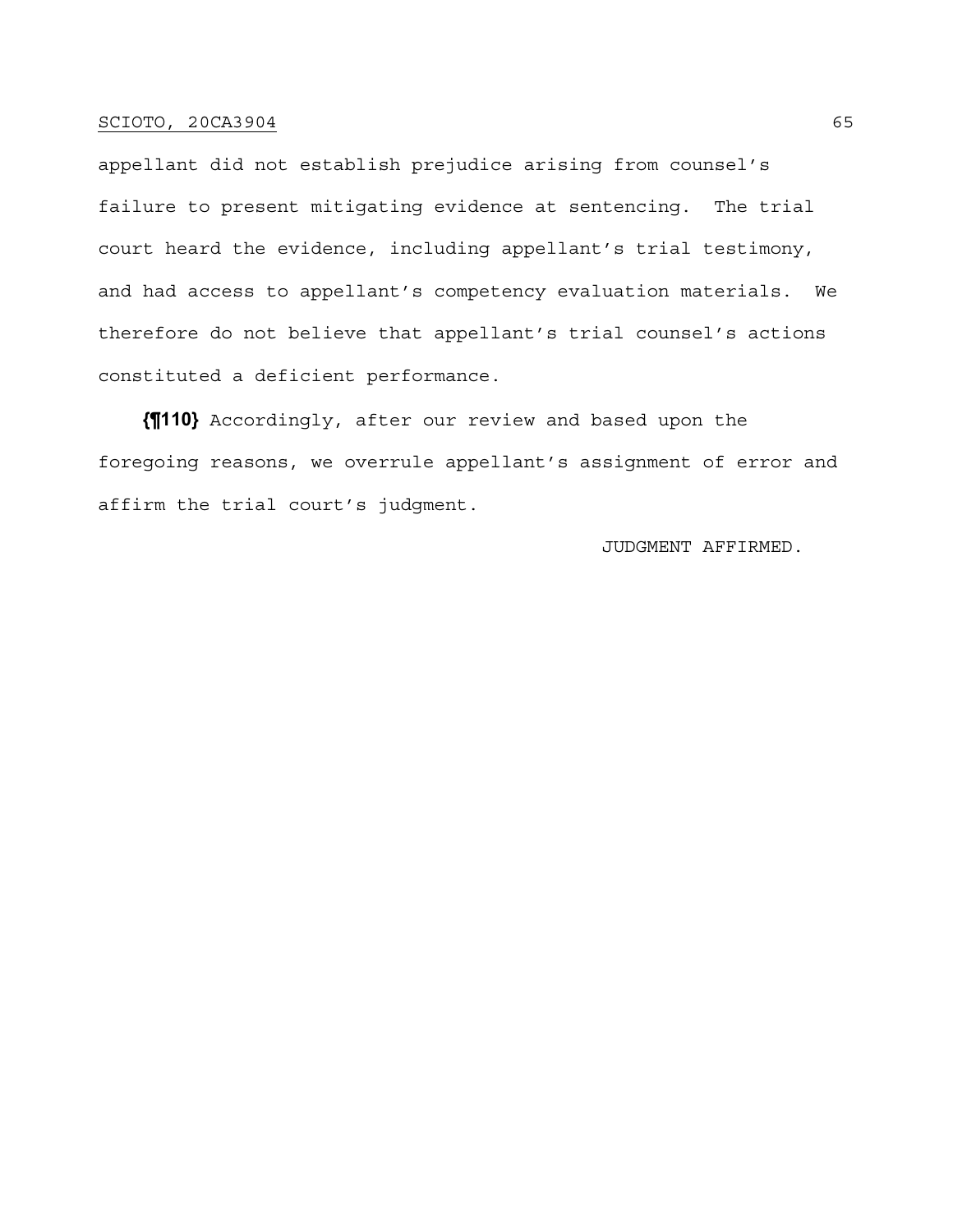# SCIOTO, 20CA3904

66